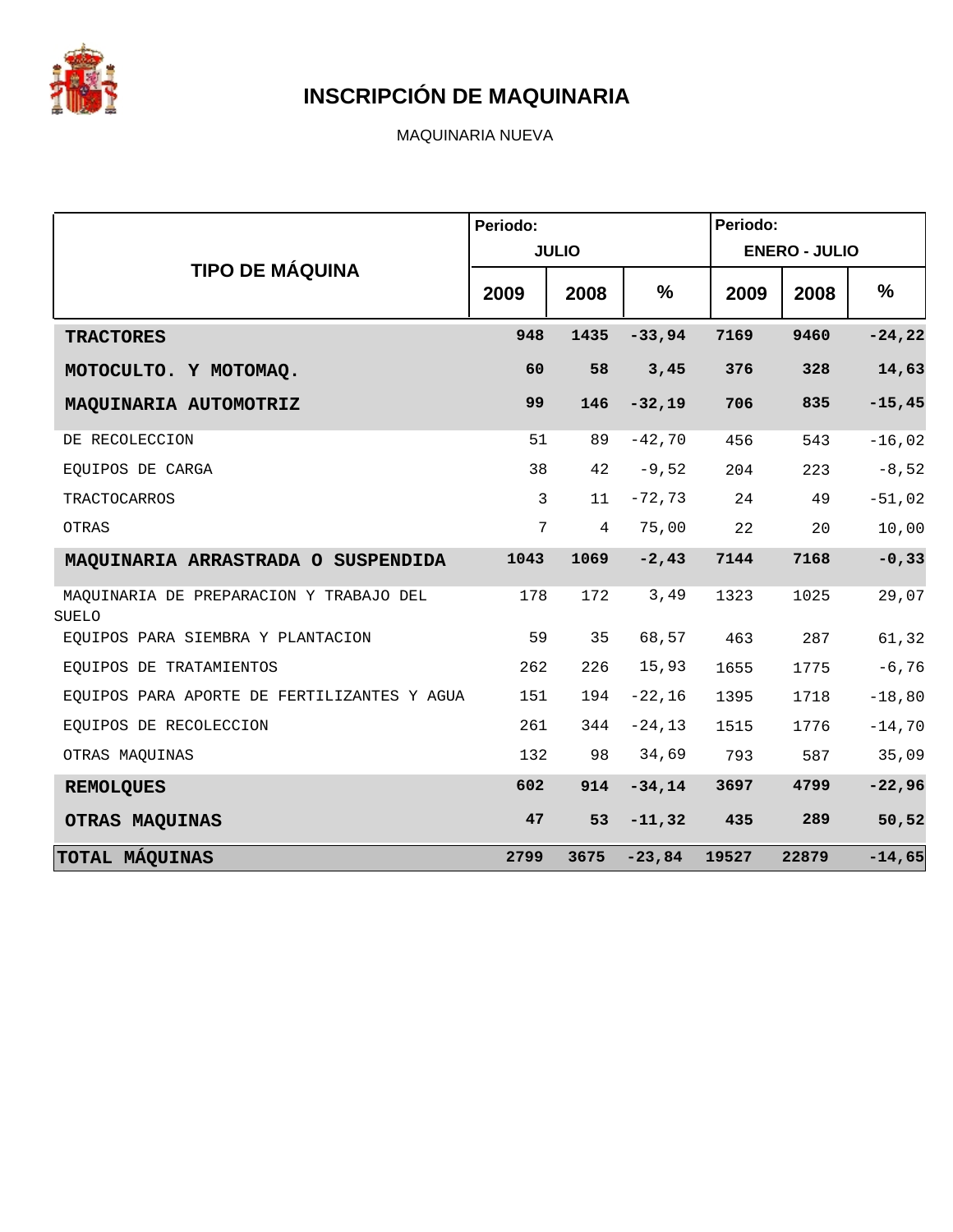

# **INSCRIPCIÓN DE MAQUINARIA POR COMUNIDADES AUTÓNOMAS**

#### MAQUINARIA NUEVA

|                        |        | TRACTORES      |          |       | MAOUINARIA<br>AUTOMOTRIZ |                |                        | MAQUINARIA ARRASTRADA O SUSPENDIDA |       |              |                                          |                    |                                    |                                         | OTRAS                     | TOTAL             |       |           |          |                   |
|------------------------|--------|----------------|----------|-------|--------------------------|----------------|------------------------|------------------------------------|-------|--------------|------------------------------------------|--------------------|------------------------------------|-----------------------------------------|---------------------------|-------------------|-------|-----------|----------|-------------------|
|                        | RUEDAS | <b>CADENAS</b> | OTROS    | TOTAL | MOTOCUL<br>TORES         | DE<br>RECOLE-  | EQUIPOS<br>DE<br>CARGA | TRACTO-<br>CARROS                  | OTRAS | TOTAL        | PREPARA-<br>CIÓN<br><b>V</b><br>TRABAJOS | EQUIPOS<br>SIEMBRA | EQUIPOS<br>DE<br>Y PLANT TRATAMIEN | EQUIPOS<br>APORTE<br>FERTILIZ<br>Y AGUA | EQUIPOS<br>DE<br>RECOLEC. | OTRAS<br>MÁQUINAS | TOTAL | REMOLQUES |          | MÁQUINAS MÁQUINAS |
| <b>ANDALUCIA</b>       | 154    | 12             |          | 167   | 2                        | 7              |                        | $\Omega$                           |       | $\mathsf{R}$ | 4                                        | 0                  | 41                                 | 13                                      | 17                        | 4                 | 79    | 91        | $\Omega$ | 347               |
| <b>ARAGON</b>          | 70     | 0              | 0        | 70    | $\Omega$                 | 4              |                        | 0                                  |       |              | 8                                        | 3                  | 9                                  | 16                                      | 16                        | 10                | 62    | 30        | O        | 17 <sub>1</sub>   |
| <b>ASTURIAS</b>        | 14     | U              |          | 14    |                          |                |                        |                                    |       |              |                                          | 0                  |                                    | 5                                       | 10                        |                   | 18    | 2         | 0        | 36                |
| <b>BALEARES</b>        | 30     |                |          | 31    |                          |                | 0                      |                                    |       |              |                                          | 0                  |                                    | ⌒<br>∠                                  | 2                         |                   |       | 8         | ⌒<br>∠   | 48                |
| <b>CANARIAS</b>        |        | U              |          |       | 31                       | $\Omega$       | 13                     |                                    |       | 15           | 44                                       | 9                  | 37                                 |                                         | 20                        | 24                | 137   |           |          | 194               |
| <b>CANTABRIA</b>       | 12     | 0              |          | 12    | 0                        |                | 0                      | 0                                  |       |              | $\overline{2}$                           |                    | $\Omega$                           | 3                                       | 17                        |                   | 26    | 3         | 5        | 47                |
| <b>CASTILLA Y LEON</b> | 103    | 0              |          | 104   | 2                        | 11             |                        |                                    |       | 16           | 45                                       | 25                 | 22                                 | 29                                      | 56                        | 32                | 209   | 126       | 33       | 490               |
| CASTILLA-LA MANCHA     | 98     | 0              |          | 98    |                          |                | ⌒<br>∠                 | 0                                  |       | 10           | 26                                       | 13                 | 18                                 | 13                                      | 19                        | 14                | 103   | 71        |          | 283               |
| CATALUÑA               | 87     | 0              |          | 87    |                          | 7              | 9                      | 0                                  | ∩     | 16           | 6                                        | 6                  | 29                                 | 18                                      | 22                        | 8                 | 89    | 41        |          | 234               |
| C.VALENCIANA           | 55     |                |          | 55    |                          |                |                        |                                    |       |              | 3                                        | 0                  | 28                                 | 5                                       | 6                         | 8                 | 50    | 12        |          | 12 <sub>1</sub>   |
| <b>EXTREMADURA</b>     | 70     |                | $\left($ | 72    |                          | 11             |                        |                                    |       | 14           | 15                                       | 2                  | 36                                 |                                         |                           | 12                | 75    | 63        |          | 226               |
| <b>GALICIA</b>         | 148    |                | $\Omega$ | 149   | 23                       | $\overline{2}$ | 0                      | 0                                  |       |              | 15                                       | 0                  | 8                                  | 32                                      | 48                        | 13                | 116   | 111       | O        | 402               |
| <b>MADRID</b>          |        |                |          |       |                          | 0              |                        |                                    |       |              |                                          |                    |                                    | 0                                       |                           |                   |       | 3         | 0        |                   |
| <b>MURCIA</b>          | 26     |                |          | 26    |                          |                |                        |                                    |       |              |                                          | 0                  |                                    | ∠                                       |                           |                   | 10    | 14        |          | 51                |
| <b>NAVARRA</b>         | 19     | O              |          | 20    |                          |                |                        | U                                  |       |              |                                          | 0                  |                                    |                                         | 8                         | U                 | 13    | 6         | U        | 40                |
| PAIS VASCO             | 20     |                |          | 22    |                          |                |                        |                                    |       |              |                                          |                    |                                    | 6                                       | 8                         |                   | 23    | 11        | 0        | 57                |
| RIOJA (LA)             | 13     | 0              |          | 13    |                          | $\Omega$       |                        |                                    |       |              | $\Omega$                                 | 0                  | 19                                 |                                         |                           |                   | 23    |           |          | 43                |
| <b>TOTAL</b>           | 927    | 15             | 6        | 948   | 60                       | 51             | 38                     | 3                                  | 7     | 99           | 178                                      | 59                 | 262                                | 151                                     | 261                       | 132               | 1043  | 602       | 47       | 2799              |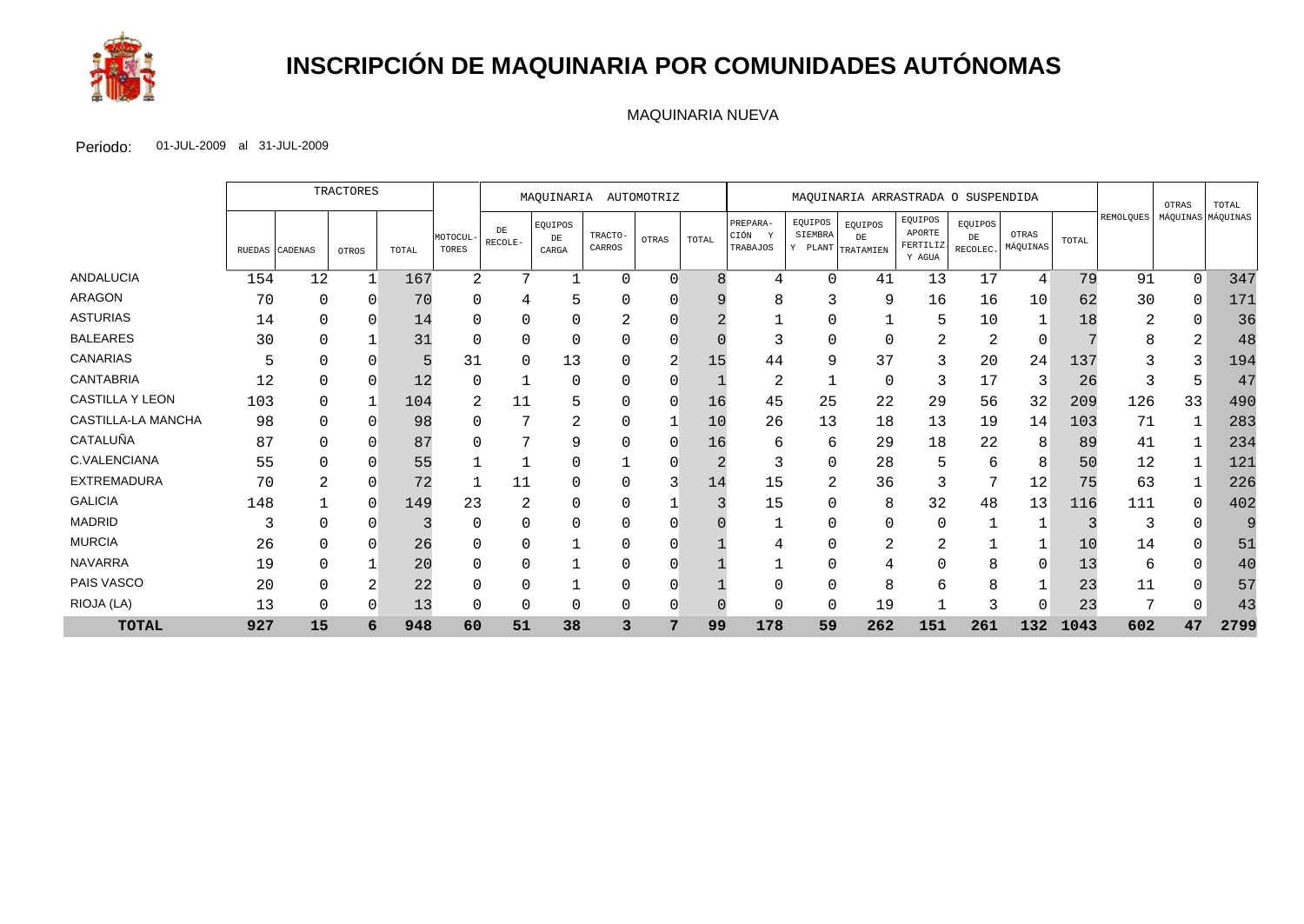

# **INSCRIPCIÓN DE MAQUINARIA POR PROVINCIAS Y COMUNIDADES AUTÓNOMAS**

MAQUINARIA NUEVA

|                       |               | <b>TRACTORES</b> |              |       | MAQUINARIA AUTOMOTRIZ |                         |                       |                   | MAQUINARIA ARRASTRADA O SUSPENDIDA |                |                               |                                  |                             |                                        |               |                            |          |                |                   |                   |
|-----------------------|---------------|------------------|--------------|-------|-----------------------|-------------------------|-----------------------|-------------------|------------------------------------|----------------|-------------------------------|----------------------------------|-----------------------------|----------------------------------------|---------------|----------------------------|----------|----------------|-------------------|-------------------|
|                       | <b>RUEDAS</b> | CADENAS          | OTROS        | TOTAL | MOTOCUL-<br>TORES     | DE<br>RECOLECCIÓN CARGA | EQUIPOS<br>${\rm DE}$ | TRACTO-<br>CARROS | OTRAS                              | TOTAL          | PREPARA-<br>CIÓN Y<br>TRABAJO | EQUIPOS<br>SIEMBRA Y<br>PLANTAC. | EQUIPOS<br>DE<br>TRATAMIEN. | EQUIPOS<br>APORTE<br>FERTILIZ.<br>AGUA | EQUIPOS<br>DE | OTRAS<br>RECOLEC. MÁQUINAS | TOTAL    | REMOLQUES      | OTRAS<br>MÁQUINAS | TOTAL<br>MÁQUINAS |
| ALMERIA               | 14            | -1               | $\Omega$     | 15    |                       | 0                       |                       | 0                 | $\Omega$                           |                | ∩                             | $\Omega$                         | 0                           | 0                                      | $\Omega$      |                            |          | 4              | $\Omega$          | 22                |
| CADIZ                 | 15            |                  | <sup>0</sup> | 15    |                       |                         |                       |                   |                                    |                |                               |                                  |                             |                                        |               | $\Omega$                   |          |                |                   | 28                |
| CORDOBA               | 26            |                  | $\Omega$     | 28    |                       | 2                       |                       | ∩                 |                                    |                |                               |                                  | q                           | 5                                      |               | 2                          | 24       | 17             | $\Omega$          | 71                |
| GRANADA               | 13            |                  | <sup>0</sup> | 17    |                       | 0                       |                       | O                 |                                    |                |                               |                                  |                             |                                        |               | $\left($                   |          | 10             |                   | 33                |
| HUELVA                | 16            |                  | $\Omega$     | 16    |                       | 0                       |                       |                   |                                    |                |                               |                                  |                             | $\Omega$                               |               | $\Omega$                   |          | 3              | 0                 | 21                |
| <b>JAEN</b>           | 22            |                  | $\Omega$     | 23    |                       | 0                       | O                     | 0                 |                                    |                |                               | $\Omega$                         | 16                          | $\Omega$                               |               | $\Omega$                   | 16       | 10             |                   | 50                |
| MALAGA                | 19            |                  | $\Omega$     | 20    |                       |                         |                       |                   |                                    |                |                               | $\Omega$                         |                             | $\Omega$                               |               | $\Omega$                   | $\Omega$ | 10             | $\Omega$          | 40                |
| SEVILLA               | 29            |                  |              | 33    |                       | 2                       | 0                     | 0                 | 0                                  |                | 2                             | 0                                | h                           | 5                                      | 4             |                            | 18       | 29             | 0                 | 82                |
| <b>ANDALUCIA</b>      | 154           | 12               | -1           | 167   | 2                     | 7                       | -1                    | $\Omega$          | $\Omega$                           |                | $\overline{4}$                | $\Omega$                         | 41                          | 13                                     | 17            | 4                          | 79       | 91             | $\overline{0}$    | 347               |
| HUESCA                | 21            | $\Omega$         | $\Omega$     | 21    |                       | 0                       |                       | $\Omega$          |                                    |                | $\overline{2}$                | 2                                | 5                           | 7                                      | 8             | 3                          | 27       | 9              | $\Omega$          | 60                |
| TERUEL                | 19            |                  | $\Omega$     | 19    |                       |                         |                       | 0                 |                                    |                |                               |                                  |                             | 3                                      |               | 2                          |          | 10             | 0                 | 39                |
| ZARAGOZA              | 30            | $\Omega$         | $\Omega$     | 30    |                       | 3                       | 2                     | 0                 | 0                                  |                |                               |                                  |                             | 6                                      | $\mathsf{b}$  | 5                          | 26       | 11             | 0                 | 72                |
| <b>ARAGON</b>         | 70            | $\overline{0}$   | $\Omega$     | 70    | $\Omega$              | 4                       | 5                     | $\Omega$          | $\Omega$                           |                | 8                             | 3                                | 9                           | 16                                     | 16            | 10                         | 62       | 30             | $\overline{0}$    | 171               |
| OVIEDO                | 14            | 0                | 0            | 14    | $\Omega$              | 0                       | 0                     | 2                 | 0                                  |                |                               | $\Omega$                         |                             | 5                                      | 10            |                            | 18       | 2              | $\Omega$          | 36                |
| <b>ASTURIAS</b>       | 14            | $\overline{0}$   | $\Omega$     | 14    | $\Omega$              | $\mathbf 0$             | $\Omega$              | $\overline{2}$    | $\Omega$                           | $\overline{2}$ | $\mathbf{1}$                  | $\Omega$                         | $\mathbf{1}$                | 5                                      | 10            |                            | 18       | $\overline{2}$ | $\Omega$          | 36                |
| <b>BALEARES</b>       | 30            | 0                |              | 31    | $\Omega$              | 0                       | $\Omega$              | 0                 | 0                                  |                | 3                             | $\Omega$                         | $\Omega$                    | $\overline{2}$                         | 2             | 0                          |          | 8              | $\overline{2}$    | 48                |
| <b>BALEARES</b>       | 30            | $\Omega$         | $\mathbf{1}$ | 31    | $\mathbf{0}$          | $\mathbf 0$             | $\mathbf{0}$          | 0                 | $\overline{0}$                     | $\Omega$       | 3                             | $\overline{0}$                   | $\overline{0}$              | 2                                      | 2             | $\Omega$                   |          | 8              | 2                 | 48                |
| LAS PALMAS DE GRAN    | 1             | $\Omega$         | $\Omega$     |       | $\overline{2}$        | $\mathbf{0}$            | -1                    | 0                 |                                    |                | 17                            | 6                                | 9                           | 3                                      | 12            | 6                          | 53       | 3              |                   | 62                |
| SANTA CRUZ DE<br>TENE | 4             | 0                | $\Omega$     |       | 29                    | 0                       | 12                    | 0                 |                                    | 13             | 27                            | 3                                | 28                          | $\Omega$                               | 8             | 18                         | 84       |                | 2                 | 132               |
| <b>CANARIAS</b>       | 5             | $\Omega$         | $\Omega$     | 5     | 31                    | $\mathbf 0$             | 13                    | $\Omega$          | $\overline{2}$                     | 15             | 44                            | 9                                | 37                          | 3                                      | 20            | 24                         | 137      | 3              | 3                 | 194               |
| SANTANDER             | 12            | 0                | 0            | 12    | $\Omega$              | 1                       | $\Omega$              | 0                 | 0                                  |                | $\overline{2}$                |                                  | 0                           | 3                                      | 17            | 3                          | 26       | 3              |                   | 47                |
| <b>CANTABRIA</b>      | 12            | $\Omega$         | $\Omega$     | 12    | $\Omega$              | $\mathbf{1}$            | $\Omega$              | $\Omega$          | $\Omega$                           |                | 2                             | $\mathbf{1}$                     | $\Omega$                    | 3                                      | 17            | 3                          | 26       | 3              |                   | 47                |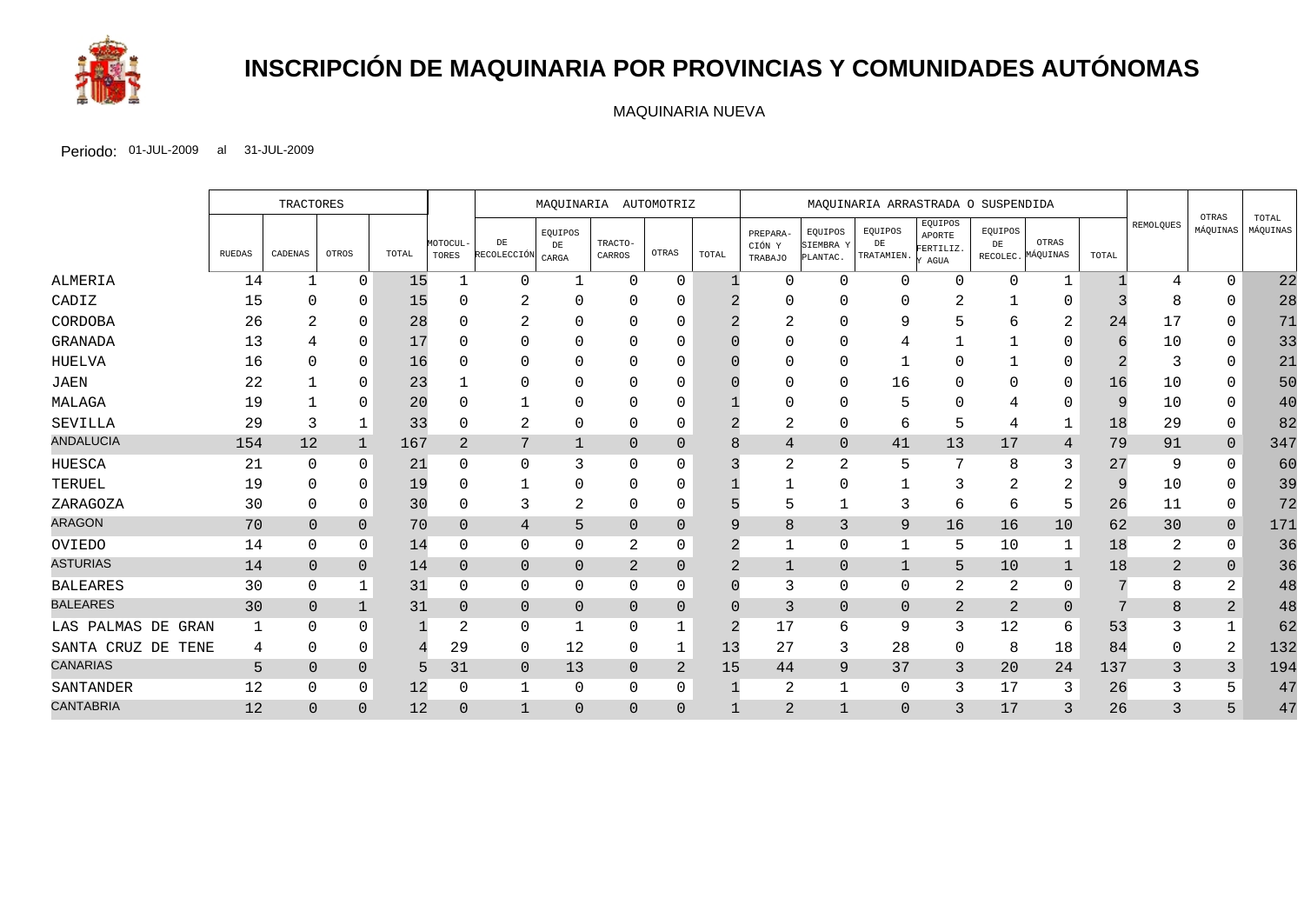

# **INSCRIPCIÓN DE MAQUINARIA POR PROVINCIAS Y COMUNIDADES AUTÓNOMAS**

MAQUINARIA NUEVA

|                           |               | <b>TRACTORES</b> |                |       |                   | MAQUINARIA AUTOMOTRIZ |                               | MAQUINARIA ARRASTRADA O SUSPENDIDA |                |                |                               |                                  |                                    | OTRAS                                  |                |                            |       |                  |              |                   |
|---------------------------|---------------|------------------|----------------|-------|-------------------|-----------------------|-------------------------------|------------------------------------|----------------|----------------|-------------------------------|----------------------------------|------------------------------------|----------------------------------------|----------------|----------------------------|-------|------------------|--------------|-------------------|
|                           | <b>RUEDAS</b> | CADENAS          | OTROS          | TOTAL | MOTOCUL-<br>TORES | DE<br>RECOLECCIÓN     | EQUIPOS<br>$\rm{DE}$<br>CARGA | TRACTO-<br>CARROS                  | OTRAS          | TOTAL          | PREPARA-<br>CIÓN Y<br>TRABAJO | EQUIPOS<br>SIEMBRA Y<br>PLANTAC. | EQUIPOS<br>$\rm{DE}$<br>TRATAMIEN. | EQUIPOS<br>APORTE<br>FERTILIZ.<br>AGUA | EQUIPOS<br>DE  | OTRAS<br>RECOLEC. MÁQUINAS | TOTAL | <b>REMOLQUES</b> | MÁQUINAS     | TOTAL<br>MÁQUINAS |
| AVILA                     | 14            | $\mathbf 0$      | $\mathbf 0$    | 14    | $\overline{a}$    | $\mathbf 0$           | $\mathbf 0$                   | $\mathbf 0$                        | $\mathbf 0$    |                | 2                             | $\mathbf{1}$                     | $\overline{c}$                     | 4                                      | 7              | $\overline{a}$             | 18    | 5                | $\mathbf{1}$ | 40                |
| <b>BURGOS</b>             | 20            | <sup>0</sup>     | $\mathbf{0}$   | 20    |                   | 2                     | $\Omega$                      | $\Omega$                           | $\Omega$       |                |                               | 2                                |                                    | 2                                      | 4              | 3                          | 13    | 32               | $\Omega$     | 67                |
| LEON                      | 14            | 0                | $\Omega$       | 14    |                   | $\overline{2}$        | $\mathbf{1}$                  | $\Omega$                           | $\Omega$       |                |                               | 8                                |                                    | 7                                      | 12             | $\mathsf{B}$               | 44    | 18               | 10           | 89                |
| PALENCIA                  | 15            | <sup>0</sup>     |                | 16    |                   | O                     |                               | $\Omega$                           | 0              |                |                               |                                  |                                    | $\overline{2}$                         | 13             | 5                          | 35    | 10               | 6            | 68                |
| SALAMANCA                 | 10            | $\Omega$         | $\Omega$       | 10    |                   | 1                     | $\mathbf{1}$                  | $\Omega$                           | $\Omega$       |                |                               |                                  |                                    | 2                                      | 3              | 3                          | 13    | 11               | 5            | 41                |
| SEGOVIA                   | 9             | <sup>0</sup>     | $\Omega$       | 9     |                   | 1                     | $\mathbf{1}$                  | $\Omega$                           | $\Omega$       |                | 6                             | $\overline{2}$                   |                                    | 5                                      | 2              | $\overline{2}$             | 22    |                  | 3            | 41                |
| SORIA                     |               | <sup>0</sup>     | $\Omega$       | 5     |                   | 1                     | $\Omega$                      | $\Omega$                           | $\Omega$       |                | $\mathbf 0$                   | 3                                |                                    | $\Omega$                               | $\Omega$       | $\Omega$                   |       |                  |              | 19                |
| VALLADOLID                | 10            | <sup>0</sup>     | $\Omega$       | 10    |                   | $\Omega$              | O                             | $\Omega$                           | $\Omega$       |                | 11                            | 3                                |                                    | 6                                      | 11             | 4                          | 40    | 15               | 3            | 68                |
| ZAMORA                    | 6             | $\Omega$         | $\Omega$       | 6     | $\Omega$          | 4                     | $\mathbf{1}$                  | $\Omega$                           | $\Omega$       |                | 7                             | $\Omega$                         | 3                                  | $\mathbf{1}$                           | 4              | 5                          | 20    | 22               | 4            | 57                |
| <b>CASTILLA Y LEON</b>    | 103           | $\overline{0}$   | $\mathbf{1}$   | 104   | $\overline{2}$    | 11                    | 5                             | $\overline{0}$                     | $\overline{0}$ | 16             | 45                            | 25                               | 22                                 | 29                                     | 56             | 32                         | 209   | 126              | 33           | 490               |
| ALBACETE                  | 26            | $\Omega$         | $\mathbf{0}$   | 26    | <sup>0</sup>      | 3                     | $\Omega$                      | 0                                  | $\Omega$       | 3              | 1                             | 4                                | 2                                  | 3                                      | 4              | 4                          | 18    | 9                | 0            | 56                |
| CIUDAD REAL               | 21            | 0                | $\Omega$       | 21    |                   | 2                     | $\mathbf{1}$                  | $\Omega$                           | 1              |                | 7                             | $\overline{2}$                   | 3                                  | 3                                      |                | 6                          | 28    | 30               | $\Omega$     | 83                |
| <b>CUENCA</b>             | 18            | <sup>0</sup>     | $\Omega$       | 18    |                   | $\mathbf{1}$          | $\Omega$                      | $\Omega$                           | $\Omega$       |                | 10                            |                                  |                                    | 4                                      | 4              | $\overline{2}$             | 33    | 11               | 1            | 64                |
| GUADALAJARA               | 8             | $\Omega$         | $\Omega$       | 8     |                   | $\mathbf 0$           | $\Omega$                      | $\Omega$                           | $\Omega$       |                | 6                             | 2                                |                                    | $\overline{2}$                         |                | $\mathbf 0$                | 12    | 3                | 0            | 23                |
| TOLEDO                    | 25            | 0                | $\Omega$       | 25    |                   | 1                     | 1                             | $\Omega$                           | 0              | 2              | $\sqrt{2}$                    | $\mathbf 0$                      | 4                                  | 1                                      | 3              | $\overline{2}$             | 12    | 18               | $\Omega$     | 57                |
| <b>CASTILLA-LA MANCHA</b> | 98            | $\overline{0}$   | $\overline{0}$ | 98    | $\overline{0}$    | 7                     | $\overline{a}$                | $\overline{0}$                     | $\mathbf{1}$   | 10             | 26                            | 13                               | 18                                 | 13                                     | 19             | 14                         | 103   | 71               | $\mathbf{1}$ | 283               |
| <b>BARCELONA</b>          | 15            | $\Omega$         | $\Omega$       | 15    | U                 | $\overline{0}$        | $\Omega$                      | $\Omega$                           | $\Omega$       |                | $\mathbf 1$                   | $\mathbf{1}$                     | 6                                  | $\overline{2}$                         | 3              | 1                          | 14    | 9                | $\Omega$     | 38                |
| GIRONA                    | 11            | $\Omega$         | $\mathbf 0$    | 11    |                   | $\mathbf 1$           | 1                             | $\Omega$                           | $\Omega$       |                | 3                             | -1                               |                                    | 5                                      | 5              | 0                          | 15    | 2                | 1            | 31                |
| LLEIDA                    | 44            | 0                | $\Omega$       | 44    |                   | 5                     | 8                             | $\Omega$                           | $\Omega$       | 13             | 2                             | 4                                | 6                                  | 9                                      | 13             | 4                          | 38    | 19               | $\Omega$     | 114               |
| TARRAGONA                 | 17            | $\Omega$         | $\Omega$       | 17    |                   | $\mathbf{1}$          | $\Omega$                      | $\Omega$                           | $\Omega$       |                | $\Omega$                      | $\mathbf 0$                      | 16                                 | $\overline{c}$                         | 1              | 3                          | 22    | 11               | 0            | 51                |
| CATALUÑA                  | 87            | $\overline{0}$   | $\Omega$       | 87    | $\Omega$          | 7                     | 9                             | $\overline{0}$                     | $\overline{0}$ | 16             | 6                             | 6                                | 29                                 | 18                                     | 22             | 8                          | 89    | 41               | $\mathbf{1}$ | 234               |
| ALICANTE                  | 13            | $\Omega$         | $\Omega$       | 13    |                   | 0                     | $\Omega$                      | 0                                  | $\Omega$       |                |                               | $\mathbf 0$                      | 3                                  | 1                                      | 2              | $\Omega$                   |       | $\Omega$         | $\Omega$     | 20                |
| CASTELLON                 | 13            | 0                | $\Omega$       | 13    |                   | 0                     | 0                             | $\Omega$                           | $\Omega$       |                | 2                             | $\mathbf 0$                      | 11                                 | $\mathbf 1$                            | 2              | 8                          | 24    | 2                | 1            | 40                |
| VALENCIA                  | 29            | $\Omega$         | $\Omega$       | 29    | -1                | 1                     | $\Omega$                      | 1                                  | 0              |                | $\mathbf 0$                   | $\Omega$                         | 14                                 | 3                                      | $\overline{a}$ | $\Omega$                   | 19    | 10               | $\Omega$     | 61                |
| <b>C.VALENCIANA</b>       | 55            | $\overline{0}$   | $\overline{0}$ | 55    | $\mathbf{1}$      | $\mathbf{1}$          | $\Omega$                      | $\mathbf{1}$                       | $\overline{0}$ | $\overline{2}$ | 3                             | $\mathbf{0}$                     | 28                                 | 5                                      | 6              | 8                          | 50    | 12               | $\mathbf{1}$ | 121               |
| <b>BADAJOZ</b>            | 57            | $\Omega$         | $\mathbf 0$    | 57    | 0                 | 10                    | 0                             | $\Omega$                           | 3              | 13             | 9                             | $\overline{2}$                   | 36                                 | 3                                      |                | 11                         | 68    | 44               | 1            | 183               |
| <b>CACERES</b>            | 13            | 2                | $\Omega$       | 15    |                   | $\mathbf{1}$          | 0                             | $\Omega$                           | 0              | $\mathbf 1$    | 6                             | $\mathbf 0$                      | 0                                  | $\mathbf 0$                            | $\Omega$       | 1                          |       | 19               | $\Omega$     | 43                |
| <b>EXTREMADURA</b>        | 70            | $\overline{2}$   | $\Omega$       | 72    | $\mathbf{1}$      | 11                    | $\Omega$                      | $\Omega$                           | 3              | 14             | 15                            | $\overline{2}$                   | 36                                 | 3                                      | 7              | 12                         | 75    | 63               | $\mathbf{1}$ | 226               |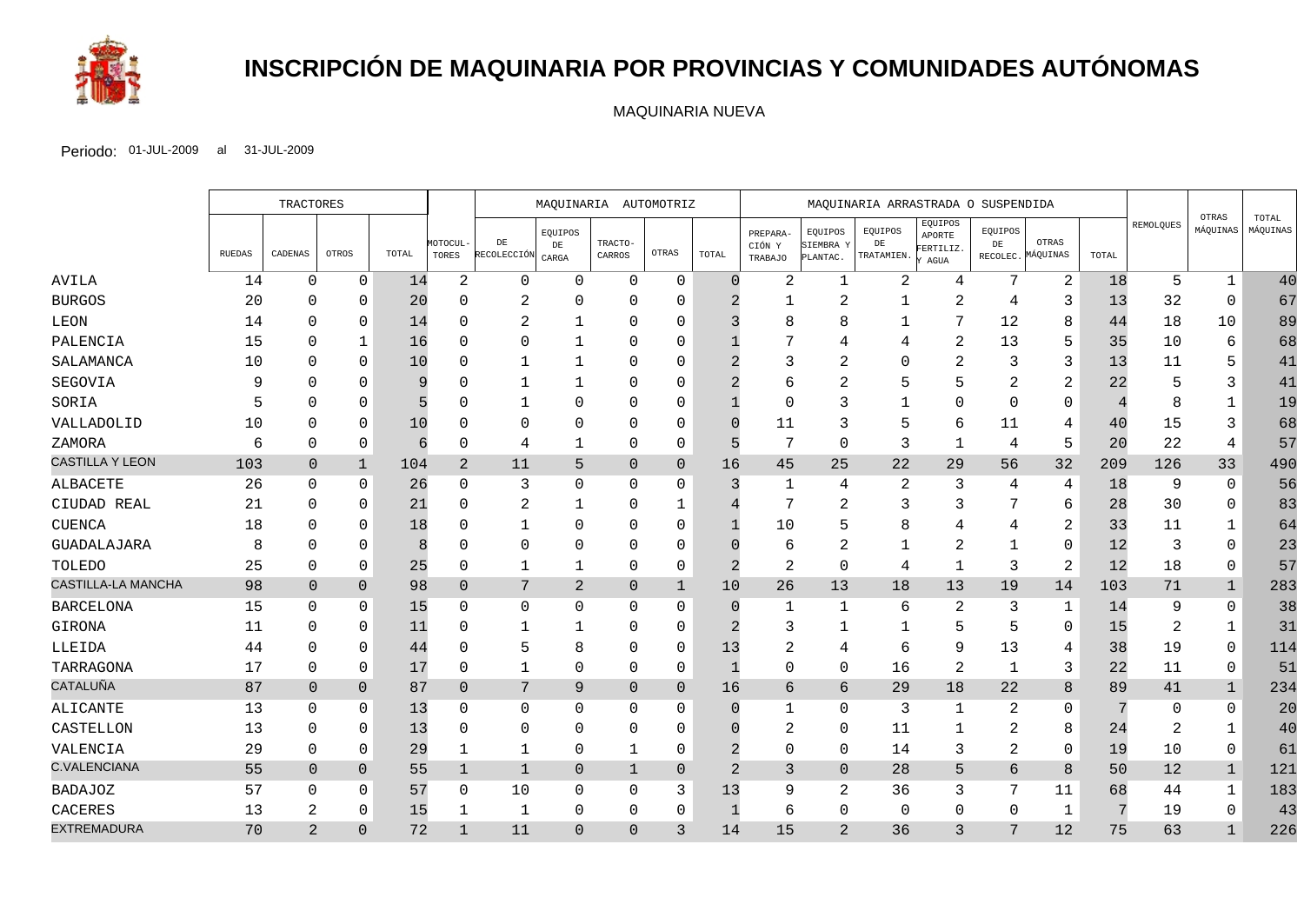

# **INSCRIPCIÓN DE MAQUINARIA POR PROVINCIAS Y COMUNIDADES AUTÓNOMAS**

MAQUINARIA NUEVA

|                |        | <b>TRACTORES</b> |          |       |                   | MAQUINARIA AUTOMOTRIZ    |                               |                   | MAQUINARIA ARRASTRADA O SUSPENDIDA |       |                                      |                                  |                             |                                        |                           |                   |       |           |                   |                   |
|----------------|--------|------------------|----------|-------|-------------------|--------------------------|-------------------------------|-------------------|------------------------------------|-------|--------------------------------------|----------------------------------|-----------------------------|----------------------------------------|---------------------------|-------------------|-------|-----------|-------------------|-------------------|
|                | RUEDAS | CADENAS          | OTROS    | TOTAL | MOTOCUL-<br>TORES | DE<br><b>RECOLECCIÓN</b> | EQUIPOS<br>$\rm{DE}$<br>CARGA | TRACTO-<br>CARROS | OTRAS                              | TOTAL | PREPARA-<br>CIÓN Y<br><b>TRABAJO</b> | EQUIPOS<br>SIEMBRA Y<br>PLANTAC. | EQUIPOS<br>DE<br>TRATAMIEN. | EQUIPOS<br>APORTE<br>FERTILIZ.<br>AGUA | EQUIPOS<br>DE<br>RECOLEC. | OTRAS<br>MÁQUINAS | TOTAL | REMOLQUES | OTRAS<br>MÁQUINAS | TOTAL<br>MÁQUINAS |
| A CORUÑA       | 44     | 0                | $\Omega$ | 44    | 2                 | $\Omega$                 | $\Omega$                      | $\Omega$          | $\Omega$                           |       | 6                                    | $\Omega$                         | 2                           | 14                                     | 14                        | 2                 | 38    | 31        | $\mathbf 0$       | 115               |
| LUGO           | 41     |                  | O        | 41    |                   | ∠                        |                               |                   |                                    |       |                                      |                                  |                             | 13                                     | 26                        | 9                 | 57    | 22        | $\Omega$          | 124               |
| OURENSE        | 26     |                  |          | 26    |                   | 0                        |                               |                   |                                    |       |                                      |                                  |                             | 3                                      |                           |                   |       | 26        |                   | 62                |
| PONTEVEDRA     | 37     |                  | $\Omega$ | 38    | 18                | 0                        | 0                             | 0                 |                                    |       | 2                                    | 0                                |                             | $\overline{2}$                         |                           |                   | 13    | 32        | 0                 | 101               |
| <b>GALICIA</b> | 148    |                  | $\Omega$ | 149   | 23                | $\overline{2}$           | $\Omega$                      | $\Omega$          |                                    | 3     | 15                                   | $\Omega$                         | 8                           | 32                                     | 48                        | 13                | 116   | 111       | $\overline{0}$    | 402               |
| MADRID         | 3      | $\Omega$         | $\Omega$ |       |                   | 0                        | $\Omega$                      | 0                 | 0                                  |       |                                      | $\Omega$                         | $\Omega$                    | 0                                      |                           |                   |       | 3         |                   |                   |
| <b>MADRID</b>  | 3      | $\mathbf{0}$     | $\Omega$ |       | $\Omega$          | $\overline{0}$           | $\Omega$                      | $\overline{0}$    | $\overline{0}$                     |       | $\mathbf 1$                          | $\overline{0}$                   | $\mathbf 0$                 | $\overline{0}$                         |                           |                   |       | 3         | $\Omega$          |                   |
| MURCIA         | 26     | 0                | $\Omega$ | 26    |                   | 0                        |                               | 0                 | 0                                  |       | 4                                    | $\mathbf 0$                      | 2                           | 2                                      |                           |                   | 10    | 14        | $\Omega$          | 51                |
| <b>MURCIA</b>  | 26     | $\Omega$         | $\Omega$ | 26    |                   | $\mathbf{0}$             |                               | $\Omega$          | $\Omega$                           |       | 4                                    | $\overline{0}$                   | $\overline{2}$              | $\overline{2}$                         |                           |                   | 10    | 14        |                   | 51                |
| <b>NAVARRA</b> | 19     | $\Omega$         |          | 20    |                   | 0                        |                               | $\Omega$          | $\Omega$                           |       |                                      | $\Omega$                         | 4                           | $\Omega$                               | 8                         | $\Omega$          | 13    | 6         | $\Omega$          | 40                |
| <b>NAVARRA</b> | 19     | $\Omega$         |          | 20    | $\Omega$          | $\overline{0}$           |                               | $\Omega$          | $\Omega$                           |       |                                      | $\overline{0}$                   | 4                           | $\overline{0}$                         | 8                         | $\Omega$          | 13    | 6         | $\Omega$          | 40                |
| <b>ALAVA</b>   | 9      | <sup>0</sup>     |          | 9     |                   | 0                        | U                             | $\Omega$          |                                    |       | ∩                                    |                                  | 8                           | $\Omega$                               | 4                         | 0                 | 12    |           |                   | 29                |
| GUIPUZCOA      | h      | 0                | ∠        | 8     |                   | $\mathbf 0$              |                               | $\Omega$          | 0                                  |       | ∩                                    | $\Omega$                         |                             | $\overline{2}$                         |                           |                   |       |           |                   | 13                |
| VIZCAYA        |        | 0                | $\Omega$ |       |                   | 0                        | O                             | 0                 | 0                                  |       | 0                                    | 0                                |                             | 4                                      |                           |                   |       |           |                   | 15                |
| PAIS VASCO     | 20     | $\overline{0}$   | 2        | 22    |                   | $\mathbf{0}$             |                               | $\Omega$          | 0                                  |       | $\mathbf 0$                          | $\overline{0}$                   | 8                           | 6                                      | 8                         |                   | 23    | 11        | $\Omega$          | 57                |
| LA RIOJA       | 13     | 0                | $\Omega$ | 13    |                   | 0                        | O                             | $\Omega$          |                                    |       | $\mathbf 0$                          | $\mathbf 0$                      | 19                          |                                        | 3                         | $\Omega$          | 23    |           |                   | 43                |
| RIOJA (LA)     | 13     | $\Omega$         | $\Omega$ | 13    | $\Omega$          | $\mathbf{0}$             | $\Omega$                      | $\Omega$          | $\Omega$                           |       | $\overline{0}$                       | $\Omega$                         | 19                          |                                        | 3                         | $\Omega$          | 23    | 7         | $\Omega$          | 43                |
| <b>TOTAL</b>   | 927    | 15               | 6        | 948   | 60                | 51                       | 38                            | 3                 | 7                                  | 99    | 178                                  | 59                               | 262                         | 151                                    | 261                       | 132               | 1043  | 602       | 47                | 2799              |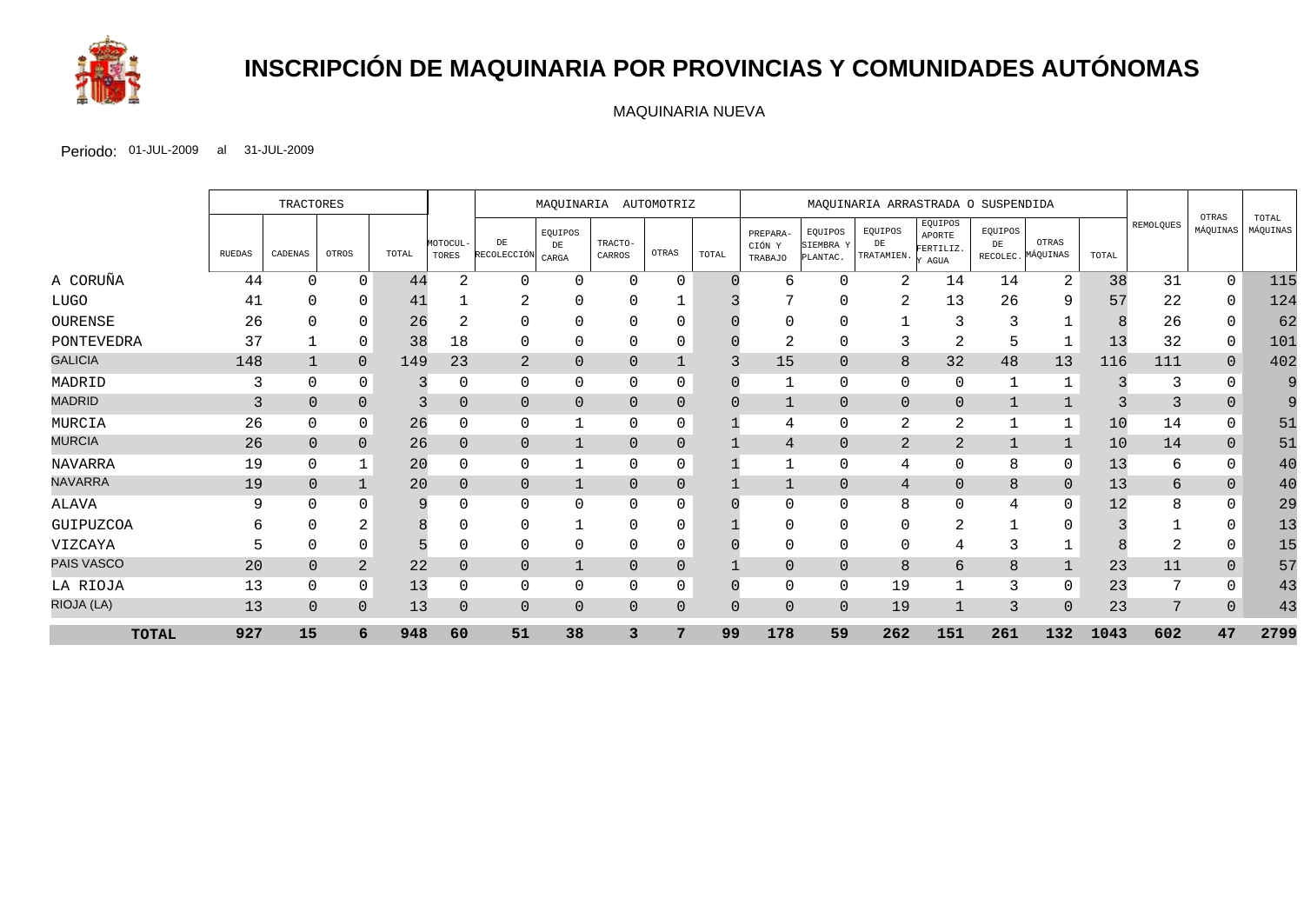

MAQUINARIA NUEVA

#### **ANDALUCIA**

|                                                  | Periodo:        | <b>JULIO</b>    |               | Periodo:        | <b>ENERO - JULIO</b> |               |
|--------------------------------------------------|-----------------|-----------------|---------------|-----------------|----------------------|---------------|
| <b>TIPO DE MÁQUINA</b>                           |                 |                 |               |                 |                      |               |
|                                                  | 2009            | 2008            | $\frac{9}{6}$ | 2009            | 2008                 | $\frac{9}{6}$ |
| <b>TRACTORES</b>                                 | 167             | 301             | $-44,52$      | 1289            | 1655                 | $-22,11$      |
| MOTOCULTO. Y MOTOMAQ.                            | $\overline{a}$  | $\mathbf{1}$    | 100,00        | 15              | 13                   | 15,38         |
| MAQUINARIA AUTOMOTRIZ                            | 8               | 9               | $-11,11$      | 77              | 88                   | $-12,50$      |
| DE RECOLECCION                                   | 7               | 5               | 40,00         | 55              | 51                   | 7,84          |
| EQUIPOS DE CARGA                                 | $\mathbf{1}$    | 3               | $-66, 67$     | 15              | 29                   | $-48,28$      |
| <b>TRACTOCARROS</b>                              | $\mathbf 0$     | $\mathbf{1}$    | $-100,00$     | $\overline{4}$  | 7                    | $-42,86$      |
| OTRAS                                            |                 |                 |               | 3               | $\mathbf{1}$         | 200,00        |
| MAQUINARIA ARRASTRADA O SUSPENDIDA               | 79              | 111             | $-28,83$      | 663             | 1053                 | $-37,04$      |
| MAQUINARIA DE PREPARACION Y TRABAJO DEL<br>SUELO | $\overline{4}$  | $7\phantom{.0}$ | $-42,86$      | 40              | 57                   | $-29,82$      |
| EOUIPOS PARA SIEMBRA Y PLANTACION                | $\mathbf 0$     | $\mathbf{1}$    | $-100,00$     | $7\phantom{.0}$ | 9                    | $-22, 22$     |
| EQUIPOS DE TRATAMIENTOS                          | 41              | 68              | $-39,71$      | 407             | 739                  | $-44,93$      |
| EQUIPOS PARA APORTE DE FERTILIZANTES Y AGUA      | 13 <sup>°</sup> | 16              | $-18,75$      | 81              | 98                   | $-17, 35$     |
| EOUIPOS DE RECOLECCION                           | 17              | 14              | 21, 43        | 86              | 86                   | 0,00          |
| OTRAS MAQUINAS                                   | $\overline{4}$  | 5               | $-20,00$      | 42              | 64                   | $-34, 38$     |
| <b>REMOLQUES</b>                                 | 91              | 103             | $-11,65$      | 607             | 855                  | $-29,01$      |
| OTRAS MAQUINAS                                   | $\mathbf 0$     | 5               | $-100,00$     | 13              | 26                   | $-50,00$      |
| TOTAL AUTONOMÍA                                  | 347             | 530             | $-34,53$      | 2664            | 3690                 | $-27,80$      |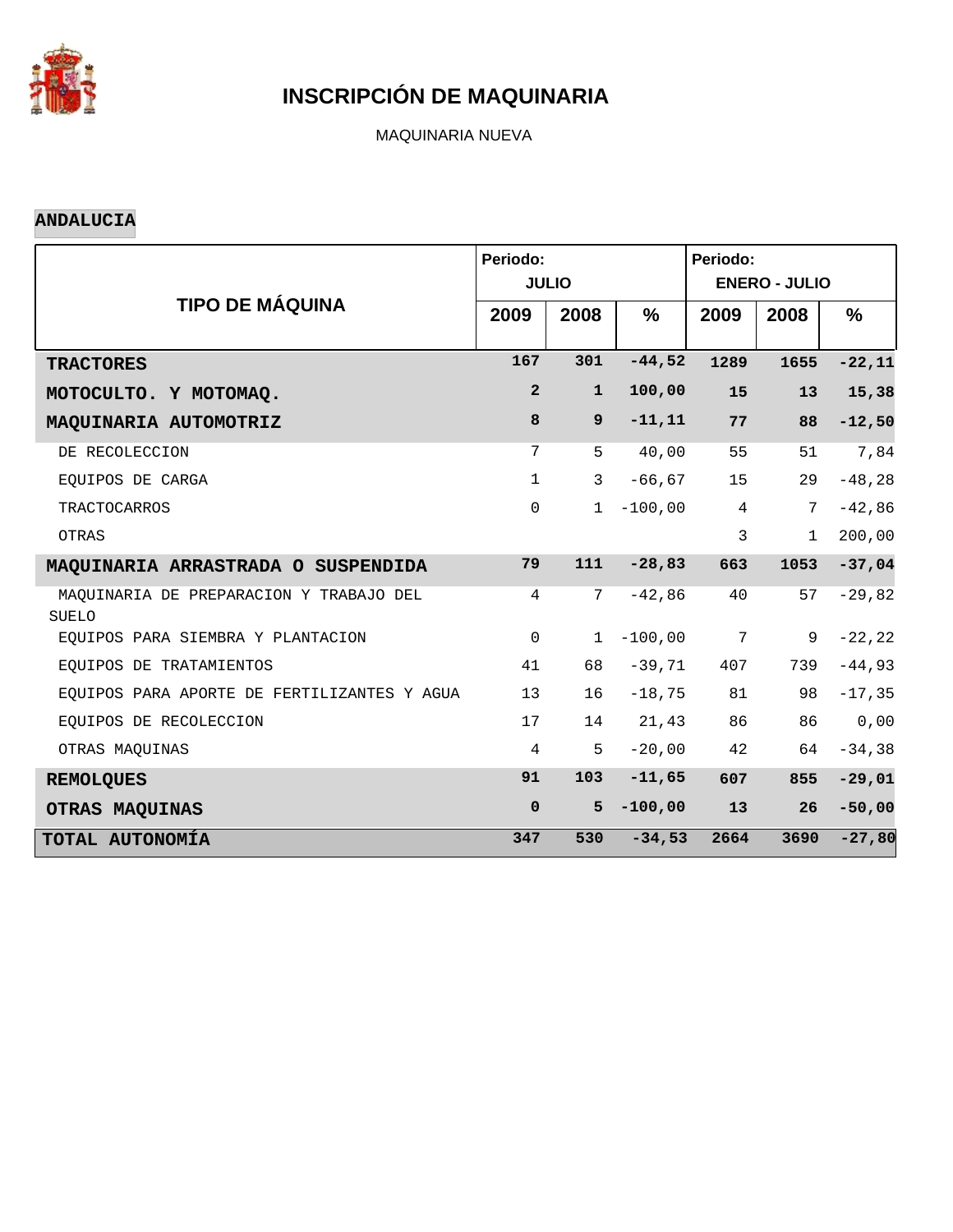

MAQUINARIA NUEVA

#### **ARAGON**

|                                                         | Periodo:     | <b>JULIO</b>    |               | Periodo:<br><b>ENERO - JULIO</b> |                |           |  |
|---------------------------------------------------------|--------------|-----------------|---------------|----------------------------------|----------------|-----------|--|
| <b>TIPO DE MÁQUINA</b>                                  | 2009         | 2008            | $\frac{9}{6}$ | 2009                             | 2008           | %         |  |
| <b>TRACTORES</b>                                        | 70           | 110             | $-36, 36$     | 454                              | 701            | $-35, 24$ |  |
| MOTOCULTO. Y MOTOMAQ.                                   | $\mathbf 0$  | $\mathbf{1}$    | $-100,00$     | $\overline{2}$                   | $\overline{4}$ | $-50,00$  |  |
| MAQUINARIA AUTOMOTRIZ                                   | 9            | 11              | $-18,18$      | 84                               | 100            | $-16,00$  |  |
| DE RECOLECCION                                          | 4            | 6               | $-33, 33$     | 63                               | 78             | $-19,23$  |  |
| EQUIPOS DE CARGA                                        | 5            | 5               | 0,00          | 21                               | 22             | $-4,55$   |  |
| MAQUINARIA ARRASTRADA O SUSPENDIDA                      | 62           | 76              | $-18, 42$     | 381                              | 500            | $-23,80$  |  |
| MAQUINARIA DE PREPARACION Y TRABAJO DEL<br><b>SUELO</b> | 8            | 11              | $-27, 27$     | 65                               | 85             | $-23,53$  |  |
| EQUIPOS PARA SIEMBRA Y PLANTACION                       | $\mathbf{3}$ | 3               | 0,00          | 14                               | 18             | $-22, 22$ |  |
| EOUIPOS DE TRATAMIENTOS                                 | 9            | 12 <sup>°</sup> | $-25,00$      | 64                               | 85             | $-24,71$  |  |
| EQUIPOS PARA APORTE DE FERTILIZANTES Y AGUA             | 16           | 27              | $-40,74$      | 118                              | 172            | $-31, 40$ |  |
| EQUIPOS DE RECOLECCION                                  | 16           | 21              | $-23,81$      | 86                               | 110            | $-21,82$  |  |
| OTRAS MAQUINAS                                          | 10           | 2               | 400,00        | 34                               | 30             | 13,33     |  |
| <b>REMOLQUES</b>                                        | 30           | 58              | $-48,28$      | 264                              | 331            | $-20, 24$ |  |
| OTRAS MAQUINAS                                          |              |                 |               | $\mathbf{1}$                     | $\mathbf 0$    |           |  |
| TOTAL AUTONOMÍA                                         | 171          | 256             | $-33,20$      | 1186                             | 1636           | $-27,51$  |  |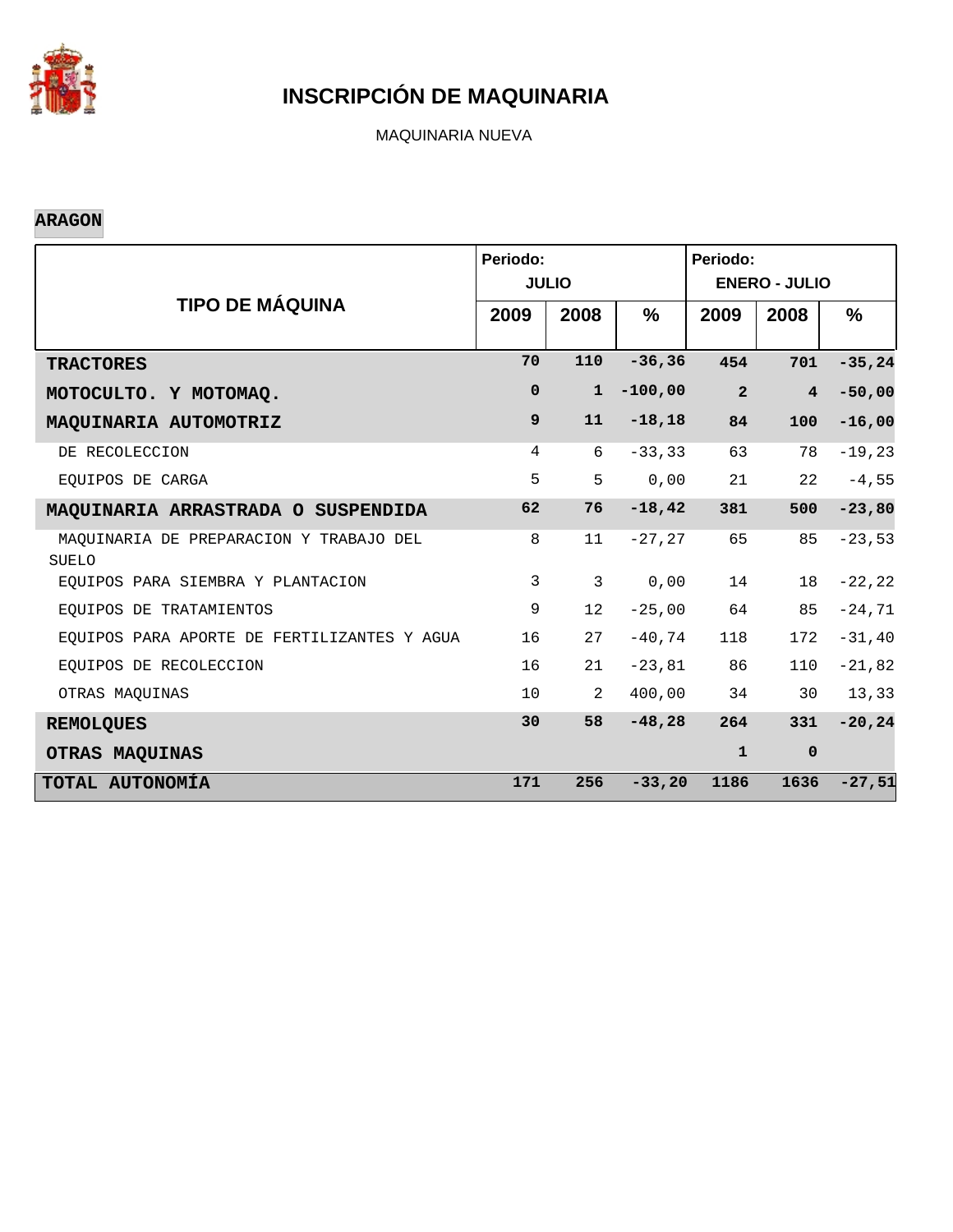

MAQUINARIA NUEVA

#### **ASTURIAS**

|                                                         | Periodo:       | <b>JULIO</b>    | Periodo:<br><b>ENERO - JULIO</b> |                    |                |               |
|---------------------------------------------------------|----------------|-----------------|----------------------------------|--------------------|----------------|---------------|
| <b>TIPO DE MÁQUINA</b>                                  | 2009           | 2008            | $\frac{9}{6}$                    | 2009               | 2008           | $\%$          |
| <b>TRACTORES</b>                                        | 14             | 43              | $-67,44$                         | 97                 | 239            | $-59,41$      |
| MOTOCULTO. Y MOTOMAQ.                                   | $\mathbf 0$    | $4\overline{ }$ | $-100,00$                        | $\pmb{\mathsf{O}}$ |                | $14 - 100,00$ |
| MAQUINARIA AUTOMOTRIZ                                   | $\overline{2}$ | $\mathbf{3}$    | $-33, 33$                        | $\mathbf{9}$       | 12             | $-25,00$      |
| DE RECOLECCION                                          | $\Omega$       | $\mathbf{1}$    | $-100,00$                        | $\mathbf{1}$       | 2              | $-50,00$      |
| EQUIPOS DE CARGA                                        | $\mathbf 0$    | $\mathbf{1}$    | $-100,00$                        | 2                  | 2              | 0,00          |
| TRACTOCARROS                                            | 2              | $\mathbf{1}$    | 100,00                           | 5                  | 6              | $-16,67$      |
| OTRAS                                                   |                |                 |                                  | $\mathbf{1}$       | $\mathfrak{D}$ | $-50,00$      |
| MAQUINARIA ARRASTRADA O SUSPENDIDA                      | 18             | 85              | $-78,82$                         | 80                 | 326            | $-75,46$      |
| MAQUINARIA DE PREPARACION Y TRABAJO DEL<br><b>SUELO</b> | $\mathbf{1}$   | 15              | $-93, 33$                        | $\overline{4}$     | 34             | $-88, 24$     |
| EQUIPOS PARA SIEMBRA Y PLANTACION                       |                |                 |                                  | $\mathbf 0$        |                | $1 - 100,00$  |
| EQUIPOS DE TRATAMIENTOS                                 | $\mathbf{1}$   | $\mathbf{1}$    | 0,00                             | 2                  | 5              | $-60,00$      |
| EQUIPOS PARA APORTE DE FERTILIZANTES Y AGUA             | 5              | 9               | $-44, 44$                        | 30                 | 56             | $-46, 43$     |
| EQUIPOS DE RECOLECCION                                  | 10             | 42              | $-76,19$                         | 40                 | 187            | $-78,61$      |
| OTRAS MAQUINAS                                          | $\mathbf{1}$   | 18              | $-94,44$                         | $\overline{4}$     | 43             | $-90,70$      |
| <b>REMOLQUES</b>                                        | $\overline{2}$ | 16              | $-87,50$                         | 62                 | 94             | $-34,04$      |
| OTRAS MAQUINAS                                          | $\mathbf 0$    | $\mathbf{1}$    | $-100,00$                        | $\mathbf 0$        |                | $2 - 100,00$  |
| TOTAL AUTONOMÍA                                         | 36             | 152             | $-76, 32$                        | 248                | 687            | $-63,90$      |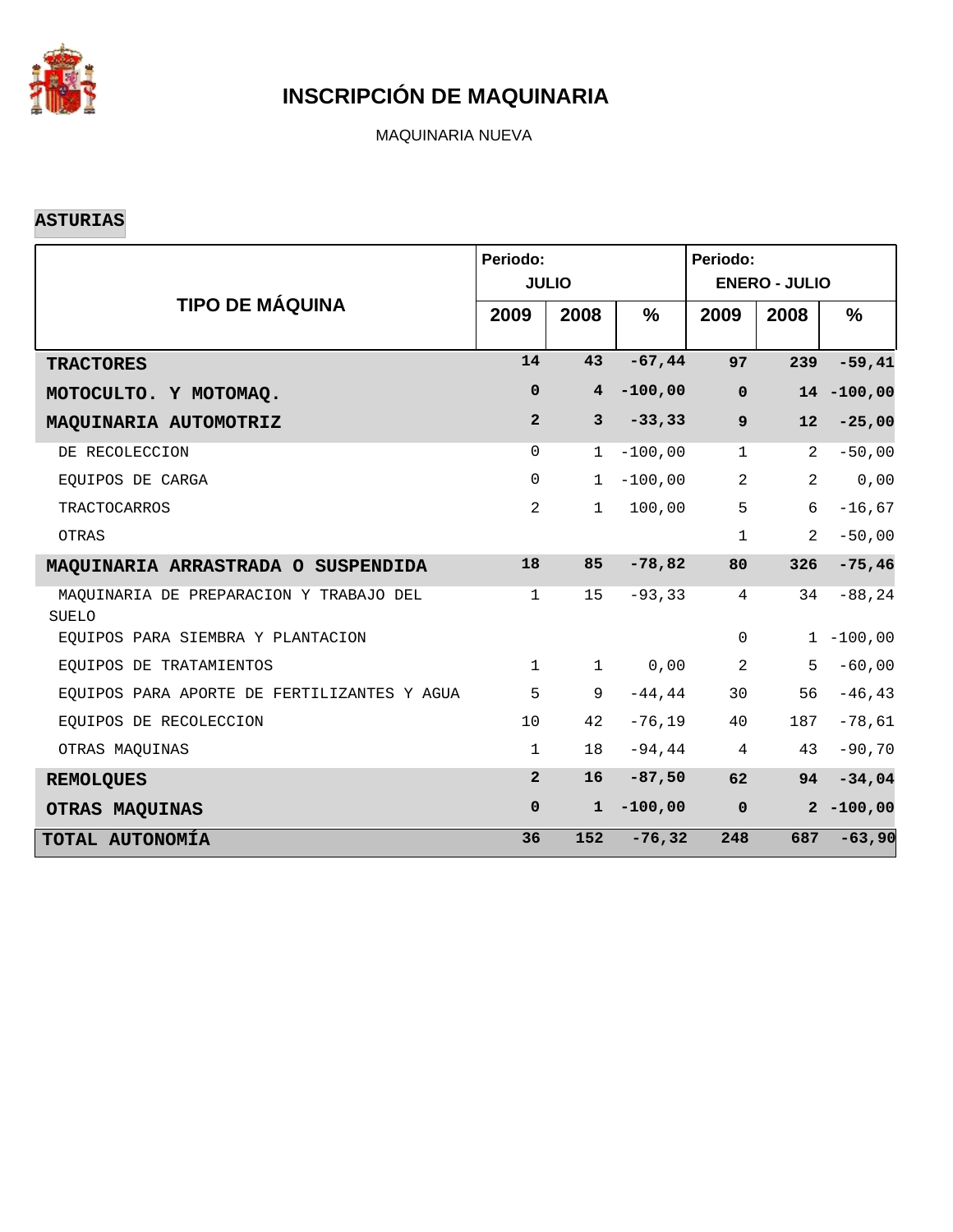

MAQUINARIA NUEVA

#### **BALEARES**

|                                                         | Periodo:       | <b>JULIO</b>   |               | Periodo:<br><b>ENERO - JULIO</b> |              |              |  |
|---------------------------------------------------------|----------------|----------------|---------------|----------------------------------|--------------|--------------|--|
| <b>TIPO DE MÁQUINA</b>                                  | 2009           | 2008           | $\frac{9}{6}$ | 2009                             | 2008         | $\%$         |  |
| <b>TRACTORES</b>                                        | 31             | 31             | 0,00          | 244                              | 327          | $-25, 38$    |  |
| MOTOCULTO. Y MOTOMAQ.                                   |                |                |               | 3                                | $\mathbf{1}$ | 200,00       |  |
| MAQUINARIA AUTOMOTRIZ                                   | $\mathbf 0$    | $\mathbf{1}$   | $-100,00$     | $\overline{2}$                   | 8            | $-75,00$     |  |
| DE RECOLECCION                                          | 0              | 1              | $-100,00$     | $\overline{2}$                   | 7            | $-71, 43$    |  |
| EQUIPOS DE CARGA                                        |                |                |               | $\mathbf 0$                      |              | $1 - 100,00$ |  |
| MAQUINARIA ARRASTRADA O SUSPENDIDA                      | 7              | $7\phantom{.}$ | 0,00          | 55                               | 114          | $-51,75$     |  |
| MAQUINARIA DE PREPARACION Y TRABAJO DEL<br><b>SUELO</b> | 3              | 4              | $-25,00$      | 15                               | 29           | $-48,28$     |  |
| EQUIPOS PARA SIEMBRA Y PLANTACION                       |                |                |               | $\mathbf{1}$                     | 4            | $-75,00$     |  |
| EOUIPOS DE TRATAMIENTOS                                 |                |                |               | $\overline{4}$                   | 7            | $-42,86$     |  |
| EQUIPOS PARA APORTE DE FERTILIZANTES Y AGUA             | 2              | $\mathbf{1}$   | 100,00        | 19                               | 32           | $-40,63$     |  |
| EQUIPOS DE RECOLECCION                                  | $\mathfrak{D}$ | $\mathbf 1$    | 100,00        | 13                               | 26           | $-50\, , 00$ |  |
| OTRAS MAQUINAS                                          | $\Omega$       | $\mathbf{1}$   | $-100,00$     | 3                                | 16           | $-81, 25$    |  |
| <b>REMOLQUES</b>                                        | 8              | 10             | $-20,00$      | 36                               | 70           | $-48,57$     |  |
| OTRAS MAQUINAS                                          | $\overline{2}$ | 10             | $-80,00$      | 15                               | 50           | $-70,00$     |  |
| TOTAL AUTONOMÍA                                         | 48             | 59             | $-18,64$      | 355                              | 570          | $-37,72$     |  |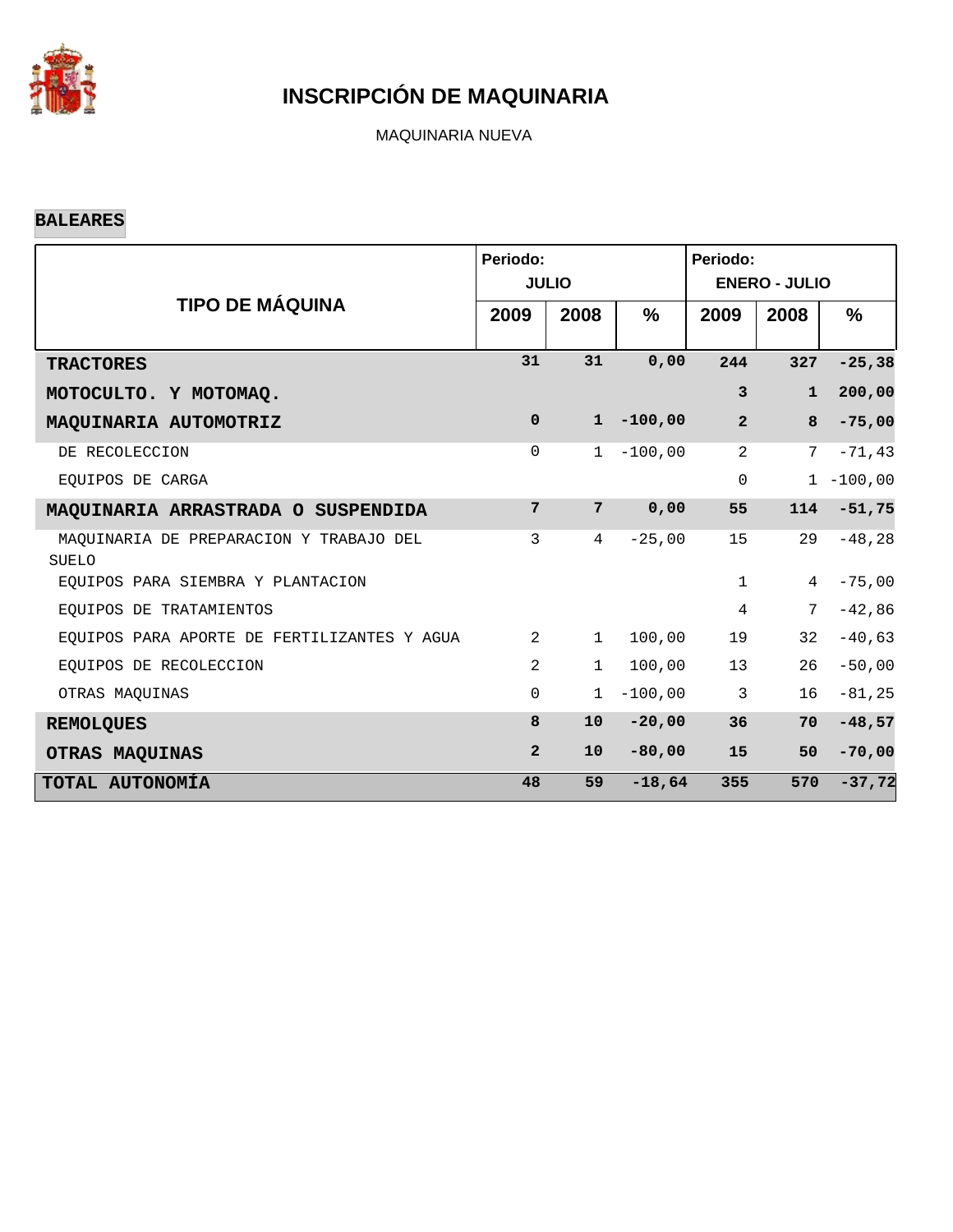

MAQUINARIA NUEVA

#### **CANARIAS**

|                                                         | Periodo:     |              |               | Periodo:       |                      |               |
|---------------------------------------------------------|--------------|--------------|---------------|----------------|----------------------|---------------|
|                                                         |              | <b>JULIO</b> |               |                | <b>ENERO - JULIO</b> |               |
| <b>TIPO DE MÁQUINA</b>                                  | 2009         | 2008         | $\frac{0}{0}$ | 2009           | 2008                 | $\frac{9}{6}$ |
| <b>TRACTORES</b>                                        | 5            | 11           | $-54,55$      | 132            | 87                   | 51,72         |
| MOTOCULTO. Y MOTOMAQ.                                   | 31           | 13           | 138,46        | 107            | 60                   | 78,33         |
| MAQUINARIA AUTOMOTRIZ                                   | 15           | 5            | 200,00        | 49             | 19                   | 157,89        |
| DE RECOLECCION                                          |              |              |               | $\mathbf{1}$   | $\Omega$             |               |
| EQUIPOS DE CARGA                                        | 13           | $\mathbf{1}$ | 1200,00       | 42             | 10                   | 320,00        |
| <b>TRACTOCARROS</b>                                     | $\Omega$     | 4            | $-100,00$     | $\overline{4}$ | 8                    | $-50,00$      |
| OTRAS                                                   | 2            | $\mathbf 0$  |               | 2              | $\mathbf{1}$         | 100,00        |
| MAQUINARIA ARRASTRADA O SUSPENDIDA                      | 137          | $\mathbf 0$  |               | 256            |                      | 4 6300,00     |
| MAQUINARIA DE PREPARACION Y TRABAJO DEL<br><b>SUELO</b> | 44           | $\mathbf 0$  |               | 87             |                      | 1 8600,00     |
| EQUIPOS PARA SIEMBRA Y PLANTACION                       | 9            | $\mathbf 0$  |               | 22             | $\mathbf 0$          |               |
| EQUIPOS DE TRATAMIENTOS                                 | 37           | 0            |               | 61             | $\overline{a}$       | 2950,00       |
| EQUIPOS PARA APORTE DE FERTILIZANTES Y AGUA             | 3            | $\Omega$     |               | 8              | $\mathbf{1}$         | 700,00        |
| EQUIPOS DE RECOLECCION                                  | 20           | $\mathbf 0$  |               | 28             | $\Omega$             |               |
| OTRAS MAQUINAS                                          | 24           | 0            |               | 50             | $\mathbf 0$          |               |
| <b>REMOLQUES</b>                                        | $\mathbf{3}$ | $\Omega$     |               | 7              | $\mathbf{1}$         | 600,00        |
| OTRAS MAQUINAS                                          | 3            | $\mathbf 0$  |               | 10             | $\mathbf{1}$         | 900,00        |
| TOTAL AUTONOMÍA                                         | 194          | 29           | 568,97        | 561            | 172                  | 226, 16       |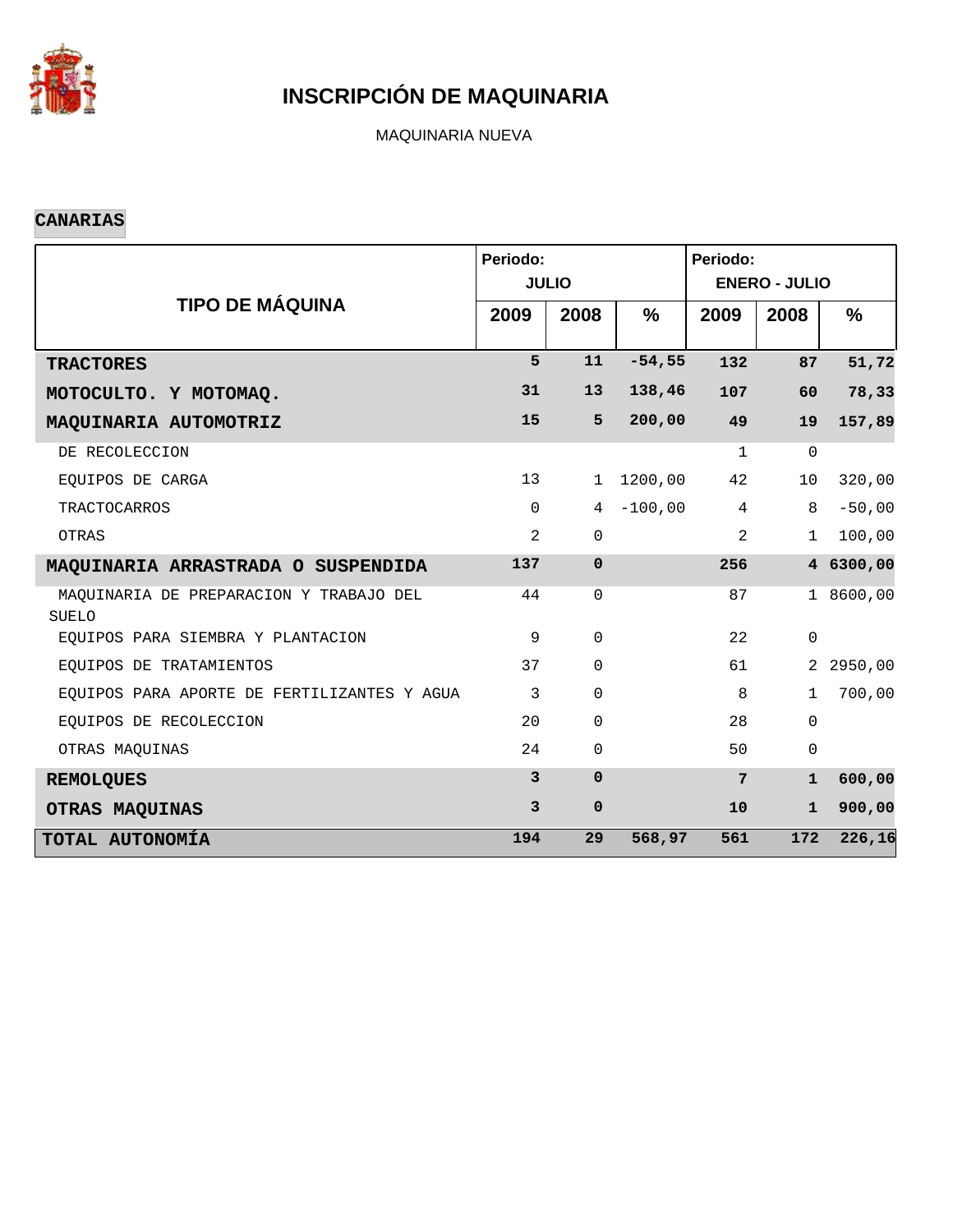

MAQUINARIA NUEVA

#### **CANTABRIA**

|                                                  | Periodo:     | <b>JULIO</b>   |               | Periodo:<br><b>ENERO - JULIO</b> |                |               |  |
|--------------------------------------------------|--------------|----------------|---------------|----------------------------------|----------------|---------------|--|
| <b>TIPO DE MÁQUINA</b>                           | 2009         | 2008           | $\frac{0}{0}$ | 2009                             | 2008           | $\frac{9}{6}$ |  |
| <b>TRACTORES</b>                                 | 12           | 8              | 50,00         | 64                               | 77             | $-16,88$      |  |
| MOTOCULTO. Y MOTOMAQ.                            | $\mathbf 0$  | $\overline{a}$ | $-100,00$     | 8                                | 8              | 0,00          |  |
| MAQUINARIA AUTOMOTRIZ                            | $\mathbf{1}$ | $\mathbf{1}$   | 0,00          | $\overline{4}$                   | $7\phantom{.}$ | $-42,86$      |  |
| DE RECOLECCION                                   | $\mathbf 1$  | $\Omega$       |               | 4                                | 2              | 100,00        |  |
| EOUIPOS DE CARGA                                 |              |                |               | $\mathbf 0$                      |                | $2 - 100,00$  |  |
| <b>TRACTOCARROS</b>                              |              |                |               | $\Omega$                         |                | $1 - 100,00$  |  |
| OTRAS                                            | $\mathbf 0$  | $\mathbf{1}$   | $-100,00$     | $\mathsf{O}\xspace$              |                | $2 - 100,00$  |  |
| MAQUINARIA ARRASTRADA O SUSPENDIDA               | 26           | 24             | 8,33          | 177                              | 132            | 34,09         |  |
| MAQUINARIA DE PREPARACION Y TRABAJO DEL<br>SUELO | 2            | $\mathbf{1}$   | 100,00        | $\,8\,$                          | 6              | 33,33         |  |
| EQUIPOS PARA SIEMBRA Y PLANTACION                | $\mathbf{1}$ | $\mathbf 0$    |               | 2                                | $\mathbf 1$    | 100,00        |  |
| EQUIPOS DE TRATAMIENTOS                          |              |                |               | 2                                | 2              | 0,00          |  |
| EOUIPOS PARA APORTE DE FERTILIZANTES Y AGUA      | $\mathbf{3}$ | $\mathbf 1$    | 200,00        | 29                               | 38             | $-23,68$      |  |
| EQUIPOS DE RECOLECCION                           | 17           | 20             | $-15,00$      | 97                               | 68             | 42,65         |  |
| OTRAS MAQUINAS                                   | $\mathbf{3}$ | 2              | 50,00         | 39                               | 17             | 129,41        |  |
| <b>REMOLQUES</b>                                 | 3            | $\mathbf{0}$   |               | 15                               | 24             | $-37,50$      |  |
| OTRAS MAQUINAS                                   | 5            | $\mathbf{3}$   | 66,67         | 39                               | 23             | 69,57         |  |
| TOTAL AUTONOMÍA                                  | 47           | 38             | 23,68         | 307                              | 271            | 13,28         |  |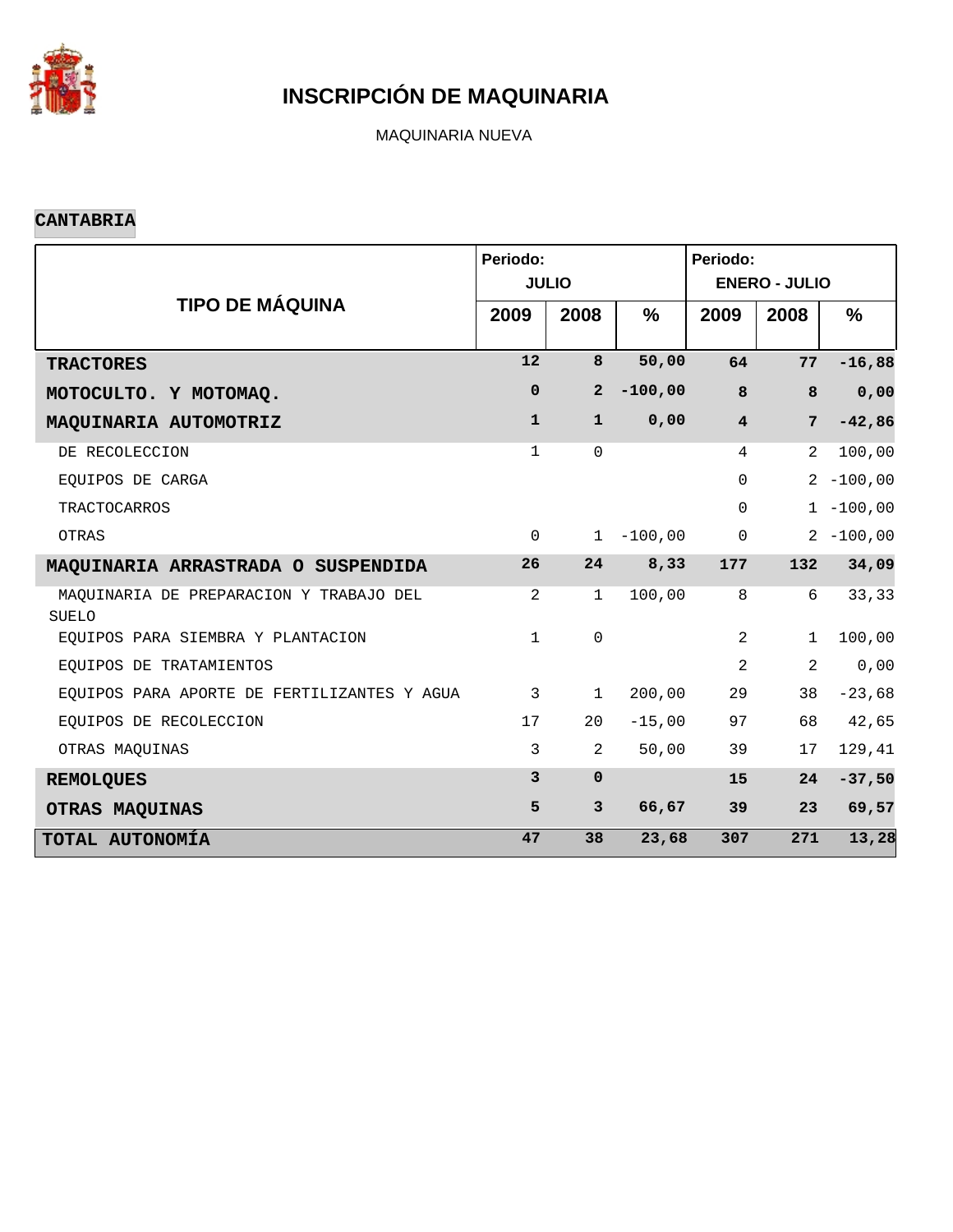

MAQUINARIA NUEVA

**CASTILLA Y LEON**

|                                                  | Periodo:            | <b>JULIO</b>    |           | Periodo:<br><b>ENERO - JULIO</b> |      |              |  |
|--------------------------------------------------|---------------------|-----------------|-----------|----------------------------------|------|--------------|--|
| <b>TIPO DE MÁQUINA</b>                           | 2009                | 2008            | $\%$      | 2009                             | 2008 | %            |  |
| <b>TRACTORES</b>                                 | 104                 | 211             | $-50, 71$ | 829                              | 1283 | $-35, 39$    |  |
| MOTOCULTO. Y MOTOMAQ.                            | $\overline{a}$      | $\overline{2}$  | 0,00      | 13                               | 15   | $-13, 33$    |  |
| MAQUINARIA AUTOMOTRIZ                            | 16                  | 43              | $-62,79$  | 158                              | 205  | $-22,93$     |  |
| DE RECOLECCION                                   | 11                  | 29              | $-62,07$  | 111                              | 147  | $-24, 49$    |  |
| EOUIPOS DE CARGA                                 | 5                   | 13              | $-61,54$  | 47                               | 53   | $-11, 32$    |  |
| <b>TRACTOCARROS</b>                              | $\mathsf{O}\xspace$ | $\mathbf 1$     | $-100,00$ | $\mathsf 0$                      |      | $5 - 100,00$ |  |
| MAQUINARIA ARRASTRADA O SUSPENDIDA               | 209                 | 315             | $-33,65$  | 1739                             | 1683 | 3,33         |  |
| MAQUINARIA DE PREPARACION Y TRABAJO DEL<br>SUELO | 45                  | 81              | $-44, 44$ | 476                              | 407  | 16,95        |  |
| EQUIPOS PARA SIEMBRA Y PLANTACION                | 25                  | 28              | $-10, 71$ | 231                              | 179  | 29,05        |  |
| EOUIPOS DE TRATAMIENTOS                          | 22                  | 25              | $-12,00$  | 200                              | 162  | 23,46        |  |
| EQUIPOS PARA APORTE DE FERTILIZANTES Y AGUA      | 29                  | 42              | $-30,95$  | 341                              | 386  | $-11,66$     |  |
| EOUIPOS DE RECOLECCION                           | 56                  | 109             | $-48,62$  | 329                              | 423  | $-22, 22$    |  |
| OTRAS MAQUINAS                                   | 32                  | 30              | 6,67      | 162                              | 126  | 28,57        |  |
| <b>REMOLQUES</b>                                 | 126                 | 295             | $-57,29$  | 679                              | 999  | $-32,03$     |  |
| <b>OTRAS MAQUINAS</b>                            | 33                  | 32 <sub>2</sub> | 3,13      | 321                              | 120  | 167,50       |  |
| TOTAL AUTONOMÍA                                  | 490                 | 898             | $-45, 43$ | 3739                             | 4305 | $-13, 15$    |  |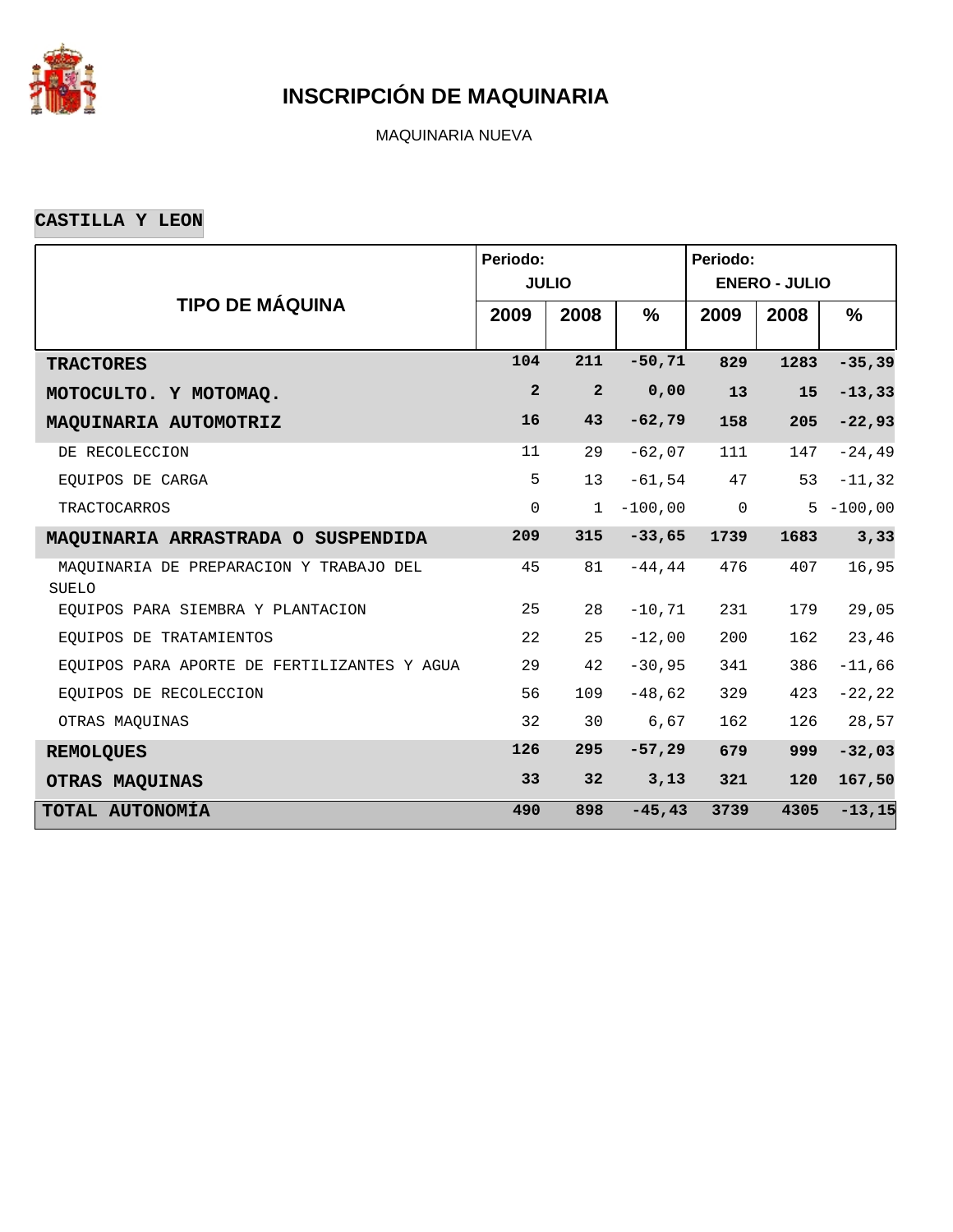

MAQUINARIA NUEVA

#### **CASTILLA-LA MANCHA**

|                                                  | Periodo:       |                |               | Periodo:             |              |           |  |  |
|--------------------------------------------------|----------------|----------------|---------------|----------------------|--------------|-----------|--|--|
|                                                  |                | <b>JULIO</b>   |               | <b>ENERO - JULIO</b> |              |           |  |  |
| <b>TIPO DE MÁQUINA</b>                           | 2009           | 2008           | $\frac{9}{6}$ | 2009                 | 2008         | $\%$      |  |  |
| <b>TRACTORES</b>                                 | 98             | 155            | $-36,77$      | 753                  | 1072         | $-29,76$  |  |  |
| MOTOCULTO. Y MOTOMAQ.                            |                |                |               | $\overline{a}$       | $\mathbf{1}$ | 100,00    |  |  |
| MAQUINARIA AUTOMOTRIZ                            | 10             | 19             | $-47,37$      | 89                   | 114          | $-21,93$  |  |  |
| DE RECOLECCION                                   | 7              | 17             | $-58,82$      | 66                   | 88           | $-25,00$  |  |  |
| EQUIPOS DE CARGA                                 | $\overline{2}$ | $\overline{2}$ | 0,00          | 20                   | 22           | $-9,09$   |  |  |
| <b>TRACTOCARROS</b>                              |                |                |               | $\mathbf 0$          | $\mathbf{1}$ | $-100,00$ |  |  |
| OTRAS                                            | $\mathbf{1}$   | $\mathbf 0$    |               | 3                    | 3            | 0,00      |  |  |
| MAQUINARIA ARRASTRADA O SUSPENDIDA               | 103            | 58             | 77,59         | 1015                 | 543          | 86,92     |  |  |
| MAQUINARIA DE PREPARACION Y TRABAJO DEL<br>SUELO | 26             | 8              | 225,00        | 257                  | 73           | 252,05    |  |  |
| EQUIPOS PARA SIEMBRA Y PLANTACION                | 13             | 2              | 550,00        | 112                  | 15           | 646,67    |  |  |
| EQUIPOS DE TRATAMIENTOS                          | 18             | 12             | 50,00         | 188                  | 86           | 118,60    |  |  |
| EQUIPOS PARA APORTE DE FERTILIZANTES Y AGUA      | 13             | 6              | 116,67        | 151                  | 135          | 11,85     |  |  |
| EQUIPOS DE RECOLECCION                           | 19             | 21             | $-9,52$       | 127                  | 115          | 10,43     |  |  |
| OTRAS MAQUINAS                                   | 14             | 9              | 55,56         | 180                  | 119          | 51,26     |  |  |
| <b>REMOLQUES</b>                                 | 71             | 123            | $-42,28$      | 444                  | 667          | $-33,43$  |  |  |
| OTRAS MAQUINAS                                   | $\mathbf{1}$   | $\mathbf{1}$   | 0,00          | 24                   | 49           | $-51,02$  |  |  |
| TOTAL AUTONOMÍA                                  | 283            | 356            | $-20,51$      | 2327                 | 2446         | $-4,87$   |  |  |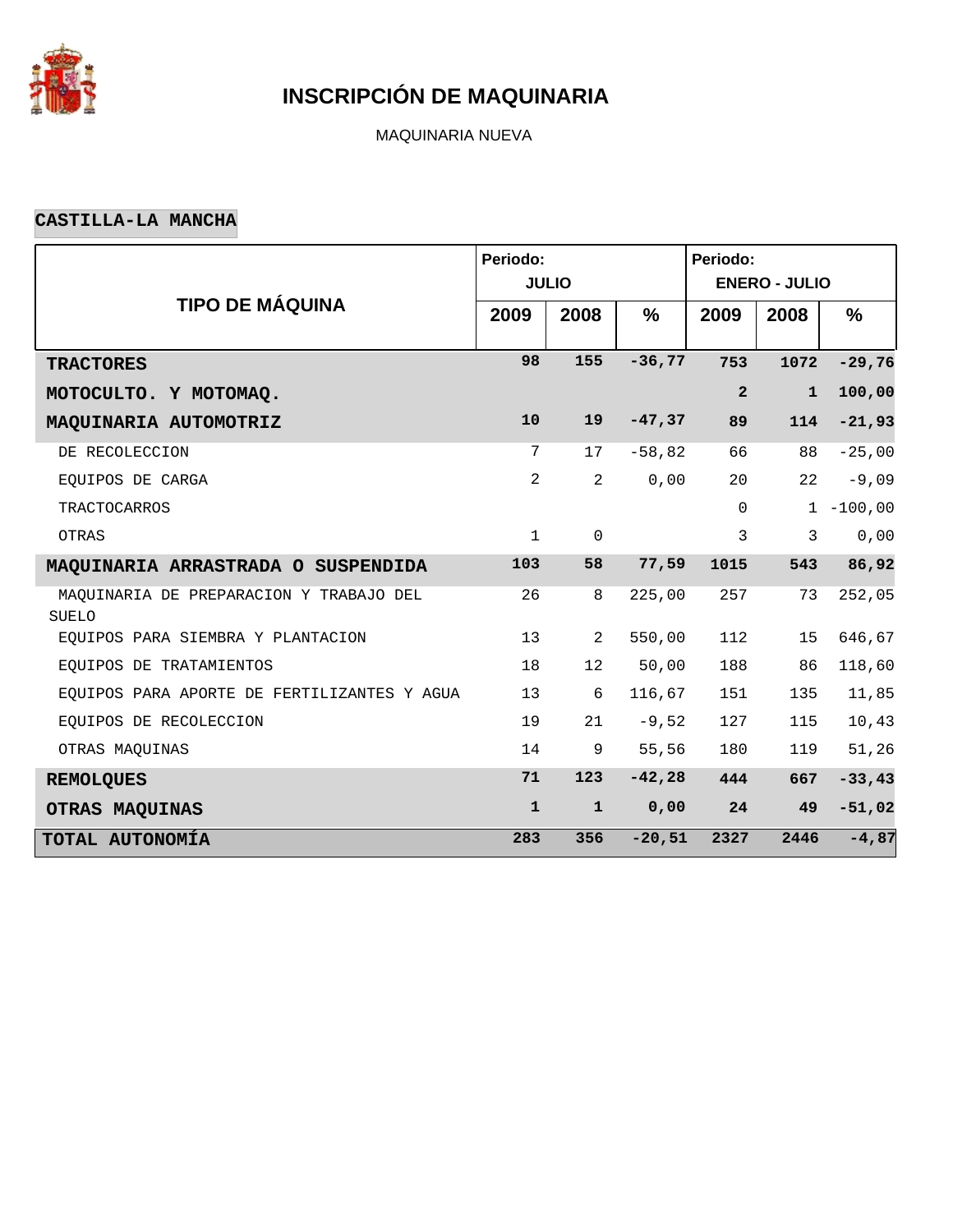

MAQUINARIA NUEVA

#### **CATALUÑA**

|                                                  | Periodo:     | <b>JULIO</b> |               | Periodo:<br><b>ENERO - JULIO</b> |      |              |  |  |
|--------------------------------------------------|--------------|--------------|---------------|----------------------------------|------|--------------|--|--|
| <b>TIPO DE MÁQUINA</b>                           | 2009         | 2008         | $\frac{9}{6}$ | 2009                             | 2008 | $\%$         |  |  |
| <b>TRACTORES</b>                                 | 87           | 140          | $-37,86$      | 674                              | 875  | $-22,97$     |  |  |
| MOTOCULTO. Y MOTOMAQ.                            |              |              |               | $\mathbf 0$                      |      | $1 - 100,00$ |  |  |
| MAQUINARIA AUTOMOTRIZ                            | 16           | 21           | $-23,81$      | 87                               | 114  | $-23,68$     |  |  |
| DE RECOLECCION                                   | 7            | 12           | $-41,67$      | 55                               | 69   | $-20, 29$    |  |  |
| EOUIPOS DE CARGA                                 | 9            | 9            | 0,00          | 32                               | 44   | $-27, 27$    |  |  |
| <b>TRACTOCARROS</b>                              |              |              |               | $\Omega$                         |      | $1 - 100,00$ |  |  |
| MAQUINARIA ARRASTRADA O SUSPENDIDA               | 89           | 92           | $-3, 26$      | 550                              | 555  | $-0,90$      |  |  |
| MAQUINARIA DE PREPARACION Y TRABAJO DEL<br>SUELO | 6            | 8            | $-25,00$      | 54                               | 67   | $-19, 40$    |  |  |
| EOUIPOS PARA SIEMBRA Y PLANTACION                | 6            | $\mathbf{1}$ | 500,00        | 37                               | 26   | 42,31        |  |  |
| EOUIPOS DE TRATAMIENTOS                          | 29           | 29           | 0,00          | 145                              | 130  | 11,54        |  |  |
| EQUIPOS PARA APORTE DE FERTILIZANTES Y AGUA      | 18           | 23           | $-21,74$      | 141                              | 178  | $-20,79$     |  |  |
| EQUIPOS DE RECOLECCION                           | 22           | 25           | $-12,00$      | 126                              | 119  | 5,88         |  |  |
| OTRAS MAQUINAS                                   | 8            | 6            | 33,33         | 47                               | 35   | 34,29        |  |  |
| <b>REMOLQUES</b>                                 | 41           | 76           | $-46,05$      | 237                              | 274  | $-13,50$     |  |  |
| OTRAS MAQUINAS                                   | $\mathbf{1}$ | $\mathbf{1}$ | 0,00          | $\mathbf{1}$                     | 8    | $-87,50$     |  |  |
| TOTAL AUTONOMÍA                                  | 234          | 330          | $-29,09$      | 1549                             | 1827 | $-15,22$     |  |  |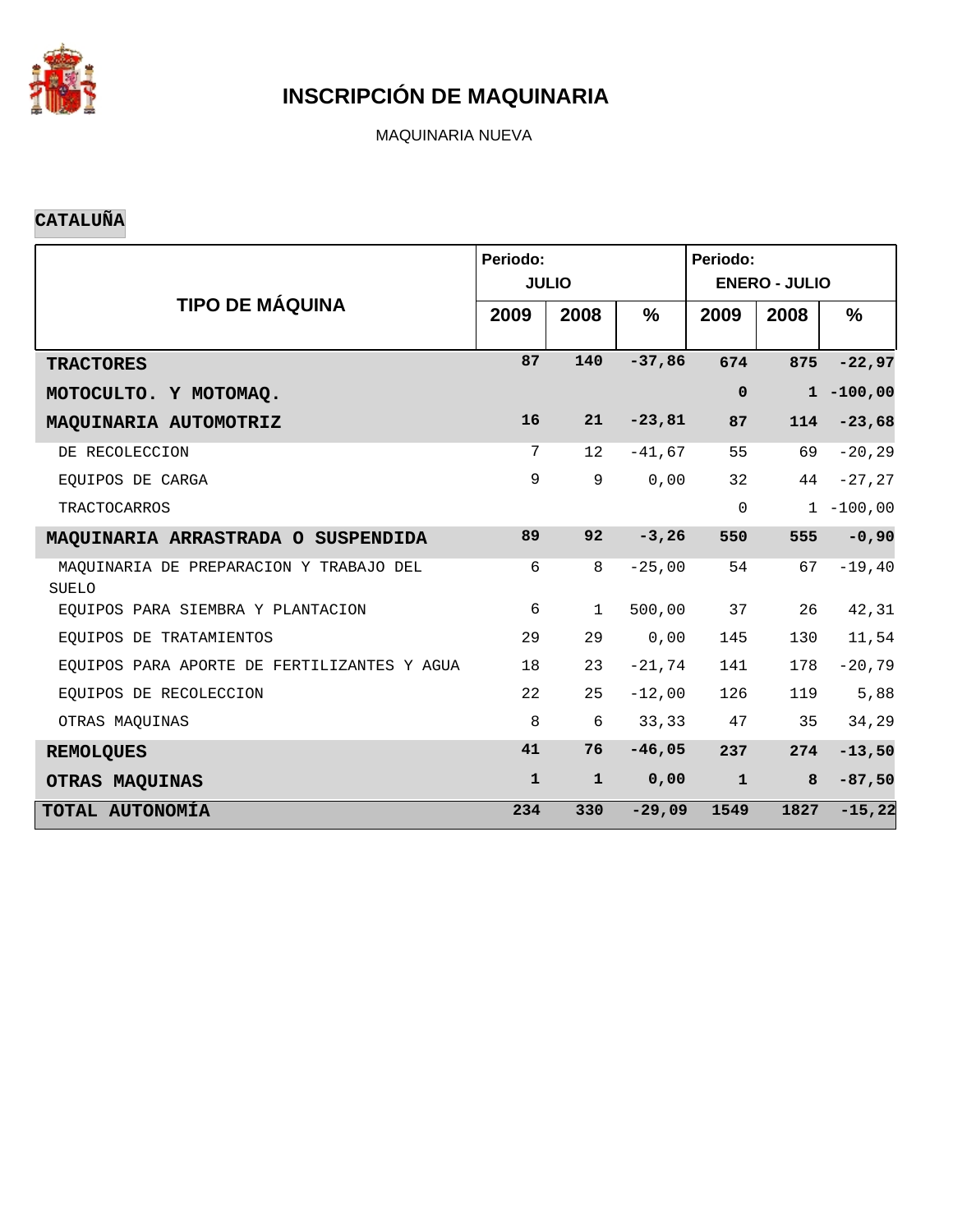

MAQUINARIA NUEVA

#### **C.VALENCIANA**

|                                                  | Periodo:       | <b>JULIO</b>   |           | Periodo:<br><b>ENERO - JULIO</b> |                |           |  |  |
|--------------------------------------------------|----------------|----------------|-----------|----------------------------------|----------------|-----------|--|--|
| <b>TIPO DE MÁQUINA</b>                           | 2009           | 2008           | %         | 2009                             | 2008           | %         |  |  |
| <b>TRACTORES</b>                                 | 55             | 66             | $-16,67$  | 395                              | 397            | $-0,50$   |  |  |
| MOTOCULTO. Y MOTOMAQ.                            | $\mathbf{1}$   | $\mathbf{1}$   | 0,00      | 10                               | 5              | 100,00    |  |  |
| MAQUINARIA AUTOMOTRIZ                            | $\overline{2}$ | 6              | $-66, 67$ | 14                               | 16             | $-12,50$  |  |  |
| DE RECOLECCION                                   | $\mathbf{1}$   | 3              | $-66, 67$ | 10                               | 10             | 0,00      |  |  |
| EQUIPOS DE CARGA                                 | $\mathsf{O}$   | $\mathbf{1}$   | $-100,00$ | 2                                | $\mathbf{1}$   | 100,00    |  |  |
| <b>TRACTOCARROS</b>                              | $\mathbf{1}$   | $\overline{2}$ | $-50,00$  | $\overline{a}$                   | 5              | $-60,00$  |  |  |
| MAQUINARIA ARRASTRADA O SUSPENDIDA               | 50             | 23             | 117,39    | 250                              | 197            | 26,90     |  |  |
| MAQUINARIA DE PREPARACION Y TRABAJO DEL<br>SUELO | 3              | $\mathbf{1}$   | 200,00    | 19                               | 10             | 90,00     |  |  |
| EQUIPOS PARA SIEMBRA Y PLANTACION                |                |                |           | $\mathbf 1$                      | $\mathbf 0$    |           |  |  |
| EOUIPOS DE TRATAMIENTOS                          | 28             | 16             | 75,00     | 153                              | 141            | 8,51      |  |  |
| EQUIPOS PARA APORTE DE FERTILIZANTES Y AGUA      | 5              | 6              | $-16,67$  | 31                               | 38             | $-18, 42$ |  |  |
| EQUIPOS DE RECOLECCION                           | 6              | $\mathbf 0$    |           | 23                               | 6              | 283,33    |  |  |
| OTRAS MAQUINAS                                   | 8              | $\mathbf 0$    |           | 23                               | $\overline{2}$ | 1050,00   |  |  |
| <b>REMOLQUES</b>                                 | 12             | 18             | $-33, 33$ | 118                              | 110            | 7,27      |  |  |
| OTRAS MAQUINAS                                   | $\mathbf{1}$   | $\mathbf 0$    |           | $\mathbf{1}$                     | $\mathbf 0$    |           |  |  |
| TOTAL AUTONOMÍA                                  | 121            | 114            | 6,14      | 788                              | 725            | 8,69      |  |  |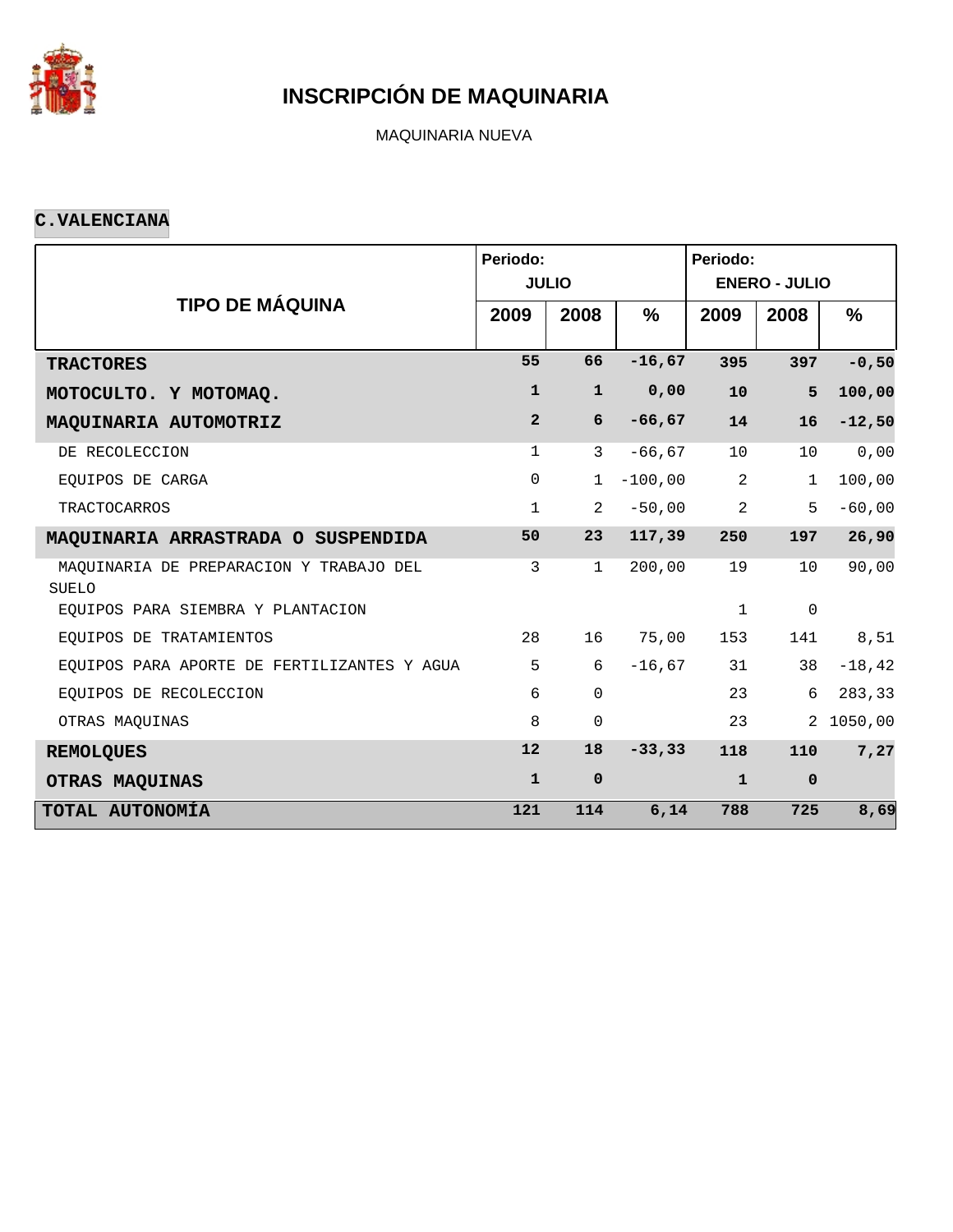

MAQUINARIA NUEVA

**EXTREMADURA**

|                                                  | Periodo:     | <b>JULIO</b> |          | Periodo:<br><b>ENERO - JULIO</b> |             |          |  |  |  |
|--------------------------------------------------|--------------|--------------|----------|----------------------------------|-------------|----------|--|--|--|
| <b>TIPO DE MÁQUINA</b>                           | 2009         | 2008         | %        | 2009                             | 2008        | %        |  |  |  |
| <b>TRACTORES</b>                                 | 72           | 78           | $-7,69$  | 446                              | 672         | $-33,63$ |  |  |  |
| MOTOCULTO. Y MOTOMAQ.                            | $\mathbf{1}$ | $\mathbf 0$  |          | $\mathbf{1}$                     | 8           | $-87,50$ |  |  |  |
| MAQUINARIA AUTOMOTRIZ                            | 14           | 8            | 75,00    | 31                               | 42          | $-26,19$ |  |  |  |
| DE RECOLECCION                                   | 11           | 8            | 37,50    | 24                               | 32          | $-25,00$ |  |  |  |
| EOUIPOS DE CARGA                                 |              |              |          | 3                                | 8           | $-62,50$ |  |  |  |
| OTRAS                                            | $\mathbf{3}$ | $\mathbf 0$  |          | $\overline{4}$                   | 2           | 100,00   |  |  |  |
| MAQUINARIA ARRASTRADA O SUSPENDIDA               | 75           | 36           | 108, 33  | 439                              | 283         | 55,12    |  |  |  |
| MAQUINARIA DE PREPARACION Y TRABAJO DEL<br>SUELO | 15           | $\mathbf 0$  |          | 88                               | 42          | 109,52   |  |  |  |
| EOUIPOS PARA SIEMBRA Y PLANTACION                | 2            | $\mathbf 0$  |          | 9                                | 3           | 200,00   |  |  |  |
| EOUIPOS DE TRATAMIENTOS                          | 36           | 17           | 111,76   | 201                              | 108         | 86,11    |  |  |  |
| EQUIPOS PARA APORTE DE FERTILIZANTES Y AGUA      | 3            | 8            | $-62,50$ | 33                               | 63          | $-47,62$ |  |  |  |
| EQUIPOS DE RECOLECCION                           | 7            | 6            | 16,67    | 55                               | 47          | 17,02    |  |  |  |
| OTRAS MAQUINAS                                   | 12           | 5            | 140,00   | 53                               | 20          | 165,00   |  |  |  |
| <b>REMOLQUES</b>                                 | 63           | 57           | 10,53    | 267                              | 290         | $-7,93$  |  |  |  |
| OTRAS MAQUINAS                                   | $\mathbf{1}$ | $\mathbf 0$  |          | $\overline{\mathbf{4}}$          | $\mathbf 0$ |          |  |  |  |
| TOTAL AUTONOMÍA                                  | 226          | 179          | 26,26    | 1188                             | 1295        | $-8, 26$ |  |  |  |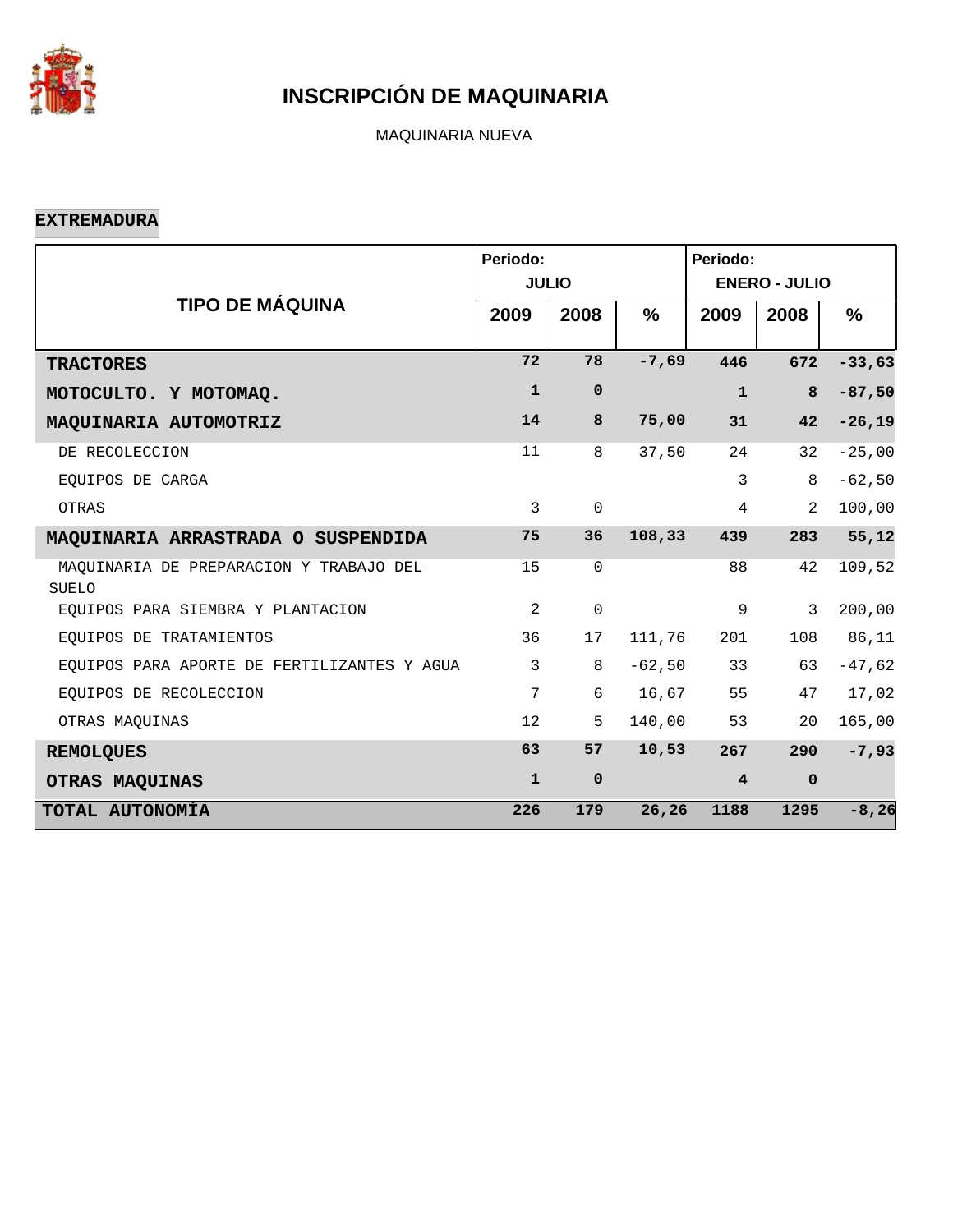

MAQUINARIA NUEVA

#### **GALICIA**

|                                                         | Periodo:     | <b>JULIO</b>    |               | Periodo:<br><b>ENERO - JULIO</b> |              |               |  |  |
|---------------------------------------------------------|--------------|-----------------|---------------|----------------------------------|--------------|---------------|--|--|
| <b>TIPO DE MÁQUINA</b>                                  | 2009         | 2008            | $\frac{9}{6}$ | 2009                             | 2008         | $\frac{9}{6}$ |  |  |
| <b>TRACTORES</b>                                        | 149          | 152             | $-1,97$       | 1110                             | 1195         | $-7,11$       |  |  |
| MOTOCULTO. Y MOTOMAQ.                                   | 23           | 33 <sup>2</sup> | $-30, 30$     | 207                              | 189          | 9,52          |  |  |
| MAQUINARIA AUTOMOTRIZ                                   | $\mathbf{3}$ | $\overline{9}$  | $-66,67$      | 28                               | 37           | $-24, 32$     |  |  |
| DE RECOLECCION                                          | 2            | 3               | $-33, 33$     | 13                               | 18           | $-27,78$      |  |  |
| EOUIPOS DE CARGA                                        | $\mathbf 0$  | $\mathbf 1$     | $-100,00$     | 5                                | 7            | $-28,57$      |  |  |
| <b>TRACTOCARROS</b>                                     | $\mathbf 0$  | 2               | $-100,00$     | $\overline{3}$                   | $\mathbf{3}$ | 0,00          |  |  |
| OTRAS                                                   | $\mathbf{1}$ | $\mathbf{3}$    | $-66, 67$     | 7                                | 9            | $-22, 22$     |  |  |
| MAQUINARIA ARRASTRADA O SUSPENDIDA                      | 116          | 176             | $-34,09$      | 1100                             | 1288         | $-14,60$      |  |  |
| MAQUINARIA DE PREPARACION Y TRABAJO DEL<br><b>SUELO</b> | 15           | 30              | $-50,00$      | 162                              | 190          | $-14,74$      |  |  |
| EQUIPOS PARA SIEMBRA Y PLANTACION                       |              |                 |               | 23                               | 29           | $-20,69$      |  |  |
| EQUIPOS DE TRATAMIENTOS                                 | 8            | 17              | $-52,94$      | 52                               | 85           | $-38,82$      |  |  |
| EQUIPOS PARA APORTE DE FERTILIZANTES Y AGUA             | 32           | 40              | $-20,00$      | 309                              | 390          | $-20,77$      |  |  |
| EOUIPOS DE RECOLECCION                                  | 48           | 71              | $-32, 39$     | 413                              | 485          | $-14,85$      |  |  |
| OTRAS MAOUINAS                                          | 13           | 18              | $-27,78$      | 141                              | 109          | 29,36         |  |  |
| <b>REMOLQUES</b>                                        | 111          | 114             | $-2,63$       | 719                              | 784          | $-8, 29$      |  |  |
| OTRAS MAQUINAS                                          |              |                 |               | 5                                | 10           | $-50,00$      |  |  |
| TOTAL AUTONOMÍA                                         | 402          | 484             | $-16,94$      | 3169                             | 3503         | $-9,53$       |  |  |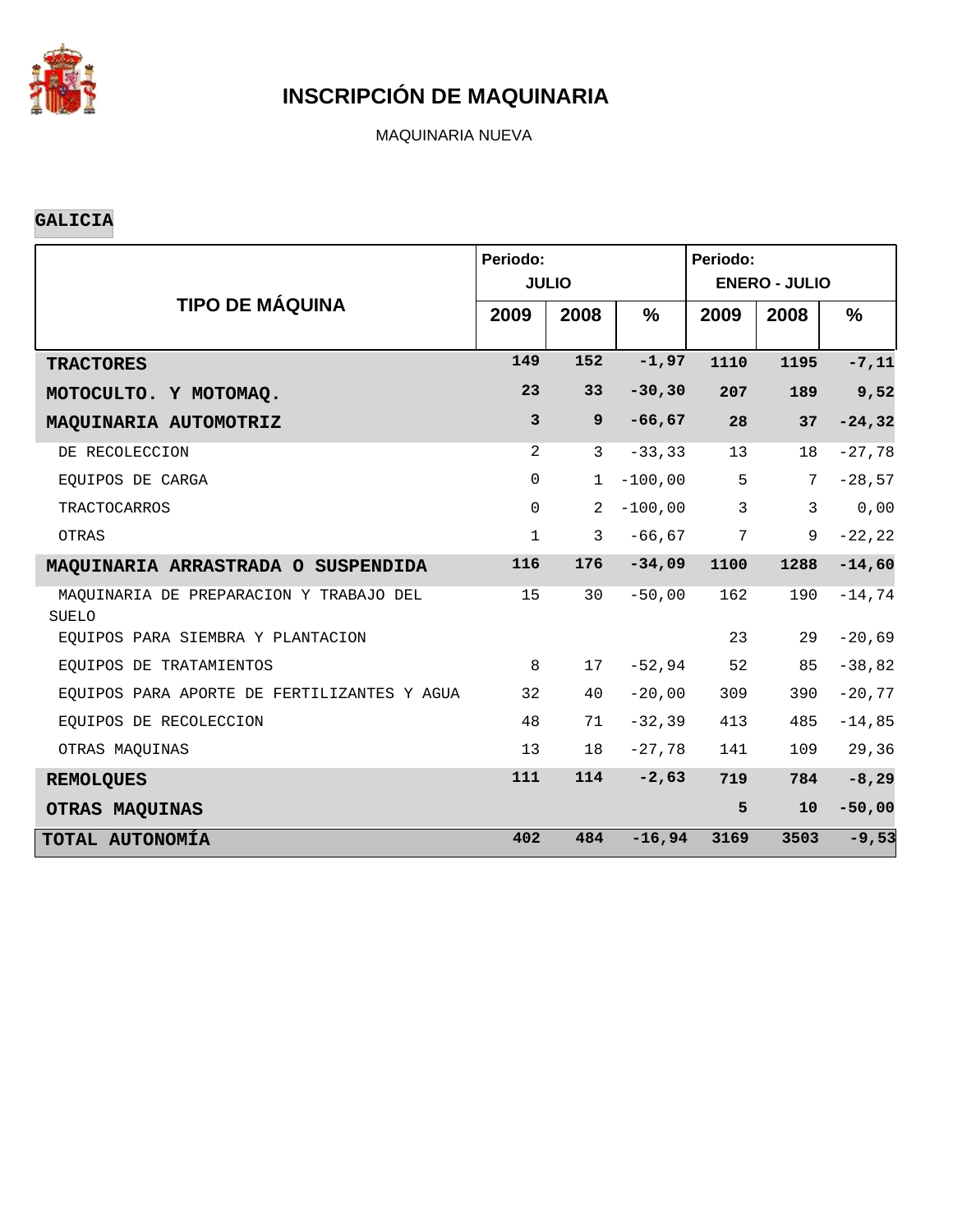

MAQUINARIA NUEVA

#### **MADRID**

|                                                  | Periodo:     | <b>JULIO</b>            |           | Periodo:<br><b>ENERO - JULIO</b> |                |               |  |  |
|--------------------------------------------------|--------------|-------------------------|-----------|----------------------------------|----------------|---------------|--|--|
| <b>TIPO DE MÁQUINA</b>                           | 2009         | 2008                    | %         | 2009                             | 2008           | $\frac{9}{6}$ |  |  |
| <b>TRACTORES</b>                                 | 3            | 13                      | $-76,92$  | 62                               | 58             | 6,90          |  |  |
| MOTOCULTO. Y MOTOMAQ.                            |              |                         |           | $\mathbf 0$                      |                | $2 - 100,00$  |  |  |
| MAQUINARIA AUTOMOTRIZ                            |              |                         |           | 3                                | 5              | $-40,00$      |  |  |
| DE RECOLECCION                                   |              |                         |           | 3                                | 4              | $-25,00$      |  |  |
| EOUIPOS DE CARGA                                 |              |                         |           | 0                                | $\mathbf{1}$   | $-100,00$     |  |  |
| MAQUINARIA ARRASTRADA O SUSPENDIDA               | 3            | $\overline{\mathbf{3}}$ | 0,00      | 27                               | 17             | 58,82         |  |  |
| MAQUINARIA DE PREPARACION Y TRABAJO DEL<br>SUELO | $\mathbf{1}$ | 0                       |           | 8                                | 3              | 166,67        |  |  |
| EOUIPOS DE TRATAMIENTOS                          |              |                         |           | $\mathbf{1}$                     | $\mathbf 0$    |               |  |  |
| EQUIPOS PARA APORTE DE FERTILIZANTES Y AGUA      | $\mathbf 0$  | $\mathbf{1}$            | $-100,00$ | 13                               | 10             | 30,00         |  |  |
| EOUIPOS DE RECOLECCION                           | $\mathbf{1}$ | $\overline{2}$          | $-50,00$  | $\overline{4}$                   | $\overline{4}$ | 0,00          |  |  |
| OTRAS MAOUINAS                                   | 1            | 0                       |           | $\mathbf{1}$                     | $\mathbf 0$    |               |  |  |
| <b>REMOLQUES</b>                                 | 3            | 5                       | $-40,00$  | 18                               | 51             | $-64,71$      |  |  |
| TOTAL AUTONOMÍA                                  | $\mathbf{9}$ | 21                      | $-57,14$  | 110                              | 133            | $-17,29$      |  |  |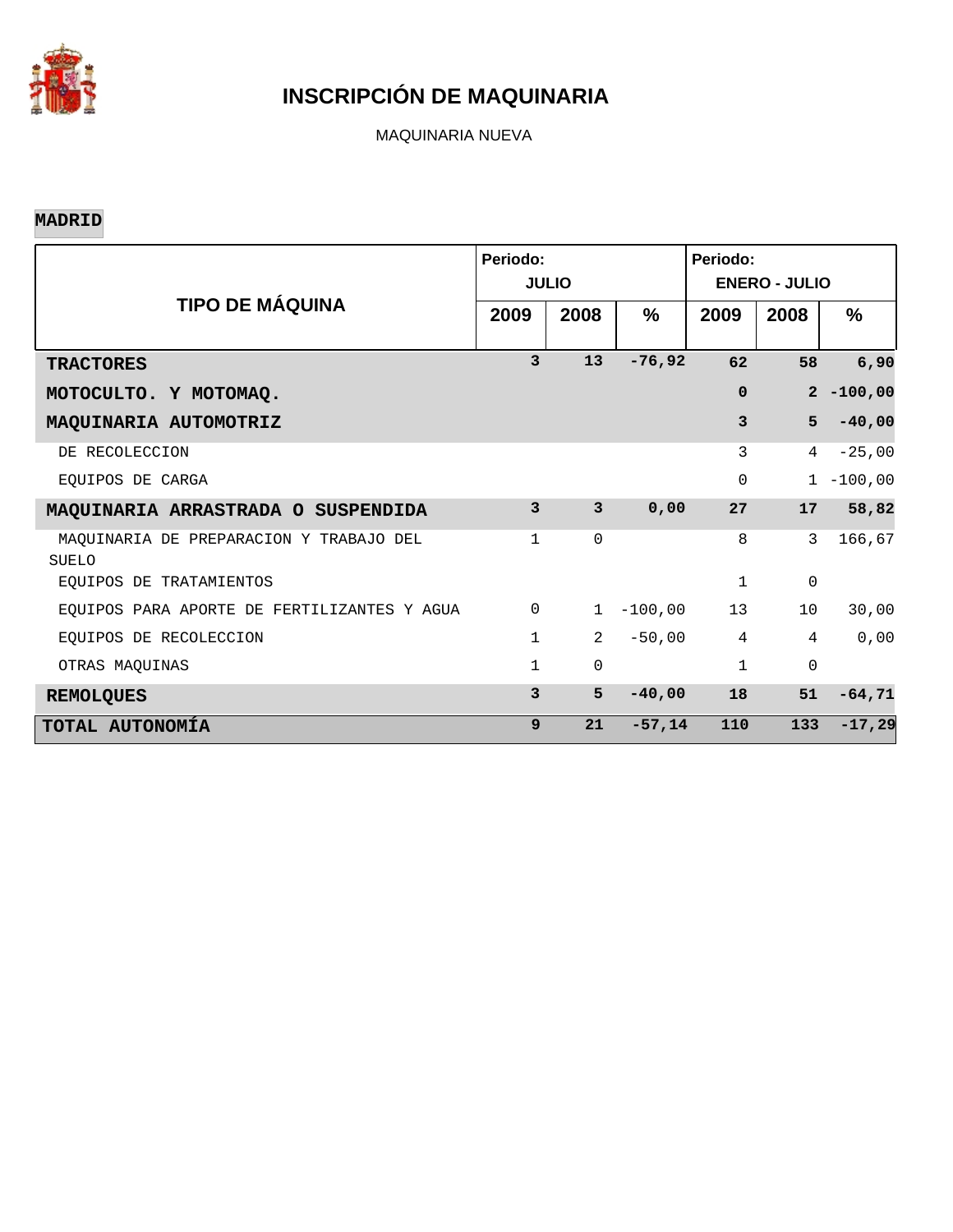

MAQUINARIA NUEVA

#### **MURCIA**

|                                                  | Periodo:       | <b>JULIO</b>        |           | Periodo:<br><b>ENERO - JULIO</b> |             |              |  |  |  |
|--------------------------------------------------|----------------|---------------------|-----------|----------------------------------|-------------|--------------|--|--|--|
| <b>TIPO DE MÁQUINA</b>                           | 2009           | 2008                | $\%$      | 2009                             | 2008        | %            |  |  |  |
| <b>TRACTORES</b>                                 | 26             | 46                  | $-43, 48$ | 214                              | 308         | $-30,52$     |  |  |  |
| MOTOCULTO. Y MOTOMAQ.                            |                |                     |           | $\overline{3}$                   | $\mathbf 0$ |              |  |  |  |
| MAQUINARIA AUTOMOTRIZ                            | $\mathbf{1}$   | $\mathbf 0$         |           | 5                                | 8           | $-37,50$     |  |  |  |
| DE RECOLECCION                                   |                |                     |           | $\Omega$                         |             | $4 - 100,00$ |  |  |  |
| EOUIPOS DE CARGA                                 | $\mathbf{1}$   | $\mathsf{O}\xspace$ |           | $\overline{4}$                   | 3           | 33,33        |  |  |  |
| <b>TRACTOCARROS</b>                              |                |                     |           | $\mathbf 0$                      |             | $1 - 100,00$ |  |  |  |
| OTRAS                                            |                |                     |           | $\mathbf{1}$                     | 0           |              |  |  |  |
| MAQUINARIA ARRASTRADA O SUSPENDIDA               | 10             | 13 <sup>2</sup>     | $-23,08$  | 97                               | 71          | 36,62        |  |  |  |
| MAQUINARIA DE PREPARACION Y TRABAJO DEL<br>SUELO | 4              | $\overline{4}$      | 0,00      | 30                               | 10          | 200,00       |  |  |  |
| EQUIPOS DE TRATAMIENTOS                          | $\overline{2}$ | 6                   | $-66, 67$ | 29                               | 24          | 20,83        |  |  |  |
| EOUIPOS PARA APORTE DE FERTILIZANTES Y AGUA      | 2              | $\overline{2}$      | 0,00      | 24                               | 31          | $-22,58$     |  |  |  |
| EQUIPOS DE RECOLECCION                           | $\mathbf{1}$   | $\mathbf 1$         | 0,00      | $\overline{9}$                   | 6           | 50,00        |  |  |  |
| OTRAS MAQUINAS                                   | $\mathbf{1}$   | $\mathbf 0$         |           | 5                                | $\mathbf 0$ |              |  |  |  |
| <b>REMOLQUES</b>                                 | 14             | 5                   | 180,00    | 53                               | 60          | $-11,67$     |  |  |  |
| OTRAS MAQUINAS                                   |                |                     |           | $\mathbf{1}$                     | $\mathbf 0$ |              |  |  |  |
| TOTAL AUTONOMÍA                                  | 51             | 64                  | $-20, 31$ | 373                              | 447         | $-16,55$     |  |  |  |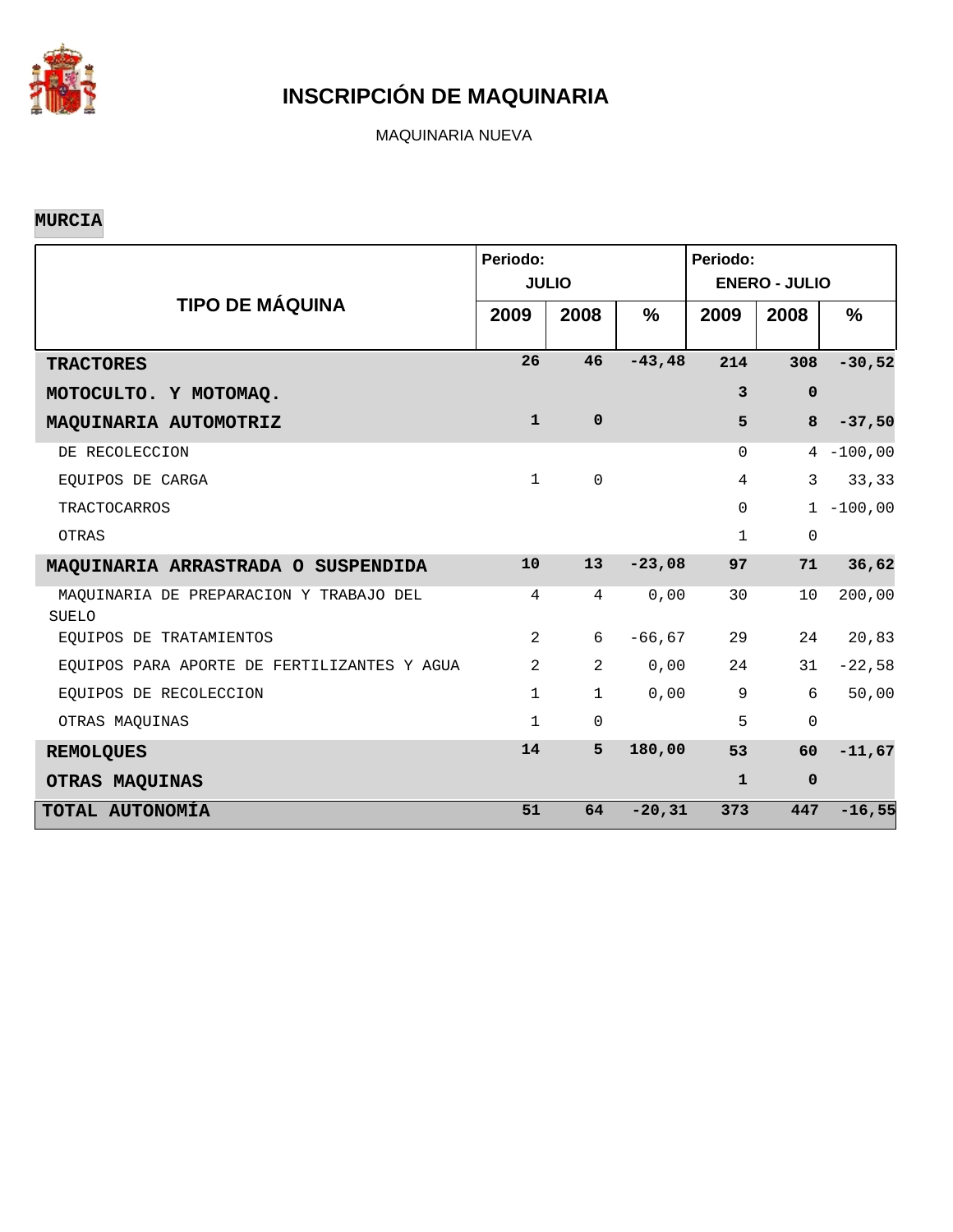

MAQUINARIA NUEVA

#### **NAVARRA**

|                                                         | Periodo:       |               |           | Periodo:             |                     |               |  |  |  |
|---------------------------------------------------------|----------------|---------------|-----------|----------------------|---------------------|---------------|--|--|--|
|                                                         |                | <b>JULIO</b>  |           | <b>ENERO - JULIO</b> |                     |               |  |  |  |
| <b>TIPO DE MÁQUINA</b>                                  | 2009           | 2008          | $\%$      | 2009                 | 2008                | $\frac{0}{0}$ |  |  |  |
| <b>TRACTORES</b>                                        | 20             | 34            | $-41,18$  | 162                  | 200                 | $-19,00$      |  |  |  |
| MOTOCULTO. Y MOTOMAQ.                                   |                |               |           | $\mathbf{1}$         | 3                   | $-66, 67$     |  |  |  |
| MAQUINARIA AUTOMOTRIZ                                   | $\mathbf{1}$   | 8             | $-87,50$  | 39                   | 30                  | 30,00         |  |  |  |
| DE RECOLECCION                                          | $\Omega$       | $\mathcal{E}$ | $-100,00$ | 33                   | 18                  | 83,33         |  |  |  |
| EOUIPOS DE CARGA                                        | 1              | 5             | $-80,00$  | 5                    | 12                  | $-58, 33$     |  |  |  |
| <b>TRACTOCARROS</b>                                     |                |               |           | $\mathbf{1}$         | $\mathsf{O}\xspace$ |               |  |  |  |
| MAQUINARIA ARRASTRADA O SUSPENDIDA                      | 13             | 15            | $-13, 33$ | 115                  | 135                 | $-14,81$      |  |  |  |
| MAQUINARIA DE PREPARACION Y TRABAJO DEL<br><b>SUELO</b> | $\mathbf{1}$   | $\mathbf 1$   | 0,00      | 10                   | 4                   | 150,00        |  |  |  |
| EOUIPOS PARA SIEMBRA Y PLANTACION                       |                |               |           | 2                    | $\mathbf{1}$        | 100,00        |  |  |  |
| EOUIPOS DE TRATAMIENTOS                                 | $\overline{4}$ | $\mathbf{1}$  | 300,00    | 26                   | 30                  | $-13, 33$     |  |  |  |
| EQUIPOS PARA APORTE DE FERTILIZANTES Y AGUA             | $\Omega$       | 6             | $-100,00$ | 34                   | 45                  | $-24,44$      |  |  |  |
| EQUIPOS DE RECOLECCION                                  | 8              | 6             | 33,33     | 38                   | 53                  | $-28, 30$     |  |  |  |
| OTRAS MAQUINAS                                          | $\Omega$       | $\mathbf{1}$  | $-100,00$ | 5                    | $\mathfrak{D}$      | 150,00        |  |  |  |
| <b>REMOLQUES</b>                                        | 6              | 13            | $-53,85$  | 88                   | 83                  | 6,02          |  |  |  |
| TOTAL AUTONOMÍA                                         | 40             | 70            | $-42,86$  | 405                  | 451                 | $-10, 20$     |  |  |  |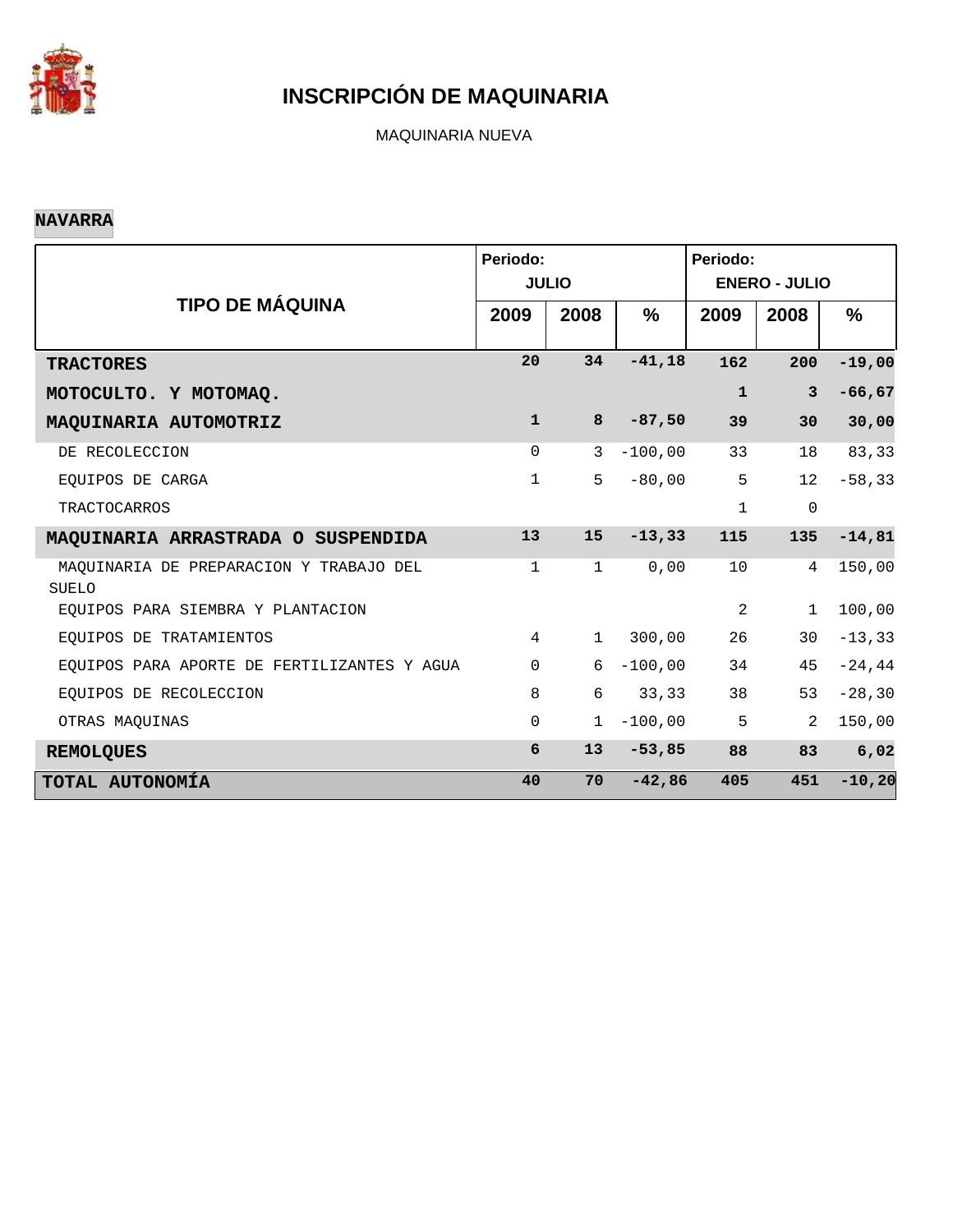

MAQUINARIA NUEVA

**PAIS VASCO**

|                                                         | Periodo:     | <b>JULIO</b>   |               | Periodo:<br><b>ENERO - JULIO</b> |                |              |  |  |  |
|---------------------------------------------------------|--------------|----------------|---------------|----------------------------------|----------------|--------------|--|--|--|
| <b>TIPO DE MÁQUINA</b>                                  | 2009         | 2008           | $\frac{9}{6}$ | 2009                             | 2008           | %            |  |  |  |
| <b>TRACTORES</b>                                        | 22           | 17             | 29,41         | 133                              | 162            | $-17,90$     |  |  |  |
| MOTOCULTO. Y MOTOMAQ.                                   |              |                |               | $\overline{2}$                   | $\overline{2}$ | 0,00         |  |  |  |
| MAQUINARIA AUTOMOTRIZ                                   | $\mathbf{1}$ | $\overline{a}$ | $-50,00$      | 22                               | 21             | 4,76         |  |  |  |
| DE RECOLECCION                                          | $\mathbf 0$  | $\mathbf{1}$   | $-100,00$     | 10                               | 5              | 100,00       |  |  |  |
| EOUIPOS DE CARGA                                        | $\mathbf{1}$ | $\mathbf{1}$   | 0,00          | 6                                | 5              | 20,00        |  |  |  |
| <b>TRACTOCARROS</b>                                     |              |                |               | 5                                | 11             | $-54,55$     |  |  |  |
| OTRAS                                                   |              |                |               | $\mathbf{1}$                     | $\mathbf 0$    |              |  |  |  |
| MAQUINARIA ARRASTRADA O SUSPENDIDA                      | 23           | 16             | 43,75         | 89                               | 121            | $-26, 45$    |  |  |  |
| MAQUINARIA DE PREPARACION Y TRABAJO DEL<br><b>SUELO</b> | $\mathbf 0$  | $\mathbf{1}$   | $-100,00$     | $\mathbf 0$                      |                | $2 - 100,00$ |  |  |  |
| EQUIPOS PARA SIEMBRA Y PLANTACION                       |              |                |               | $\mathbf{1}$                     | $\mathsf 0$    |              |  |  |  |
| EOUIPOS DE TRATAMIENTOS                                 | 8            | 6              | 33, 33        | 20                               | 47             | $-57, 45$    |  |  |  |
| EQUIPOS PARA APORTE DE FERTILIZANTES Y AGUA             | 6            | $\overline{4}$ | 50,00         | 27                               | 34             | $-20,59$     |  |  |  |
| EOUIPOS DE RECOLECCION                                  | 8            | $\overline{4}$ | 100,00        | 37                               | 35             | 5,71         |  |  |  |
| OTRAS MAQUINAS                                          | $\mathbf{1}$ | $\mathbf 1$    | 0,00          | $\overline{4}$                   | 3              | 33,33        |  |  |  |
| <b>REMOLQUES</b>                                        | 11           | 13             | $-15,38$      | 46                               | 55             | $-16, 36$    |  |  |  |
| TOTAL AUTONOMÍA                                         | 57           | 48             | 18,75         | 292                              | 361            | $-19, 11$    |  |  |  |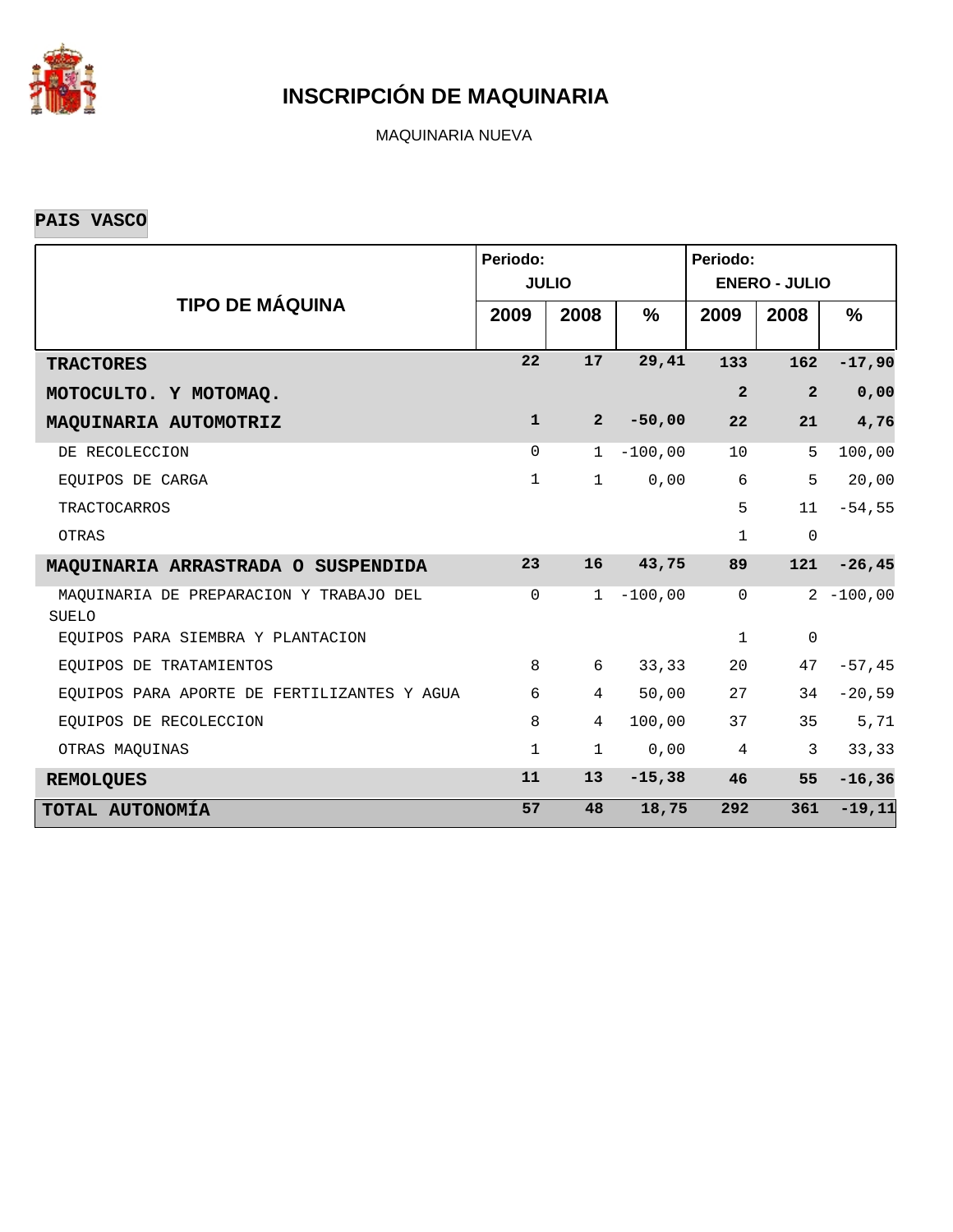

MAQUINARIA NUEVA

**RIOJA (LA)**

|                                                         | Periodo:     |                |           | Periodo:             |                |              |  |  |  |
|---------------------------------------------------------|--------------|----------------|-----------|----------------------|----------------|--------------|--|--|--|
|                                                         |              | <b>JULIO</b>   |           | <b>ENERO - JULIO</b> |                |              |  |  |  |
| <b>TIPO DE MÁQUINA</b>                                  | 2009         | 2008           | $\%$      | 2009                 | 2008           | %            |  |  |  |
|                                                         |              |                |           |                      |                |              |  |  |  |
| <b>TRACTORES</b>                                        | 13           | 19             | $-31,58$  | 111                  | 152            | $-26,97$     |  |  |  |
| MOTOCULTO. Y MOTOMAQ.                                   | $\mathbf 0$  | $\mathbf{1}$   | $-100,00$ | $\overline{2}$       | $\overline{2}$ | 0,00         |  |  |  |
| MAQUINARIA AUTOMOTRIZ                                   |              |                |           | 5                    | $\mathbf{9}$   | $-44, 44$    |  |  |  |
| DE RECOLECCION                                          |              |                |           | 5                    | 8              | $-37,50$     |  |  |  |
| EOUIPOS DE CARGA                                        |              |                |           | $\mathbf 0$          |                | $1 - 100,00$ |  |  |  |
| MAQUINARIA ARRASTRADA O SUSPENDIDA                      | 23           | 19             | 21,05     | 111                  | 146            | $-23,97$     |  |  |  |
| MAOUINARIA DE PREPARACION Y TRABAJO DEL<br><b>SUELO</b> |              |                |           | $\Omega$             |                | $5 - 100,00$ |  |  |  |
| EOUIPOS PARA SIEMBRA Y PLANTACION                       |              |                |           | $\mathbf 1$          | $\mathbf 1$    | 0,00         |  |  |  |
| EOUIPOS DE TRATAMIENTOS                                 | 19           | 16             | 18,75     | 100                  | 122            | $-18,03$     |  |  |  |
| EQUIPOS PARA APORTE DE FERTILIZANTES Y AGUA             | $\mathbf{1}$ | $\overline{2}$ | $-50,00$  | 6                    | 11             | $-45, 45$    |  |  |  |
| EOUIPOS DE RECOLECCION                                  | 3            | $\mathbf{1}$   | 200,00    | $\overline{4}$       | 6              | $-33, 33$    |  |  |  |
| OTRAS MAQUINAS                                          |              |                |           | $\Omega$             |                | $1 - 100,00$ |  |  |  |
| <b>REMOLQUES</b>                                        | 7            | 8              | $-12,50$  | 37                   | 51             | $-27,45$     |  |  |  |
| TOTAL AUTONOMÍA                                         | 43           | 47             | $-8,51$   | 266                  | 360            | $-26,11$     |  |  |  |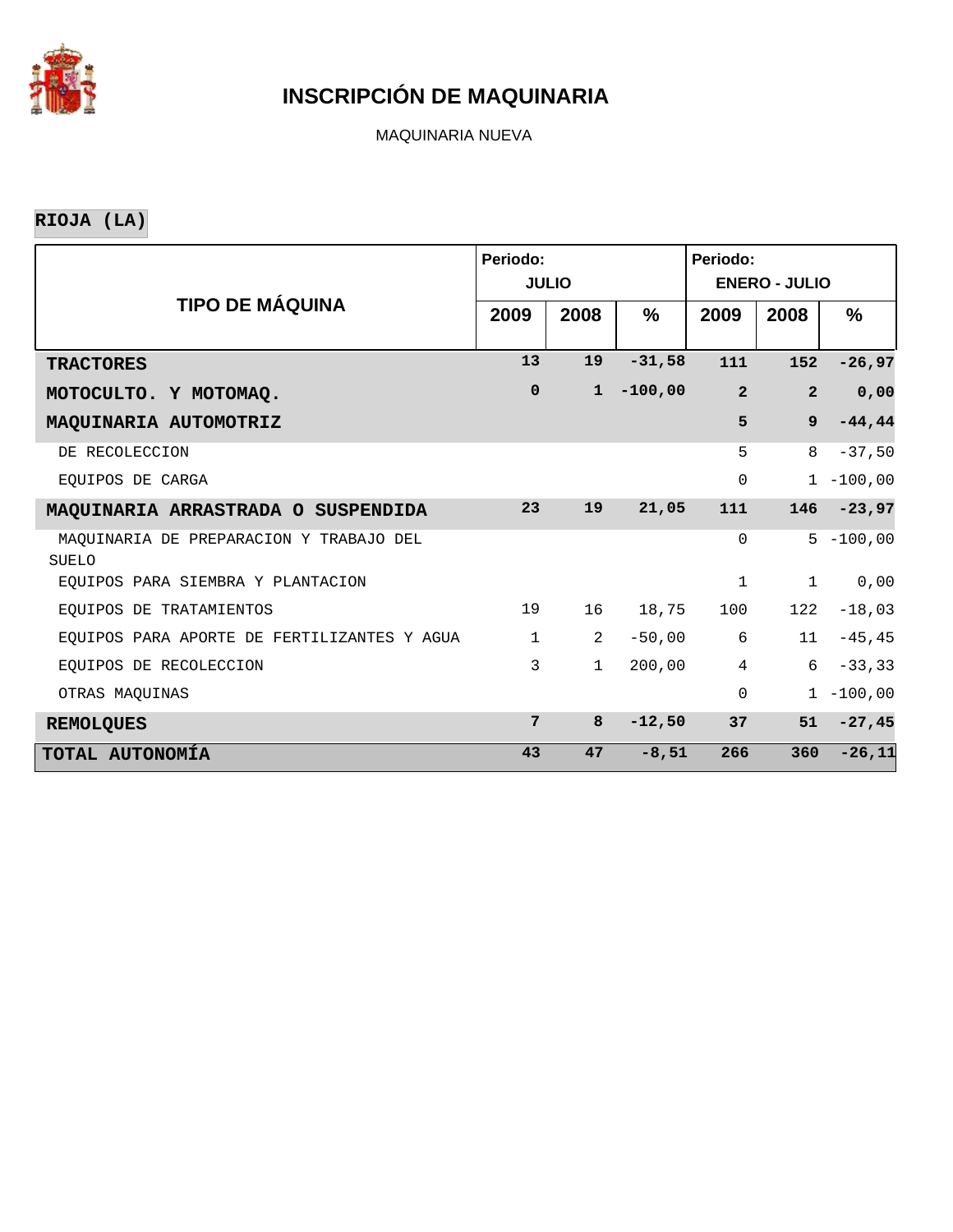

## **TRACTORES INSCRITOS POR COMUNIDADES AUTÓNOMAS**

MAQUINARIA NUEVA

|                   |          |        | SIMPLE TRACCIÓN       |         |            |       | DOBLE TRACCIÓN |         |                 |       |                |  |                    |       |            |        |            |       |            |        |        |
|-------------------|----------|--------|-----------------------|---------|------------|-------|----------------|---------|-----------------|-------|----------------|--|--------------------|-------|------------|--------|------------|-------|------------|--------|--------|
|                   |          |        |                       |         |            |       |                | RÍGIDOS |                 |       |                |  | <b>ARTICULADOS</b> |       |            |        | CADENAS    |       | OTROS      | TOTAL  |        |
|                   |          | NORMAL | <b>ESTRECHO</b>       |         | TOTAL      |       | <b>NORMAL</b>  |         | <b>ESTRECHO</b> |       | <b>NORMAL</b>  |  | <b>ESTRECHO</b>    |       | TOTAL      |        |            |       |            |        |        |
|                   |          |        | Unids.CV/UUUnids.CV/U |         | Unids.CV/U |       | Unids.CV/U     |         | Unids.CV/U      |       | Unids.CV/U     |  | Unids.CV/U         |       | Unids.CV/U |        | Unids.CV/U |       | Unids.CV/U | Unids. | CV/U   |
| ANDALUCIA         | $\Omega$ |        | $\Omega$              |         | $\Omega$   |       | 112            | 105,63  | 30              | 64,73 | $\mathbf{0}$   |  | 12                 | 57,25 | 154        | 93.9   | 12         | 85.67 | 1, 21, 00  | 167    | 92,87  |
| ARAGON            |          | 88,00  | $\Omega$              |         |            | 88,00 | 46             | 138,37  | 23              | 76,74 | 0              |  |                    |       | 69         | 117.83 |            |       | $\Omega$   | 70     | 117,40 |
| ASTURIAS          |          |        |                       |         |            |       |                | 92,38   | 6               | 71,67 | $\mathbf{0}$   |  |                    |       | 14         | 83.5   | $\Omega$   |       |            | 14     | 83,50  |
| BALEARES          |          |        |                       |         |            |       |                | 89,17   | 20              | 48,95 | $\mathbf 0$    |  |                    | 62,00 | 30         | 58.73  |            |       | 119,00     | 31     | 57,45  |
| CANARIAS          |          |        |                       |         |            |       |                |         |                 | 54,40 | 0              |  |                    |       | 5          | 54.4   |            |       |            | 5      | 54,40  |
| CANTABRIA         |          |        |                       |         |            |       | 12             | 100,08  | $\Omega$        |       | $\Omega$       |  |                    |       | 12         | 100.08 |            |       |            | 12     | 100,08 |
| CASTILLA Y LEON   |          | 99,00  |                       |         |            | 99,00 | 85             | 138,53  | 15              | 38,47 | $\Omega$       |  |                    |       | 100        | 123.52 |            |       | 1, 23, 00  | 104    | 121,85 |
| CASTILLA-LA MANCH | 10       | 89,10  |                       | 71,00   | 11         | 87,45 | 73             | 116,85  | 13              | 71,62 | $\mathbf 0$    |  |                    | 43,00 | 87         | 109.24 |            |       |            | 98     | 106,80 |
| CATALUÑA          | $\Omega$ |        | $\Omega$              |         |            |       | 47             | 123,23  | 40              | 69,38 | $\Omega$       |  | $\Omega$           |       | 87         | 98.47  |            |       |            | 87     | 98,47  |
| C.VALENCIANA      |          | 78,00  |                       |         |            | 78,00 | 14             | 110,43  | 37              | 74,89 | $\Omega$       |  |                    | 37,67 | 54         | 82.04  | $\Omega$   |       |            | 55     | 81,96  |
| EXTREMADURA       | 0        |        | $\Omega$              |         |            |       | 40             | 99,05   | 28              | 68,21 | 0              |  |                    | 39,50 | 70         | 85.01  |            | 85.00 |            | 72     | 85,01  |
| GALICIA           |          | 92,00  |                       |         |            | 92,00 | 86             | 107,43  | 54              | 41,54 | $\Omega$       |  |                    | 34,71 | 147        | 79.76  |            | 85.00 |            | 149    | 79,88  |
| MADRID            |          |        |                       |         |            |       |                | 110,67  | $\mathbf 0$     |       | $\Omega$       |  |                    |       | 3          | 110.67 | $\Omega$   |       |            | 3      | 110,67 |
| MURCIA            |          |        |                       |         |            |       | 17             | 103,76  | -9              | 76,22 | $\Omega$       |  |                    |       | 26         | 94.23  |            |       |            | 26     | 94,23  |
| NAVARRA           |          |        |                       |         |            |       | 18             | 151,11  |                 | 93,00 | 0              |  |                    |       | 19         | 148.05 |            |       | 1 115,00   | 20     | 146,40 |
| PAIS VASCO        |          |        |                       |         |            |       | 14             | 142,07  | 6               | 56,00 | $\overline{0}$ |  |                    |       | 20         | 116.25 | $\Omega$   |       | 2, 26, 00  | 22     | 108,05 |
| RIOJA<br>(LA)     |          |        |                       |         |            |       |                | 100,67  |                 | 72,86 | 0              |  |                    |       | 13         | 85.69  |            |       | $\Omega$   | 13     | 85,69  |
| <b>TOTAL</b>      | 16       | 90,38  |                       | 1 71,00 | 17         | 89,24 | 587            | 117,42  | 294             | 61,97 | $\mathbf 0$    |  | 29                 | 48,72 | 910        | 97,32  | 15         | 85,53 | 638,33     | 948    | 96,61  |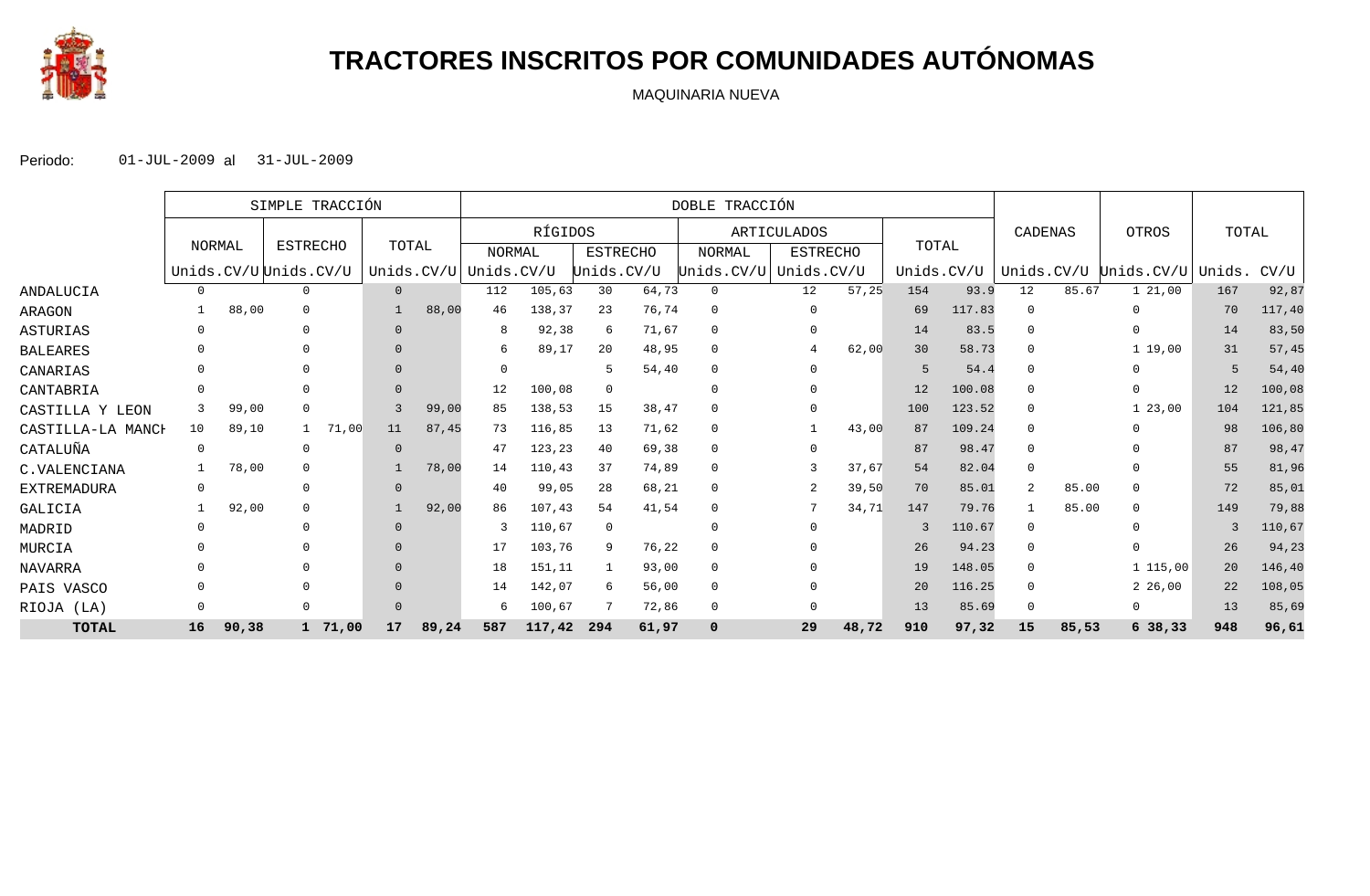

# **TRACTORES INSCRITOS POR PROVINCIAS Y COMUNIDADES AUTÓNOMAS**

MAQUINARIA NUEVA

|                 |                |               | SIMPLE TRACCIÓN                   |                |       | DOBLE TRACCIÓN |         |                 |       |                                     |                 |       |            |           |                |                       |                |           |                 |        |
|-----------------|----------------|---------------|-----------------------------------|----------------|-------|----------------|---------|-----------------|-------|-------------------------------------|-----------------|-------|------------|-----------|----------------|-----------------------|----------------|-----------|-----------------|--------|
|                 |                |               |                                   |                |       |                | RÍGIDOS |                 |       |                                     | ARTICULADOS     |       |            |           | CADENAS        |                       |                | OTROS     | TOTAL           |        |
|                 |                | <b>NORMAL</b> | <b>ESTRECHO</b>                   | TOTAL          |       | <b>NORMAL</b>  |         | <b>ESTRECHO</b> |       | <b>NORMAL</b>                       | <b>ESTRECHO</b> |       | TOTAL      |           |                |                       |                |           |                 |        |
|                 |                |               | Unids.CV/U Unids. CV/U Unids.CV/U |                |       |                |         |                 |       | Unids. CV/U Unids. CV/U Unids. CV/U | Unids.          | CV/U  | Unids.CV/U |           |                | Unids.CV/U Unids.CV/U |                |           | Unids.          | CV/U   |
| ALMERIA         | 0              |               | 0                                 | $\overline{0}$ |       |                | 115,00  | 4               | 72,25 | $\mathbf{0}$                        | 9               | 64,44 | 14         | 70,29     | $\mathbf 1$    | 69,00                 | $\mathbf 0$    |           | 15              | 70,20  |
| CADIZ           |                |               | $\Omega$                          | $\Omega$       |       | 9              | 122,78  |                 | 68,00 | $\Omega$                            |                 | 32,00 | 15         | 98,47     | $\mathbf 0$    |                       | O              |           | 15              | 98,47  |
| CORDOBA         |                |               |                                   | $\Omega$       |       | 23             | 105,83  |                 | 15,00 | $\Omega$                            |                 | 32,00 | 26         | 96,00     | 2              | 87,00                 | $\Omega$       |           | 28              | 95,36  |
| <b>GRANADA</b>  |                |               |                                   | $\Omega$       |       | 11             | 95,45   |                 | 48,00 | $\Omega$                            | $\Omega$        |       | 13         | 88,15     | 4              | 89,00                 | 0              |           | 17              | 88,35  |
| <b>HUELVA</b>   |                |               | $\Omega$                          | $\Omega$       |       | 9              | 96,44   | 6               | 77,50 | 0                                   |                 | 43,00 | 16         | 86,00     | 0              |                       | O              |           | 16              | 86,00  |
| <b>JAEN</b>     |                |               | U                                 | $\Omega$       |       | 22             | 103,68  | $\Omega$        |       | $\Omega$                            | U               |       | 22         | 103,68    | 1              | 85,00                 | $\Omega$       |           | 23              | 102,87 |
| MALAGA          |                |               | $\Omega$                          | $\Omega$       |       | 13             | 106,69  | 6               | 48,17 | $\Omega$                            |                 |       | 19         | 88,21     | 1              | 80,00                 | $\Omega$       |           | 20              | 87,80  |
| SEVILLA         |                |               | 0                                 | $\Omega$       |       | 24             | 107,96  |                 | 86,60 | $\Omega$                            | $\mathbf{0}$    |       | 29         | 104,28    | 3              | 88,00                 |                | 21,00     | 33              | 100,27 |
| ANDALUCIA       | $\overline{0}$ |               | $\mathbf 0$                       | $\Omega$       |       | 112            | 105,63  | 30              | 64,73 | $\overline{0}$                      | 12              | 57,25 | 154        | 93,90     | 12             | 85,67                 |                | 1, 21, 00 | 167             | 92,87  |
| HUESCA          | $\Omega$       |               | $\mathbf 0$                       | $\Omega$       |       | 16             | 137,44  |                 | 85,20 | $\mathbf 0$                         | $\Omega$        |       | 21         | 125,00    | $\mathbf 0$    |                       | $\Omega$       |           | 21              | 125,00 |
| TERUEL          |                |               | $\Omega$                          | $\Omega$       |       | 14             | 126,21  |                 | 80,20 | $\mathbf 0$                         | U               |       | 19         | 114,11    | 0              |                       |                |           | 19              | 114,11 |
| ZARAGOZA        |                | 88,00         | $\Omega$                          |                | 88,00 | 16             | 149,94  | 13              | 72,15 | $\Omega$                            | 0               |       | 29         | 115,07    | 0              |                       | O              |           | 30 <sup>°</sup> | 114,17 |
| <b>ARAGON</b>   | $\mathbf 1$    | 88,00         | $\mathbf 0$                       |                | 88,00 | 46             | 138,37  | 23              | 76,74 | $\overline{0}$                      | $\overline{0}$  |       | 69         | 117,83    | $\mathbf 0$    |                       | $\mathbf 0$    |           | 70              | 117,40 |
| OVIEDO          | $\mathbf 0$    |               | 0                                 | $\Omega$       |       | 8              | 92,38   | 6               | 71,67 | $\mathbf 0$                         | $\mathbf 0$     |       | 14         | 83,50     | 0              |                       | 0              |           | 14              | 83,50  |
| <b>ASTURIAS</b> | $\overline{0}$ |               | $\mathbf 0$                       | $\Omega$       |       | 8              | 92,38   | 6               | 71,67 | $\Omega$                            | $\overline{0}$  |       | 14         | 83,50     | $\mathbf 0$    |                       | $\overline{0}$ |           | 14              | 83,50  |
| <b>BALEARES</b> | $\mathbf 0$    |               | $\mathbf 0$                       | $\Omega$       |       | 6              | 89,17   | 20              | 48,95 | $\mathbf 0$                         | 4               | 62,00 | 30         | 58,73     | 0              |                       | $\mathbf{1}$   | 19,00     | 31              | 57,45  |
| <b>BALEARES</b> | $\overline{0}$ |               | $\overline{0}$                    | $\Omega$       |       | 6              | 89,17   | 20              | 48,95 | $\overline{0}$                      | 4               | 62,00 | 30         | 58,73     | $\overline{0}$ |                       |                | 1, 19, 00 | 31              | 57,45  |
| LAS PALMAS DE   | $\mathbf 0$    |               | $\Omega$                          | $\Omega$       |       | 0              |         |                 | 88,00 | $\mathbf 0$                         | 0               |       |            | 88,00     | 0              |                       | $\Omega$       |           |                 | 88,00  |
| SANTA CRUZ DE ! | $\mathbf 0$    |               | $\mathbf 0$                       | $\Omega$       |       | $\Omega$       |         |                 | 46,00 | $\Omega$                            | $\Omega$        |       | 4          | 46,00     | 0              |                       | $\Omega$       |           | 4               | 46,00  |
| CANARIAS        | $\overline{0}$ |               | $\overline{0}$                    | $\Omega$       |       | $\overline{0}$ |         | 5               | 54,40 | $\overline{0}$                      | $\Omega$        |       | 5          | 54,40     | $\mathbf 0$    |                       | $\overline{0}$ |           | 5               | 54,40  |
| SANTANDER       | $\Omega$       |               | 0                                 | $\Omega$       |       | 12             | 100,08  | $\mathbf{0}$    |       | $\mathbf{0}$                        | $\Omega$        |       | 12         | 100,08    | 0              |                       | $\mathbf{0}$   |           | 12              | 100,08 |
| CANTABRIA       | $\Omega$       |               | $\Omega$                          | $\Omega$       |       | 12             | 100,08  | $\Omega$        |       | $\Omega$                            | $\Omega$        |       |            | 12 100,08 | $\Omega$       |                       | $\Omega$       |           | 12              | 100,08 |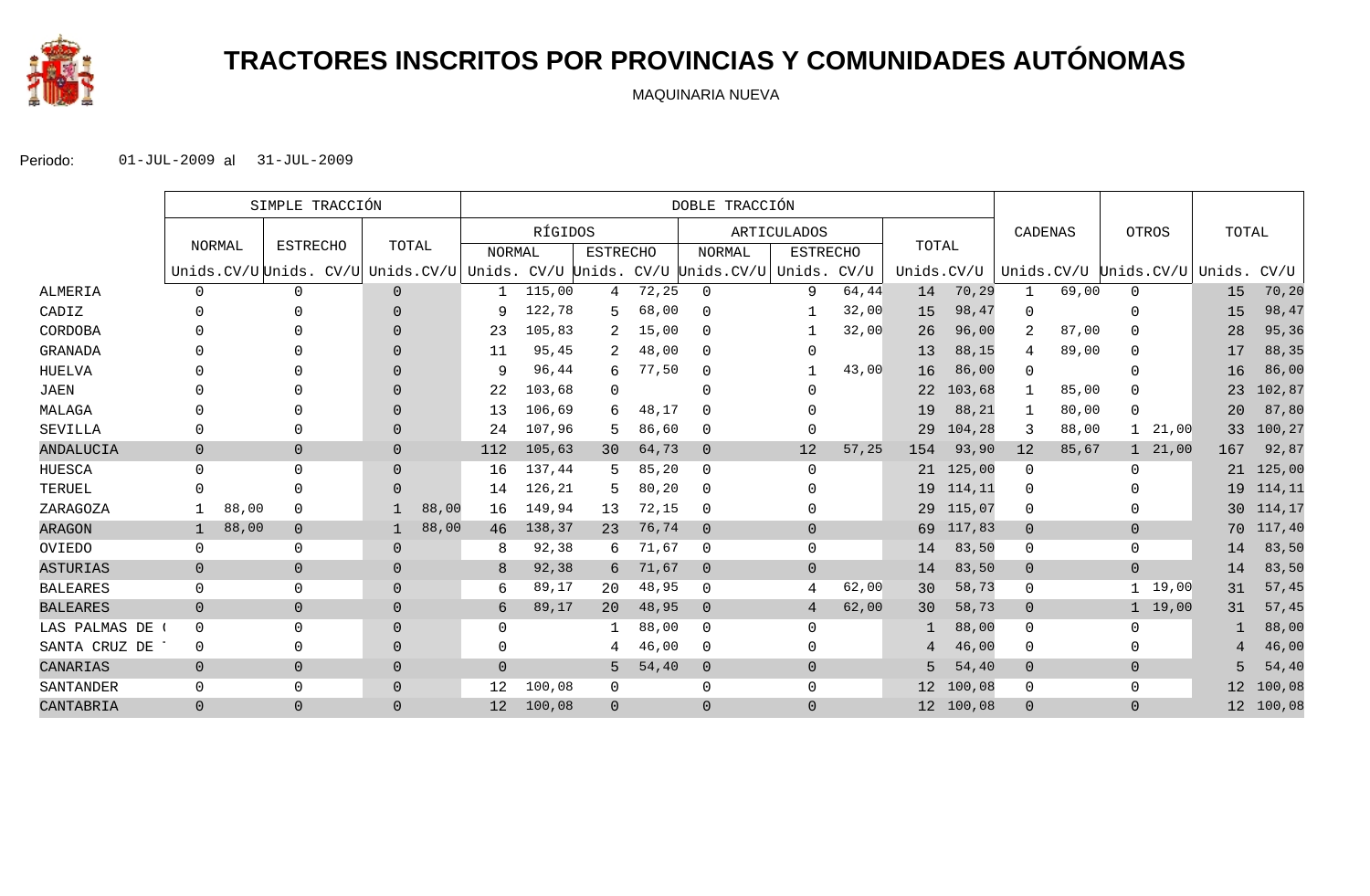

# **TRACTORES INSCRITOS POR PROVINCIAS Y COMUNIDADES AUTÓNOMAS**

MAQUINARIA NUEVA

|                  |                 | SIMPLE TRACCIÓN |                 |       |                |        |        | DOBLE TRACCIÓN |                 |       |                                                                                  |                    |       |                 |           |                                   |                       |                 |           |
|------------------|-----------------|-----------------|-----------------|-------|----------------|--------|--------|----------------|-----------------|-------|----------------------------------------------------------------------------------|--------------------|-------|-----------------|-----------|-----------------------------------|-----------------------|-----------------|-----------|
|                  |                 |                 |                 |       |                |        |        | RÍGIDOS        |                 |       |                                                                                  | <b>ARTICULADOS</b> |       |                 |           | CADENAS                           | OTROS                 | TOTAL           |           |
|                  |                 | NORMAL          | <b>ESTRECHO</b> |       |                | TOTAL  | NORMAL |                | <b>ESTRECHO</b> |       | <b>NORMAL</b>                                                                    | <b>ESTRECHO</b>    |       | TOTAL           |           |                                   |                       |                 |           |
|                  |                 |                 |                 |       |                |        |        |                |                 |       | Unids.CV/U Unids. CV/U Unids.CV/U Unids. CV/U Unids. CV/U Unids.CV/U Unids. CV/U |                    |       | Unids.CV/U      |           | Unids.CV/U Unids.CV/U Unids. CV/U |                       |                 |           |
| AVILA            | $\mathsf{O}$    |                 | 0               |       | $\overline{0}$ |        | 12     | 125,42         | $\overline{2}$  | 34,50 | $\mathbf 0$                                                                      | $\mathbf 0$        |       |                 | 14 112,43 | $\mathbf 0$                       | $\Omega$              |                 | 14 112,43 |
| <b>BURGOS</b>    | $\Omega$        |                 | 0               |       | $\Omega$       |        | 15     | 138,47         | 5               | 32,00 | $\mathbf 0$                                                                      | 0                  |       |                 | 20 111,85 | $\Omega$                          | 0                     | 20              | 111,85    |
| LEON             | 0               |                 |                 |       | $\Omega$       |        | 8      | 122,13         | 6               | 43,50 | $\mathbf 0$                                                                      |                    |       | 14              | 88,43     | $\Omega$                          | $\Omega$              | 14              | 88,43     |
| PALENCIA         | 0               |                 | $\Omega$        |       | $\Omega$       |        | 15     | 165,20         | $\Omega$        |       | $\Omega$                                                                         | <sup>0</sup>       |       | 15 <sub>1</sub> | 165,20    | $\Omega$                          | 23,00                 | 16              | 156,31    |
| SALAMANCA        | 2               | 100,50          | $\Omega$        |       | 2              | 100,50 |        | 112,29         |                 | 56,00 | $\mathbf{0}$                                                                     |                    |       | 8               | 105,25    | 0                                 |                       | 10 <sup>°</sup> | 104,30    |
| SEGOVIA          |                 | 96,00           | $\Omega$        |       |                | 96,00  | 8      | 126,38         | $\Omega$        |       | $\Omega$                                                                         |                    |       | 8               | 126,38    | $\Omega$                          |                       |                 | 9 123,00  |
| SORIA            | 0               |                 | 0               |       | $\Omega$       |        | 5      | 176,40         | $\Omega$        |       | $\Omega$                                                                         |                    |       |                 | 5 176,40  | $\Omega$                          |                       |                 | 5 176,40  |
| VALLADOLID       | $\Omega$        |                 |                 |       | $\Omega$       |        | 10     | 138,20         | $\Omega$        |       | $\Omega$                                                                         | $\Omega$           |       |                 | 10 138,20 | $\Omega$                          |                       |                 | 10 138,20 |
| ZAMORA           | 0               |                 | 0               |       | $\Omega$       |        | 5      | 135,40         |                 | 31,00 | $\Omega$                                                                         | 0                  |       | 6               | 118,00    | 0                                 | ∩                     |                 | 6 118,00  |
| CASTILLA Y LEO   | 3               | 99,00           | $\overline{0}$  |       | 3              | 99,00  | 85     | 138,53         | 15              | 38,47 | $\overline{0}$                                                                   | $\overline{0}$     |       | 100             | 123,52    | $\mathbf{0}$                      | 23,00<br>$\mathbf{1}$ | 104             | 121,85    |
| <b>ALBACETE</b>  | 1               | 83,00           | $\Omega$        |       |                | 83,00  | 19     | 121,79         | 6               | 87,67 | $\mathbf 0$                                                                      | $\mathbf 0$        |       | 25              | 113,60    | 0                                 | $\mathbf{0}$          | 26              | 112,42    |
| CIUDAD REAL      | 5               | 93,60           | 0               |       | 5              | 93,60  | 15     | 90,53          |                 | 82,00 | $\mathbf 0$                                                                      | $\Omega$           |       | 16              | 90,00     | 0                                 |                       | 21              | 90,86     |
| <b>CUENCA</b>    | 0               |                 | 0               |       | $\Omega$       |        | 15     | 134,87         | 3               | 71,33 | 0                                                                                | O                  |       | 18              | 124,28    | 0                                 |                       | 18              | 124,28    |
| GUADALAJARA      | 0               |                 | 0               |       | $\Omega$       |        | 8      | 151,13         | $\Omega$        |       | $\Omega$                                                                         | <sup>0</sup>       |       | 8               | 151,13    | 0                                 |                       | 8               | 151,13    |
| TOLEDO           | 4               | 85,00           | $\mathbf{1}$    | 71,00 | 5              | 82,20  | 16     | 101,63         | 3               | 36,33 | $\mathbf 0$                                                                      |                    | 43,00 | 20              | 88,90     | 0                                 | $\Omega$              | 25              | 87,56     |
| CASTILLA-LA MAI  | 10 <sup>°</sup> | 89,10           | $\mathbf{1}$    | 71,00 | 11             | 87,45  | 73     | 116,85         | 13              | 71,62 | $\overline{0}$                                                                   | $\mathbf{1}$       | 43,00 | 87              | 109,24    | $\overline{0}$                    | $\Omega$              | 98              | 106,80    |
| <b>BARCELONA</b> | $\mathbf 0$     |                 | 0               |       | $\Omega$       |        | 5      | 137,00         | 10              | 66,70 | $\Omega$                                                                         | $\Omega$           |       | 15              | 90, 13    | 0                                 | $\Omega$              | 15              | 90, 13    |
| GIRONA           | $\Omega$        |                 | <sup>n</sup>    |       | $\Omega$       |        |        | 130,43         | 4               | 39,50 | 0                                                                                | $\Omega$           |       | 11              | 97,36     | 0                                 | ∩                     | 11              | 97,36     |
| LLEIDA           | $\Omega$        |                 |                 |       | $\Omega$       |        | 29     | 117,48         | 15              | 79,20 | $\mathbf 0$                                                                      | $\Omega$           |       | 44              | 104,43    | $\Omega$                          | ∩                     | 44              | 104,43    |
| TARRAGONA        | $\mathbf 0$     |                 | 0               |       | $\Omega$       |        | 6      | 131,17         | 11              | 69,27 | $\mathbf 0$                                                                      | $\Omega$           |       | 17              | 91,12     | 0                                 | $\Omega$              | 17              | 91,12     |
| CATALUÑA         | $\overline{0}$  |                 | $\overline{0}$  |       | $\Omega$       |        | 47     | 123,23         | 40              | 69,38 | $\overline{0}$                                                                   | $\overline{0}$     |       | 87              | 98,47     | $\overline{0}$                    | $\mathbf{0}$          | 87              | 98,47     |
| ALICANTE         | $\mathbf{1}$    | 78,00           | $\mathbf 0$     |       |                | 78,00  | 3      | 105,67         |                 | 63,00 | $\mathbf 0$                                                                      | -1                 | 24,00 | 12              | 70,42     | 0                                 | $\mathbf 0$           | 13              | 71,00     |
| CASTELLON        | 0               |                 | $\Omega$        |       | $\Omega$       |        | -1     | 88,00          | 11              | 84,18 | $\Omega$                                                                         | -1                 | 46,00 | 13              | 81,54     | $\Omega$                          | <sup>0</sup>          | 13              | 81,54     |
| VALENCIA         | $\Omega$        |                 | $\Omega$        |       | $\Omega$       |        | 10     | 114,10         | 18              | 74,50 | $\Omega$                                                                         |                    | 43,00 | 29              | 87,07     | 0                                 | $\Omega$              | 29              | 87,07     |
| C.VALENCIANA     | $\mathbf{1}$    | 78,00           | $\Omega$        |       |                | 78,00  | 14     | 110,43         | 37              | 74,89 | $\Omega$                                                                         | 3                  | 37,67 | 54              | 82,04     | $\Omega$                          | $\Omega$              | 55              | 81,96     |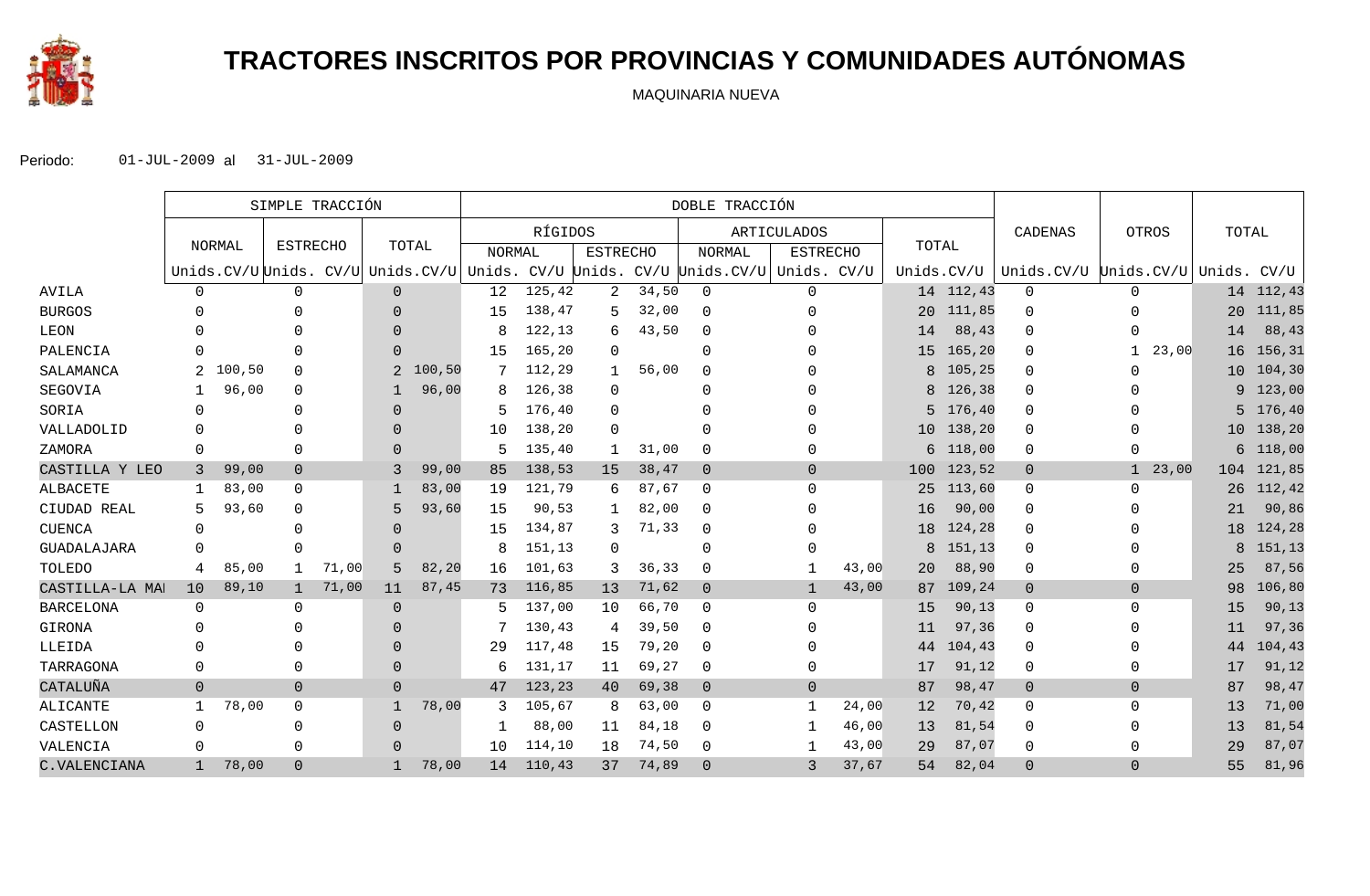

# **TRACTORES INSCRITOS POR PROVINCIAS Y COMUNIDADES AUTÓNOMAS**

MAQUINARIA NUEVA

|                |                | SIMPLE TRACCIÓN |                 |       |                |       | DOBLE TRACCIÓN                           |         |                 |       |                                         |                |                 |       |            |                |       |                              |       |        |
|----------------|----------------|-----------------|-----------------|-------|----------------|-------|------------------------------------------|---------|-----------------|-------|-----------------------------------------|----------------|-----------------|-------|------------|----------------|-------|------------------------------|-------|--------|
|                |                |                 |                 |       |                |       |                                          | RÍGIDOS |                 |       |                                         | ARTICULADOS    |                 |       |            | CADENAS        |       | OTROS                        | TOTAL |        |
|                |                | <b>NORMAL</b>   | <b>ESTRECHO</b> |       | TOTAL          |       | NORMAL                                   |         | <b>ESTRECHO</b> |       | <b>NORMAL</b>                           |                | <b>ESTRECHO</b> | TOTAL |            |                |       |                              |       |        |
|                |                |                 |                 |       |                |       | Unids.CV/U Unids. CV/U Unids.CV/U Unids. |         |                 |       | CV/U Unids. CV/U Unids.CV/U Unids. CV/U |                |                 |       | Unids.CV/U |                |       | Unids.CV/U Unids.CV/U Unids. |       | CV/U   |
| <b>BADAJOZ</b> | $\Omega$       |                 | $\Omega$        |       | $\overline{0}$ |       | 32                                       | 102,22  | 24              | 72,33 | $\Omega$                                | -1             | 32,00           | 57    | 88,40      | $\mathbf 0$    |       | $\Omega$                     | 57    | 88,40  |
| CACERES        | $\Omega$       |                 |                 |       | $\Omega$       |       | 8                                        | 86,38   | 4               | 43,50 | $\Omega$                                |                | 47,00           | 13    | 70,15      | 2              | 85,00 | 0                            | 15    | 72,13  |
| EXTREMADURA    | $\Omega$       |                 | $\overline{0}$  |       | $\overline{0}$ |       | 40                                       | 99,05   | 28              | 68,21 | $\Omega$                                | 2              | 39,50           | 70    | 85,01      | 2              | 85,00 | $\overline{0}$               | 72    | 85,01  |
| A CORUÑA       | $\Omega$       |                 | $\Omega$        |       | $\Omega$       |       | 27                                       | 100,93  | 16              | 38,50 | $\Omega$                                |                | 33,00           | 44    | 76,68      | 0              |       | $\Omega$                     | 44    | 76,68  |
| LUGO           | $\Omega$       |                 | ∩               |       | $\Omega$       |       | 31                                       | 120,74  | 9               | 32,56 | $\Omega$                                |                | 33,00           | 41    | 99,24      | $\Omega$       |       |                              | 41    | 99,24  |
| OURENSE        |                | 92,00           | $\Omega$        |       |                | 92,00 | 11                                       | 91,73   | 12              | 36,67 | $\Omega$                                |                | 32,50           | 25    | 60,56      | $\mathbf 0$    |       | 0                            | 26    | 61,77  |
| PONTEVEDRA     | $\Omega$       |                 | $\Omega$        |       | $\Omega$       |       | 17                                       | 103,65  | 17              | 52,59 | $\Omega$                                | 3              | 37,33           | 37    | 74,81      | 1              | 85,00 | 0                            | 38    | 75,08  |
| GALICIA        | $\mathbf 1$    | 92,00           | $\mathbf 0$     |       |                | 92,00 | 86                                       | 107,43  | 54              | 41,54 | $\Omega$                                | 7              | 34,71           | 147   | 79,76      | $\mathbf{1}$   | 85,00 | $\mathbf{0}$                 | 149   | 79,88  |
| MADRID         | 0              |                 | $\Omega$        |       | $\overline{0}$ |       | ζ                                        | 110,67  | 0               |       | $\Omega$                                | $\mathbf{0}$   |                 | 3     | 110,67     | 0              |       | 0                            | 3     | 110,67 |
| MADRID         | $\Omega$       |                 | $\overline{0}$  |       | $\overline{0}$ |       | 3                                        | 110,67  | $\overline{0}$  |       | $\Omega$                                | $\Omega$       |                 | 3     | 110,67     | $\overline{0}$ |       | $\overline{0}$               | 3     | 110,67 |
| MURCIA         | $\mathbf 0$    |                 | $\mathbf 0$     |       | $\Omega$       |       | 17                                       | 103,76  | 9               | 76,22 | $\Omega$                                | $\mathbf{0}$   |                 | 26    | 94,23      | 0              |       | 0                            | 26    | 94,23  |
| MURCIA         | $\overline{0}$ |                 | $\overline{0}$  |       | $\Omega$       |       | 17                                       | 103,76  | 9               | 76,22 | $\Omega$                                | $\Omega$       |                 | 26    | 94,23      | $\overline{0}$ |       | $\Omega$                     | 26    | 94,23  |
| NAVARRA        | $\mathbf 0$    |                 | $\Omega$        |       | $\Omega$       |       | 18                                       | 151,11  |                 | 93,00 | $\Omega$                                | $\Omega$       |                 | 19    | 148,05     | 0              |       | ******                       | 20    | 146,40 |
| NAVARRA        | $\overline{0}$ |                 | $\mathbf 0$     |       | $\overline{0}$ |       | 18                                       | 151,11  | $\mathbf{1}$    | 93,00 | $\Omega$                                | $\overline{0}$ |                 | 19    | 148,05     | $\overline{0}$ |       | ******<br>1                  | 20    | 146,40 |
| ALAVA          | $\mathbf 0$    |                 | $\Omega$        |       | $\Omega$       |       |                                          | 174,75  |                 | 93,00 | $\Omega$                                | $\mathbf{0}$   |                 | 9     | 165,67     | $\mathbf 0$    |       | 0                            | 9     | 165,67 |
| GUIPUZCOA      | $\Omega$       |                 |                 |       | $\Omega$       |       |                                          | 94,33   |                 | 62,67 | $\Omega$                                | $\Omega$       |                 | 6     | 78,50      | $\mathbf{0}$   |       | 2<br>26,00                   | 8     | 65,38  |
| VIZCAYA        | $\mathbf 0$    |                 | $\mathbf{0}$    |       | $\Omega$       |       | ζ                                        | 102,67  |                 | 27,50 | $\Omega$                                | $\mathbf{0}$   |                 | 5     | 72,60      | $\mathbf 0$    |       | 0                            | 5     | 72,60  |
| PAIS VASCO     | $\Omega$       |                 | $\overline{0}$  |       | $\overline{0}$ |       | 14                                       | 142,07  | 6               | 56,00 | $\Omega$                                | $\Omega$       |                 | 20    | 116,25     | $\overline{0}$ |       | 26,00<br>$\overline{2}$      | 22    | 108,05 |
| LA RIOJA       | $\Omega$       |                 | $\Omega$        |       | $\Omega$       |       | 6                                        | 100,67  |                 | 72,86 | $\Omega$                                | $\Omega$       |                 | 13    | 85,69      | $\mathbf 0$    |       | 0                            | 13    | 85,69  |
| RIOJA (LA)     | $\overline{0}$ |                 | $\overline{0}$  |       | $\overline{0}$ |       | 6                                        | 100,67  |                 | 72,86 | $\Omega$                                | $\overline{0}$ |                 | 13    | 85,69      | $\overline{0}$ |       | $\overline{0}$               | 13    | 85,69  |
| <b>TOTAL</b>   | 16             | 90,38           | $\mathbf{1}$    | 71,00 | 17             | 89,24 | 587                                      | 117,42  | 294             | 61,97 | $\mathbf 0$                             | 29             | 48,72           | 910   | 97,32      | 15             | 85,53 | 638,33                       | 948   | 96,61  |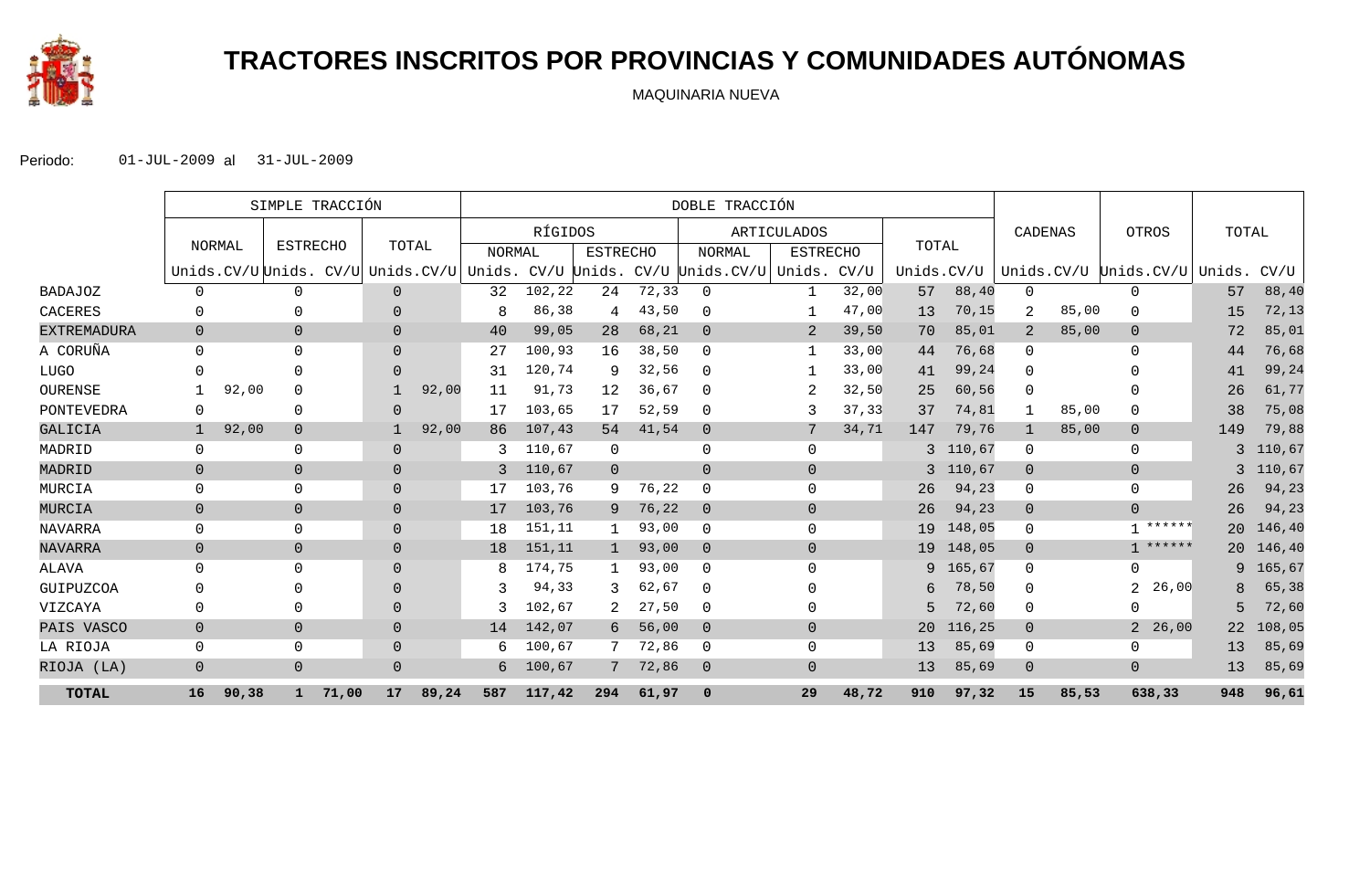

## **TRACTORES INSCRITOS POR MARCAS**

MAQUINARIA NUEVA

|                | SIMPLE TRACCIÓN |        |                                   |      | DOBLE TRACCIÓN |        |                |         |                 |       |                                                 |                    |      |          |            |                       |              |              |                |        |
|----------------|-----------------|--------|-----------------------------------|------|----------------|--------|----------------|---------|-----------------|-------|-------------------------------------------------|--------------------|------|----------|------------|-----------------------|--------------|--------------|----------------|--------|
|                |                 |        |                                   |      |                |        |                | RÍGIDOS |                 |       |                                                 | <b>ARTICULADOS</b> |      |          |            | CADENAS               |              | <b>OTROS</b> | TOTAL          |        |
|                |                 | NORMAL | <b>ESTRECHO</b>                   |      | TOTAL          |        | <b>NORMAL</b>  |         | <b>ESTRECHO</b> |       | <b>NORMAL</b>                                   | <b>ESTRECHO</b>    |      | TOTAL    |            |                       |              |              |                |        |
|                |                 |        | Unids.CV/U Unids. CV/U Unids.CV/U |      |                |        |                |         |                 |       | Unids. CV/U Unids. CV/U Unids. CV/U Unids. CV/U |                    |      |          | Unids.CV/U | Unids.CV/U Unids.CV/U |              |              | Unids. CV/U    |        |
| AGRIA          | $\mathbf 0$     |        | $\mathbf 0$                       |      | $\mathbf{0}$   |        | $\mathbf 0$    |         | 2               | 30,0  | $\overline{0}$                                  | 7                  | 39,3 | 9        | 37, 2      | $\mathbf 0$           | $\mathbf 0$  |              | 9              | 37, 2  |
| AGRIMAC        | $\Omega$        |        | $\Omega$                          |      | $\Omega$       |        | $\Omega$       |         | $\Omega$        |       | $\Omega$                                        | 2                  | 84,5 | 2        | 84,5       | $\Omega$              | $\Omega$     |              | $\overline{2}$ | 84,5   |
| ANTONIO CARRAR | $\Omega$        |        | $\Omega$                          |      | $\Omega$       |        | $\Omega$       |         | 18              | 48,4  | - 0                                             | 2                  | 50,0 | 20       | 48,6       | $\Omega$              | <sup>0</sup> |              | 20             | 48,6   |
| B.C.S.         | $\Omega$        |        |                                   |      | $\Omega$       |        | $\Omega$       |         | 4               | 33, 3 | - 0                                             | 2                  | 71,0 | 6        | 45,8       | $\Omega$              |              |              | 6              | 45,8   |
| CARRARO        | $\Omega$        |        | $\Omega$                          |      | $\Omega$       |        | $\Omega$       |         | 2               | 71,0  | - 0                                             |                    |      |          | 71,0       |                       |              |              | $\overline{2}$ | 71,0   |
| CASE IH        | $\Omega$        |        | $\Omega$                          |      | $\Omega$       |        | 46             | 118,4   | 5               | 89,2  | $\overline{\phantom{0}}$                        |                    |      | 51       | 115, 5     |                       |              |              | 51             | 115,5  |
| <b>CLAAS</b>   | <sup>0</sup>    |        |                                   |      | $\Omega$       |        | 19             | 112,5   | 10              | 89,0  | - 0                                             |                    |      | 29       | 104, 4     | $\Omega$              |              |              | 29             | 104,4  |
| DEUTZ-FAHR     | $\Omega$        |        |                                   |      | $\Omega$       |        | 31             | 132,9   | 11              | 75,7  | -0                                              |                    |      | 42       | 118,0      | $\Omega$              |              |              | 42             | 118,0  |
| FARMER         | $\Omega$        |        |                                   |      | $\Omega$       |        | -1             | 83,0    | $\mathbf 0$     |       | $\Omega$                                        |                    |      | -1       | 83,0       |                       |              |              | -1             | 83,0   |
| FARMTRAC       | $\Omega$        |        |                                   |      | $\Omega$       |        | 1              | 69,0    | $\Omega$        |       | $\Omega$                                        |                    |      |          | 69,0       | $\Omega$              |              |              | $\mathbf{1}$   | 69,0   |
| FENDT          | $\Omega$        |        |                                   |      | $\Omega$       |        | 44             | 180,0   | 5               | 86, 2 | - 0                                             |                    |      | 49       | 170,4      | 0                     |              |              | 49             | 170,4  |
| FENG SHOU      |                 |        |                                   |      | $\Omega$       |        | $\overline{0}$ |         | 2               | 26,0  | $\overline{0}$                                  |                    |      | 2        | 26,0       | $\Omega$              |              |              | $\overline{2}$ | 26,0   |
| FERRARI        | $\Omega$        |        |                                   |      | $\Omega$       |        | $\Omega$       |         | 6               | 34, 2 | 0                                               |                    | 61,0 |          | 38,0       | $\Omega$              |              | 24,0         | 8              | 36,3   |
| FOTON          | $\Omega$        |        |                                   |      | $\Omega$       |        | 1              | 38,0    |                 |       | $\Omega$                                        |                    |      | -1       | 38,0       | $\Omega$              |              |              | $\mathbf{1}$   | 38,0   |
| GOLDONI        | $\Omega$        |        |                                   |      | $\Omega$       |        | $\Omega$       |         | $\left($        |       |                                                 |                    |      | $\left($ |            | $\Omega$              |              | 28,0         | 1              | 28,0   |
| ISEKI          | $\Omega$        |        | $\Omega$                          |      | $\Omega$       |        | $\Omega$       |         | 3               | 21, 3 | -0                                              |                    |      | 3        | 21, 3      |                       |              |              | 3              | 21,3   |
| JOHN DEERE     | 3               | 100, 3 | 0                                 |      | 3              | 100, 3 | 164            | 119,7   | 45              | 65,0  | - 0                                             |                    | 48,2 | 214      | 106,6      |                       |              | 21,0         | 219            | 105,7  |
| KIOTI          | $\Omega$        |        | $\Omega$                          |      | $\Omega$       |        | 7              | 73,6    | 7               | 27,7  | - 0                                             |                    |      | 14       | 50,6       | $\Omega$              | <sup>n</sup> |              | 14             | 50,6   |
| KUBOTA         | $\Omega$        |        | $\Omega$                          |      | $\Omega$       |        | 35             | 93,0    | 39              | 52, 9 | - 0                                             |                    |      | 74       | 71, 9      | $\Omega$              |              | 21,0         | 75             | 71,2   |
| KUKJE          | $\Omega$        |        |                                   |      | $\Omega$       |        | $\Omega$       |         | 3               | 27,0  | $\overline{\phantom{0}}$                        |                    |      | 3        | 27,0       |                       |              |              | $\overline{3}$ | 27,0   |
| LAMBORGHINI    | $\Omega$        |        | $\Omega$                          |      | $\Omega$       |        | 20             | 100, 6  | 17              | 61, 5 | - 0                                             |                    |      | 37       | 82,6       | 0                     | O            |              | 37             | 82,6   |
| LANDINI        | 4               | 89,5   | $\mathbf 1$                       | 71,0 | 5              | 85, 8  | 18             | 90, 9   | 20              | 74,5  | $\overline{0}$                                  |                    |      | 38       | 82, 2      | 88,7<br>3             | $\Omega$     |              | 46             | 83,0   |
| LOVOL          | 0               |        | 0                                 |      | $\overline{0}$ |        | 1              | 66,0    | 0               |       | -0                                              |                    |      |          | 66,0       | 0                     |              |              | 1              | 66,0   |
| LS             | $\Omega$        |        | <sup>0</sup>                      |      | $\Omega$       |        | $\Omega$       |         |                 | 37,0  | - 0                                             |                    |      |          | 37,0       |                       |              |              | -1             | 37,0   |
| LS CABLE LTD   | $\Omega$        |        |                                   |      | $\Omega$       |        | $\Omega$       |         | -1              | 39,0  | - 0                                             |                    |      |          | 39,0       |                       |              |              | 1              | 39,0   |
| LS MTRON LTD   | $\Omega$        |        | <sup>0</sup>                      |      | $\Omega$       |        | $\Omega$       |         | 2               | 33,5  | - 0                                             |                    |      |          | 33,5       | U                     |              |              | 2              | 33,5   |
| MASSEY FERGUSO | 2               | 91,0   | $\Omega$                          |      | $\overline{2}$ | 91,0   | 40             | 121,9   | 12              | 74,8  | -0                                              |                    |      | 52       | 111,0      |                       |              |              | 54             | 110, 3 |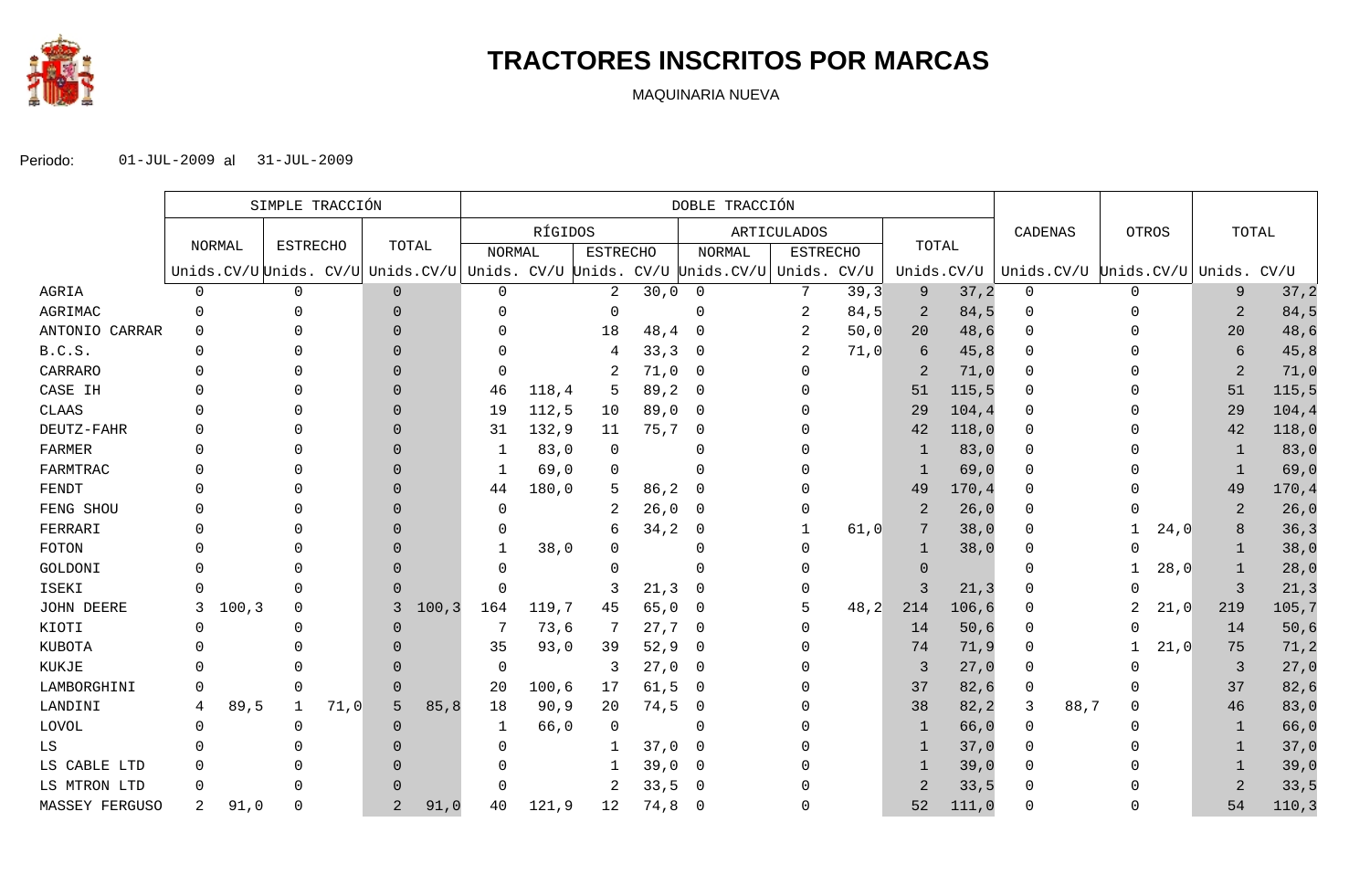

## **TRACTORES INSCRITOS POR MARCAS**

MAQUINARIA NUEVA

|              |          | SIMPLE TRACCIÓN    |   |      |       |      | DOBLE TRACCIÓN                                |         |          |                       |                                    |                 |      |            |       |                |            |                        |     |        |
|--------------|----------|--------------------|---|------|-------|------|-----------------------------------------------|---------|----------|-----------------------|------------------------------------|-----------------|------|------------|-------|----------------|------------|------------------------|-----|--------|
|              |          | ESTRECHO<br>NORMAL |   |      |       |      |                                               | RÍGIDOS |          |                       |                                    | ARTICULADOS     |      |            |       |                | CADENAS    | OTROS                  |     | TOTAL  |
|              |          |                    |   |      | TOTAL |      | NORMAL                                        |         | ESTRECHO |                       | NORMAL                             | <b>ESTRECHO</b> |      | TOTAL      |       |                |            |                        |     |        |
|              |          |                    |   |      |       |      | Unids.CV/U Unids. CV/U Unids.CV/U Unids. CV/U |         |          |                       | Unids. CV/U Unids.CV/U Unids. CV/U |                 |      | Unids.CV/U |       |                | Unids.CV/U | Unids.CV/U Unids. CV/U |     |        |
| MC.CORMICK   |          |                    |   |      |       |      |                                               | 117,4   |          | 89,2                  | - 0                                |                 |      | 12         | 105,7 |                | 90,0       | 0                      | 13  | 104,5  |
| NEW HOLLAND  | 6        | 87,8               |   |      | 6     | 87,8 | 100                                           | 114,1   | 32       | 75,8                  | $\overline{0}$                     |                 |      | 132        | 104,8 | 10             | 83,1       | 1115,0                 | 149 | 102,7  |
| PASQUALI     | $\Omega$ |                    | 0 |      |       |      |                                               |         | 6        | 34,8                  | $\overline{0}$                     | 9               | 40,1 | 15         | 38,0  | $\Omega$       |            |                        | 15  | 38,0   |
| SAME         |          | 78,0               |   |      |       | 78,0 | 33                                            | 82,5    | 27       | 68,9                  | - 0                                |                 |      | 60         | 76,4  |                | 96,0       | 0                      | 62  | 76,7   |
| TONG YANG    |          |                    |   |      |       |      |                                               |         |          | 26,0                  | $\overline{\phantom{0}}$           |                 |      |            | 26,0  | $\Omega$       |            | 0                      |     | 26,0   |
| VALPADANA    |          |                    |   |      |       |      | 0                                             |         |          |                       | $\Omega$                           |                 | 64,0 |            | 64,0  | $\Omega$       |            |                        |     | 64,0   |
| VALTRA       |          |                    |   |      |       |      | 19                                            | 114,0   |          | $1\quad 153,0\quad 0$ |                                    |                 |      | 20         | 115,9 | $\Omega$       |            |                        | 20  | 115, 9 |
| YANMAR       |          |                    |   |      |       |      | $\Omega$                                      |         |          | 16,6                  | $\overline{\phantom{0}}$           |                 |      | 5          | 16,6  | $\overline{0}$ |            | 0                      | 5   | 16,6   |
| <b>TOTAL</b> | 16       | 90,4               |   | 71,0 | 17    | 89,2 | 587                                           | 117,4   | 294      | $62,0$ 0              |                                    | 29              | 48,7 | 910        | 97,3  | 15             | 85,5       | 6, 38, 3               | 948 | 96,6   |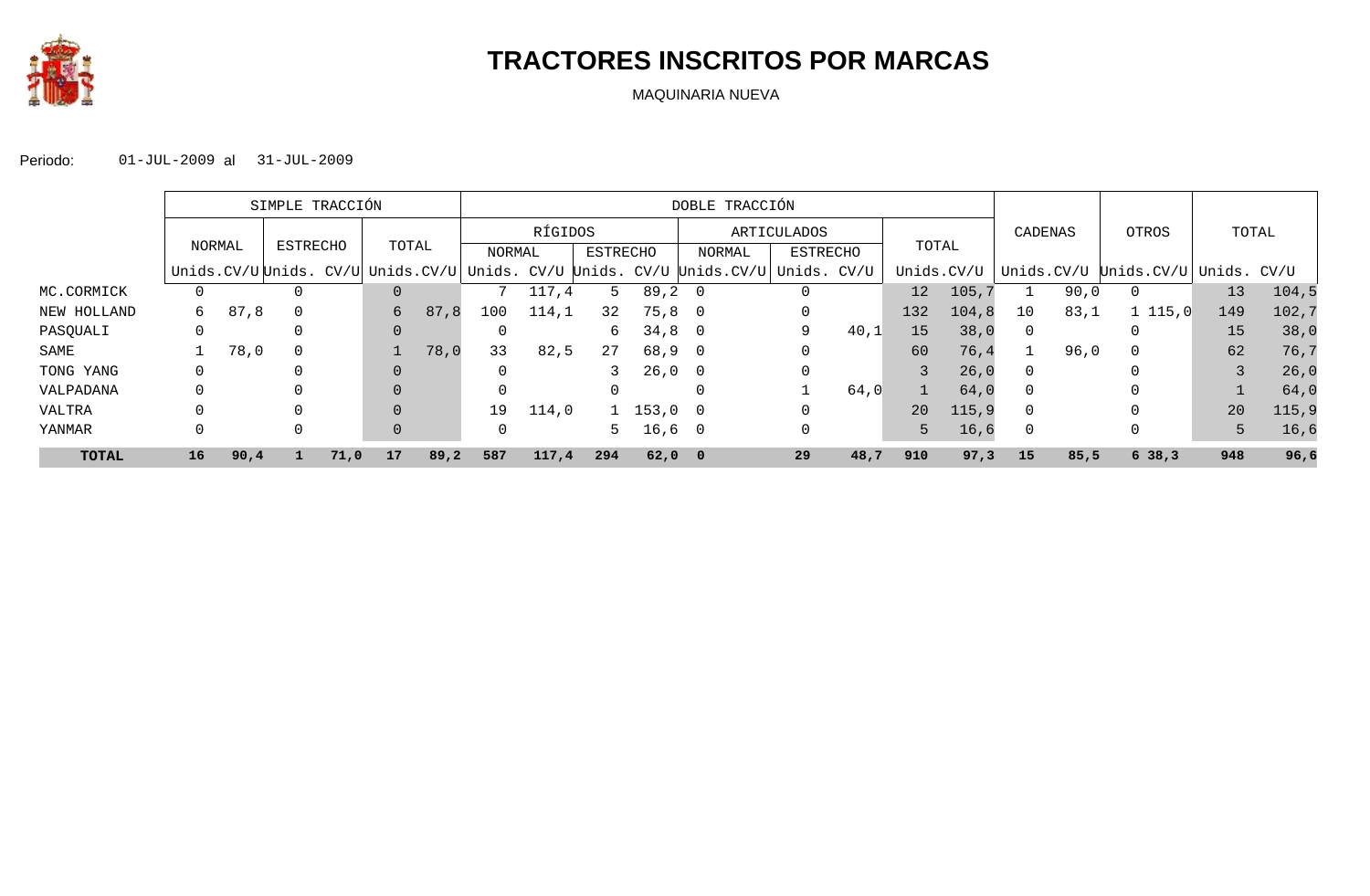

| MARCA                     |                                                                                                                                                                                                                                                                                         | MODELO      | UNIDADES                                                                                                                                                                                                                                                                  |
|---------------------------|-----------------------------------------------------------------------------------------------------------------------------------------------------------------------------------------------------------------------------------------------------------------------------------------|-------------|---------------------------------------------------------------------------------------------------------------------------------------------------------------------------------------------------------------------------------------------------------------------------|
| AGRIA                     | 9080<br>935<br>940 N<br>940 N<br>940 S<br>955<br>960                                                                                                                                                                                                                                    |             | $\mathbf{1}$<br>$\mathbf{1}$<br>$\mathbf{1}$<br>$\mathbf{1}$<br>$\overline{a}$<br>2<br>$\mathbf{1}$                                                                                                                                                                       |
|                           |                                                                                                                                                                                                                                                                                         | TOTAL MARCA | $\overline{9}$                                                                                                                                                                                                                                                            |
| AGRIMAC                   | 9085<br>9095                                                                                                                                                                                                                                                                            | TOTAL MARCA | $\mathbf 1$<br>$\mathbf 1$<br>$\overline{2}$                                                                                                                                                                                                                              |
| ANTONIO CARRARO<br>B.C.S. | COUNTRY 4400<br>SN-6500 V<br>$S-5500$ V<br>TC-5500 F<br>TC-8400 F<br>TC-8400 F<br>TGF-9400<br>TIGRE 3100<br>TIGRE 3200<br>TIGRONE 5500<br>TRG-9400<br>TRG-9400<br>TRX-8400<br>VALIANT 500 RS<br>VICTOR 400 RS<br>VIVID 300<br>VIVID 400<br>VOLCAN 750 AR                                | TOTAL MARCA | 5<br>1<br>$\mathbf{1}$<br>2<br>$\mathbf 1$<br>$\mathbf{1}$<br>$\mathbf{1}$<br>$\mathbf{1}$<br>$\overline{a}$<br>$\overline{a}$<br>$\mathbf{1}$<br>1<br>$\mathbf{1}$<br>20<br>$\mathbf{1}$<br>$\mathbf{1}$<br>1<br>1<br>1<br>$\mathbf{1}$                                  |
|                           | VOLCAN 850 DS EP                                                                                                                                                                                                                                                                        | TOTAL MARCA | $\epsilon$                                                                                                                                                                                                                                                                |
| CARRARO                   | AGRIPLUS 65-4 V<br>AGRIPLUS 85-4 V                                                                                                                                                                                                                                                      |             | $\mathbf{1}$<br>$\mathbf 1$                                                                                                                                                                                                                                               |
| CASE IH                   | JXU-105 4WD<br>JX-1095 C (4WD)<br>JX-90 (4RM)<br>JX-90 4WD<br>JX-95 4WD<br>MAGNUM 250<br>MAXXUM 110 4WD<br>MAXXUM 115 4WD<br>MAXXUM 125 4WD<br>MAXXUM 140 4WD<br>MAXXUM 155 4WD<br>MX-305<br>PUMA 140 4WD<br>PUMA 155 4WD<br><b>PUMA 165</b><br>PUMA 180<br>PUMA 210<br>QUANTUM 75N 4WD | TOTAL MARCA | $\overline{a}$<br>5<br>$\mathbf{1}$<br>$\mathbf 1$<br>5<br>5<br>$\mathbf{1}$<br>$\mathbf{3}$<br>$\overline{2}$<br>$\overline{4}$<br>$\overline{2}$<br>$\mathbf{1}$<br>$\mathbf{1}$<br>$\mathbf{1}$<br>$\mathsf{3}$<br>$\mathbf{1}$<br>$\overline{a}$<br>$\mathbf{1}$<br>1 |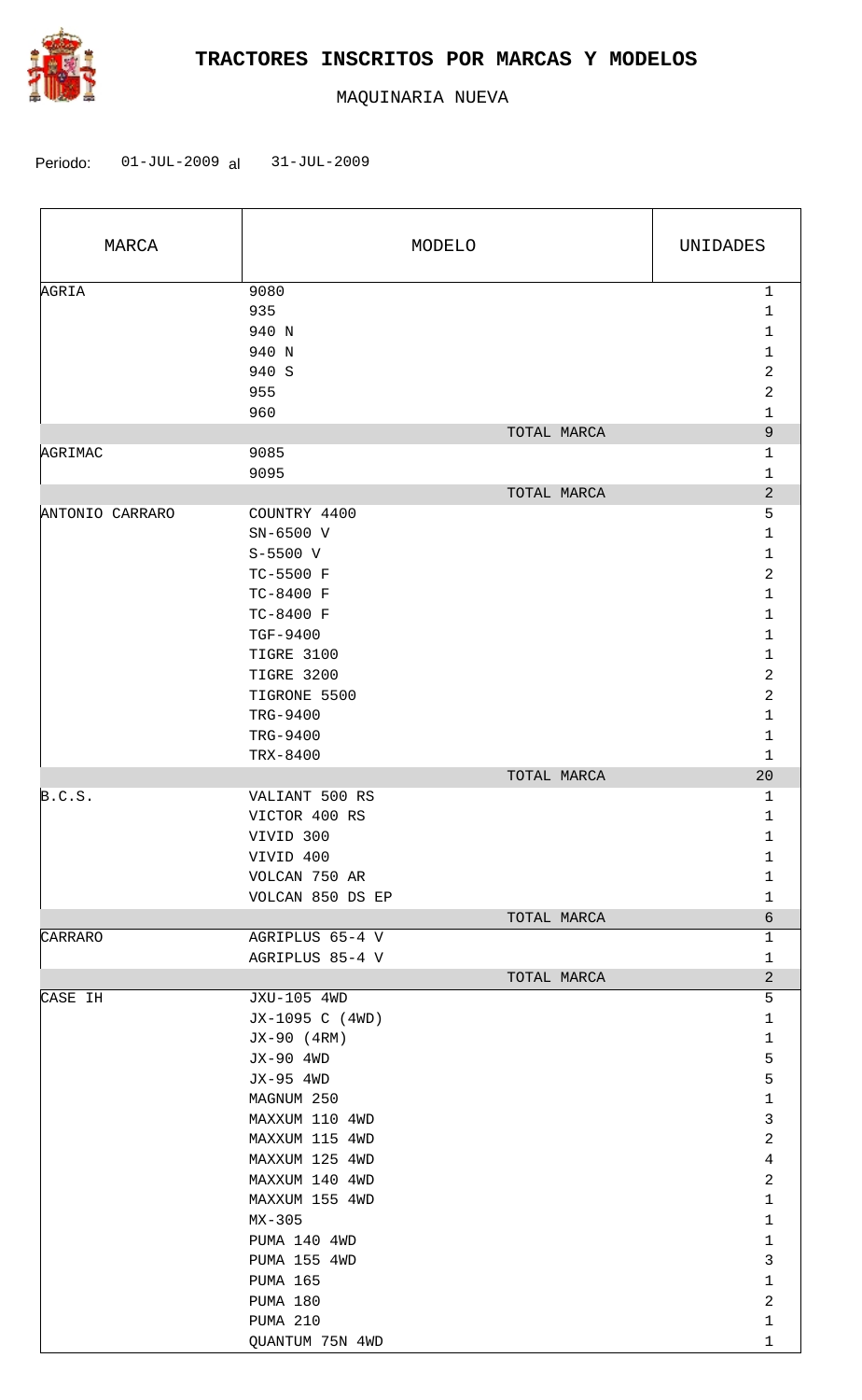

| MARCA      |                                                       | MODELO      | UNIDADES               |
|------------|-------------------------------------------------------|-------------|------------------------|
| CASE IH    | QUANTUM 85C 4WD<br>QUANTUM 95C 4WD<br>QUANTUM 95N 4WD |             | $\mathbf{1}$<br>6<br>4 |
|            |                                                       | TOTAL MARCA | 51                     |
| CLAAS      | ARION 610                                             |             | 2                      |
|            | ARION 630                                             |             | 3                      |
|            | ARION 630 C                                           |             | 2                      |
|            | AXION 810                                             |             | 1                      |
|            | AXOS 310                                              |             | $\mathbf 1$            |
|            | AXOS 320                                              |             | 2                      |
|            | AXOS 330                                              |             | $\sqrt{2}$             |
|            | AXOS 340                                              |             | 5                      |
|            | CELTIS 436 4RM                                        |             | $\mathbf 1$            |
|            | NECTIS 247 F 4RM                                      |             | 1                      |
|            | NECTIS 247 VL 4RM                                     |             | 1                      |
|            | NECTIS 257 F 4RM                                      |             | 4                      |
|            | NECTIS 267 F 4RM                                      |             | 4                      |
|            |                                                       | TOTAL MARCA | 29                     |
| DEUTZ-FAHR | AGROFARM 100 DT                                       |             | 4                      |
|            | AGROFARM 410 DT                                       |             | 1                      |
|            | AGROKID 210 4WD                                       |             | 1                      |
|            | AGROKID 230 4WD                                       |             | 1                      |
|            | AGROPLUS F 100                                        |             | 2                      |
|            | AGROPLUS F 70                                         |             | 1                      |
|            | AGROPLUS F 90                                         |             | 3                      |
|            | AGROPLUS S 100                                        |             | $\sqrt{2}$             |
|            | AGROPLUS S 90                                         |             | $\mathbf{1}$           |
|            | AGROTRON K 100                                        |             | 1                      |
|            | AGROTRON K 110                                        |             | 4                      |
|            | AGROTRON K 610                                        |             | $\mathbf 1$            |
|            | AGROTRON K 90                                         |             | $\mathbf{1}$           |
|            | AGROTRON M 600                                        |             | 5                      |
|            | AGROTRON M 610                                        |             | 3                      |
|            | AGROTRON M 620                                        |             | 3                      |
|            | AGROTRON M 640                                        |             | 2                      |
|            | AGROTRON M 650                                        |             | $\overline{4}$         |
|            | AGROTRON X 720                                        |             | $\mathbf 1$            |
|            | AGROTRON 150                                          |             | $\mathbf 1$            |
|            |                                                       | TOTAL MARCA | 42                     |
| FARMER     | FARMER F-9258 TE                                      |             | 1                      |
|            |                                                       | TOTAL MARCA | $\mathbf{1}$           |
| FARMTRAC   | 675 DT                                                |             | 1                      |
|            |                                                       | TOTAL MARCA | $\mathbf{1}$           |
| FENDT      | FARMER 209 S 4WD                                      |             | 1                      |
|            | 208 V 4WD                                             |             | 1                      |
|            | 209 P 4WD                                             |             | $\mathbf 1$            |
|            | 209 S 4WD                                             |             | $\overline{c}$         |
|            | 310 VARIO 4WD                                         |             | $\overline{a}$         |
|            | 311 VARIO                                             |             | $\mathbf{1}$           |
|            | 312 VARIO                                             |             | 4                      |
|            | 414 VARIO                                             |             | 2                      |
|            | 415 VARIO                                             |             | 5                      |
|            | 712 VARIO                                             |             | $\mathbf{1}$           |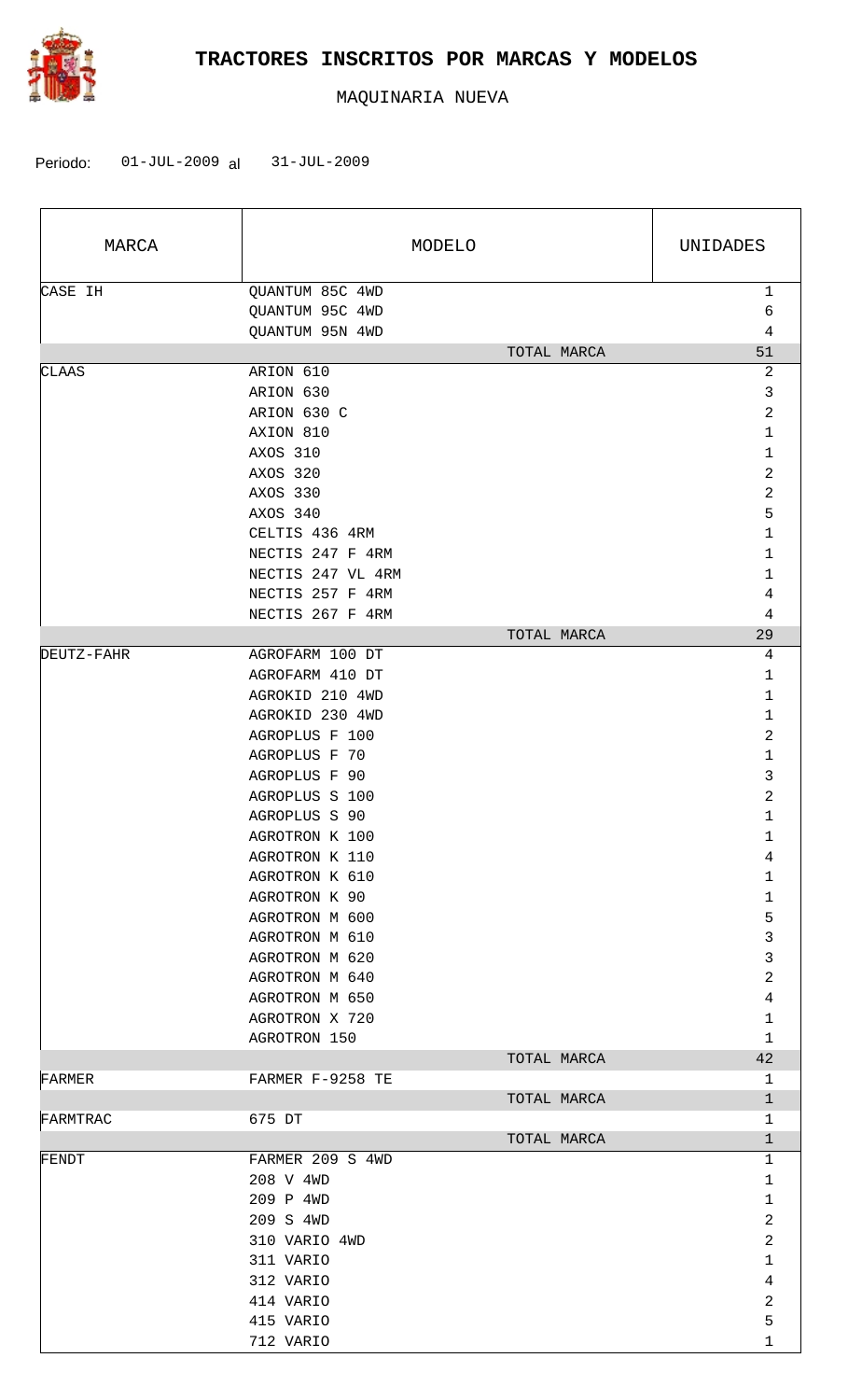

| MARCA             | MODELO                    | UNIDADES          |
|-------------------|---------------------------|-------------------|
| FENDT             | 716 VARIO                 | 5                 |
|                   | 718 VARIO                 | 5                 |
|                   | 820 VARIO                 | 11                |
|                   | 924 VARIO                 | $\mathfrak{Z}$    |
|                   | 927 VARIO                 | 3                 |
|                   | 930 VARIO                 | $\mathbf{1}$      |
|                   | 936 VARIO                 | 1                 |
|                   | TOTAL MARCA               | 49                |
| FENG SHOU         | 275                       | 2                 |
|                   | TOTAL MARCA               | $\overline{a}$    |
| FERRARI           | COBRAM 50 RS              | $\mathbf 1$       |
|                   | RAPTOR 40                 | 3                 |
|                   | SYCAR 30 RS               | 1                 |
|                   | VEGA 75 AR                | 1                 |
|                   | VIPAR 40 RS               | 1                 |
|                   | VIPAR 40 RS               | 1                 |
|                   | TOTAL MARCA               | 8                 |
| FOTON             | $FT-404$                  | 1                 |
|                   | TOTAL MARCA               | $\mathbf{1}$      |
| <b>GOLDONI</b>    | TRANSCAR 33 SN            | $\mathbf{1}$      |
|                   | TOTAL MARCA               | $\mathbf{1}$      |
| ISEKI             | TG-5330 FSRA              | 1                 |
|                   | TM-3160 FRE4              | 1                 |
|                   | TM-3200 FURE4             | 1                 |
|                   | TOTAL MARCA               | 3                 |
| <b>JOHN DEERE</b> | GATOR HPX 4X4 DIESEL      | 1                 |
|                   | MILENIO 20 A              | 2                 |
|                   | MILENIO 35 C              | $\mathbf{1}$      |
|                   | MILENIO 35 C              | 2                 |
|                   | MILENIO 45 A              | 3                 |
|                   | MILENIO 45 C              | 1                 |
|                   | MILENIO 50 A              | $\mathbf{1}$      |
|                   | MILENIO 50 C              | $\mathbf{1}$      |
|                   | MILENIO 50 R              | $\mathbf 1$       |
|                   | MILENIO 60 C              | 1                 |
|                   | MILENIO 60 C              | $\mathbf{1}$      |
|                   | MILENIO 70 A              | 1                 |
|                   | MILENIO 70 C              | 7                 |
|                   | MILENIO 70 V              | $\mathbf 1$       |
|                   | X-748                     | $\mathbf 1$       |
|                   | 25 C                      | 5                 |
|                   | 4720                      | $\mathbf{1}$      |
|                   | 5080 R                    | 7                 |
|                   | 5090 R                    | 4                 |
|                   | 5100 R                    | $\mathfrak{Z}$    |
|                   | 5215 4WD                  | $\mathbf 1$       |
|                   | 5315 F 4WD                | $\mathbf 1$       |
|                   | 5315 V 4WD                | 3<br>$\mathbf{1}$ |
|                   | 5515 F 4WD<br>5515 HC 2WD | $\mathbf{1}$      |
|                   | 5515 V 4WD                | $\mathbf{1}$      |
|                   |                           | $\mathfrak{Z}$    |
|                   | 5515 4WD<br>5615 F 4WD    | 16                |
|                   |                           |                   |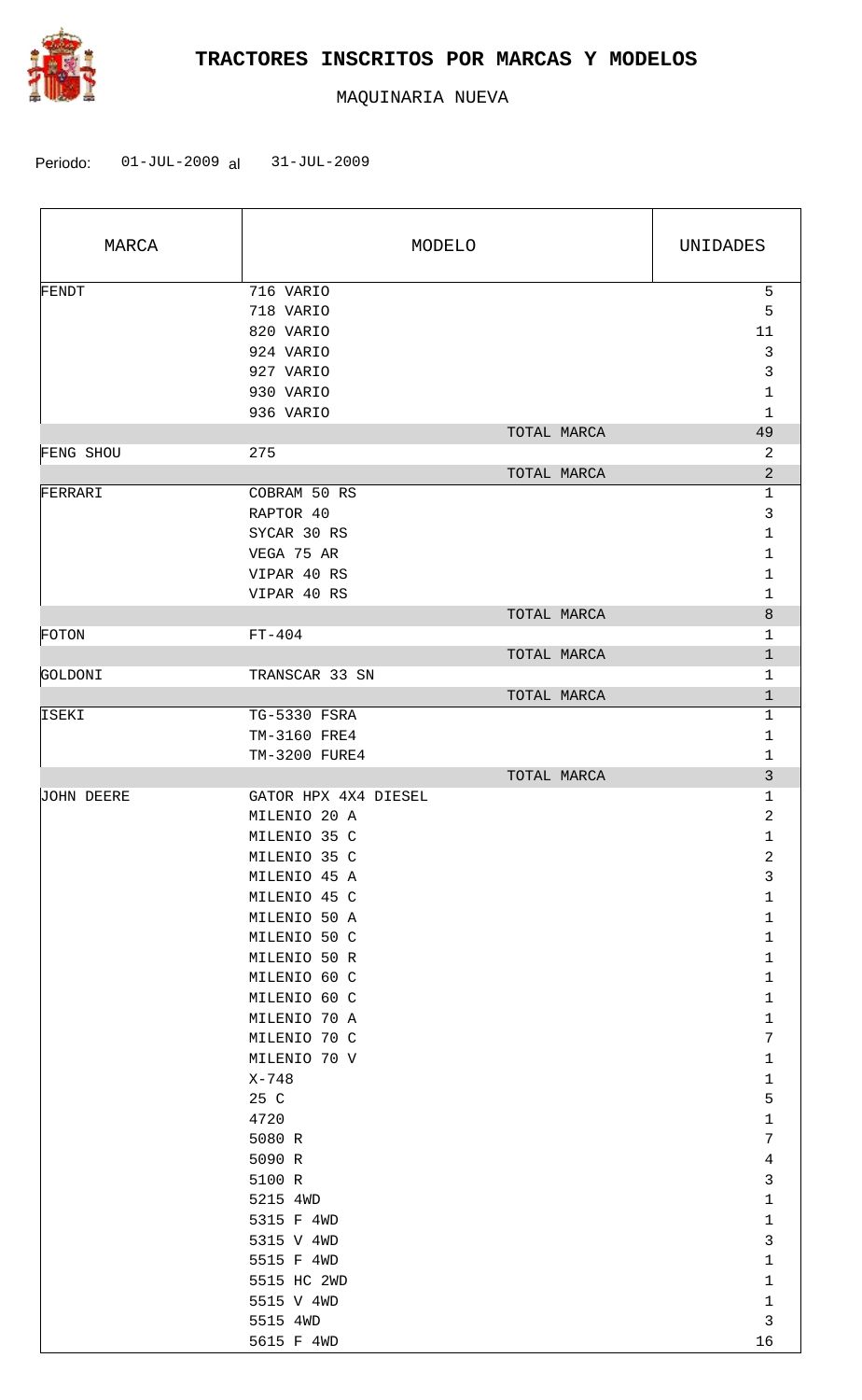

| MARCA      |                    | MODELO      | UNIDADES        |
|------------|--------------------|-------------|-----------------|
| JOHN DEERE | 5620 4WD           |             | $\mathbf 1$     |
|            | 5820 4WD           |             | $\overline{7}$  |
|            | 60 C               |             | $\sqrt{2}$      |
|            | 6130 4WD           |             | $\sqrt{2}$      |
|            | 6230 4WD           |             | $\bf 4$         |
|            | 6230 4WD           |             | 14              |
|            | 6330 2WD           |             | $\mathbf{1}$    |
|            | 6330 4WD           |             | $\overline{4}$  |
|            | 6330 4WD           |             | $17\,$          |
|            | 6430 4WD           |             | $\mathbf 1$     |
|            | 6525 4WD           |             | $\sqrt{2}$      |
|            | 6530 2WD           |             | $\mathbf 1$     |
|            | 6530 4WD           |             | $10$            |
|            | 6530 4WD           |             | 13              |
|            | 6630 4WD           |             | $\mathbf 1$     |
|            | 6630 4WD           |             | $\sqrt{ }$      |
|            | 6830               |             | $\sqrt{2}$      |
|            | 6830               |             | $10$            |
|            | 6930               |             | $\overline{5}$  |
|            | 6930               |             | 19              |
|            | 7430               |             | $\sqrt{4}$      |
|            | 7430               |             | $\sqrt{2}$      |
|            | 7530               |             | $\overline{5}$  |
|            | 7530               |             | 5               |
|            | 7730               |             | $\mathbf 1$     |
|            | 7730               |             | 1               |
|            | 7830               |             | $\mathbf 1$     |
|            | 8130               |             | $\sqrt{2}$<br>3 |
|            | 8230               | TOTAL MARCA | 219             |
| KIOTI      | $CK-22$ (4WD)      |             | $\mathsf{3}$    |
|            | $CK-30$ H (DDH/22) |             | $\mathbf{1}$    |
|            | $CK-35$ (EEM/22)   |             | $\mathbf{3}$    |
|            | DK-501 (4RM)       |             | $\mathbf 1$     |
|            | DK-903             |             | $\mathbf 1$     |
|            | DK-903 C           |             | $\mathfrak{Z}$  |
|            | LX-500 L           |             | $\overline{a}$  |
|            |                    | TOTAL MARCA | 14              |
| KUBOTA     | B-1820 D           |             | $\mathsf S$     |
|            | B-2530 DB          |             | $\overline{a}$  |
|            | $L - 3200$         |             | $\mathfrak{Z}$  |
|            | $L - 3540$         |             | $\overline{4}$  |
|            | $L - 4240$         |             | $\overline{4}$  |
|            | $L - 5040$         |             | $\mathfrak{Z}$  |
|            | $M-108$ S          |             | $\epsilon$      |
|            | $M-128$ X          |             | $\sqrt{2}$      |
|            | $M-6040$ DTN       |             | $\sqrt{2}$      |
|            | $M-7040$ DTN       |             | $\mathbf 1$     |
|            | M-7040 DTNQ        |             | $\overline{c}$  |
|            | M-8540 DT          |             | $\mathbf{1}$    |
|            | M-8540 DTN         |             | 5               |
|            | M-8540 DTNQ        |             | $\,8\,$         |
|            | M-8540 DTQ         |             | $\overline{7}$  |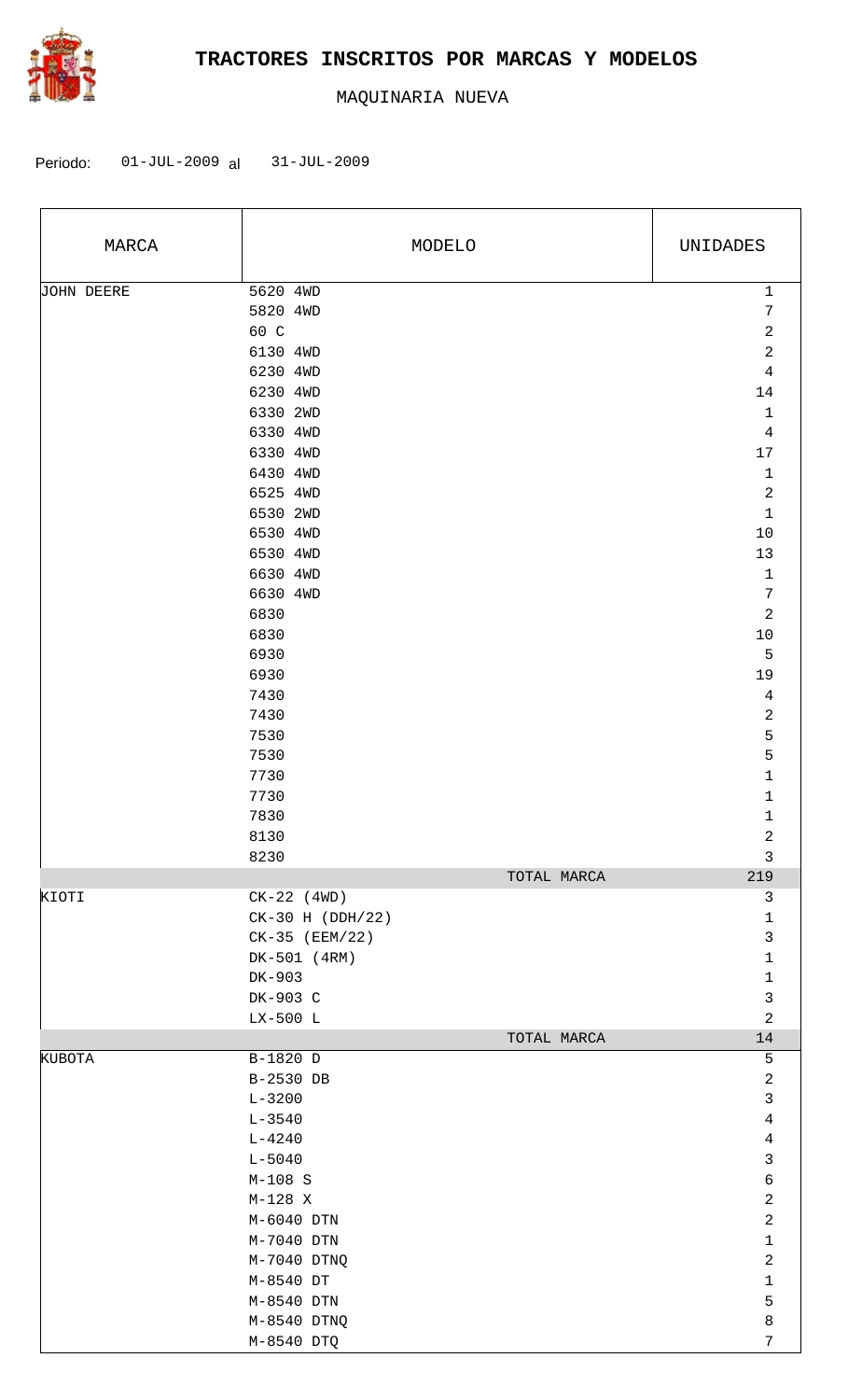

| MARCA       | MODELO                                                                                                                                                                                                                                                                                                                                                                                                                                                                           |             | UNIDADES                                                                                                                                                                                                                                                                           |  |
|-------------|----------------------------------------------------------------------------------------------------------------------------------------------------------------------------------------------------------------------------------------------------------------------------------------------------------------------------------------------------------------------------------------------------------------------------------------------------------------------------------|-------------|------------------------------------------------------------------------------------------------------------------------------------------------------------------------------------------------------------------------------------------------------------------------------------|--|
| KUBOTA      | M-9540 DT<br>M-9540 DTL<br>M-9540 DTQ<br>RTV-900                                                                                                                                                                                                                                                                                                                                                                                                                                 |             | $\overline{a}$<br>8<br>9<br>$\mathbf 1$                                                                                                                                                                                                                                            |  |
| KUKJE       | BRANSON 2800                                                                                                                                                                                                                                                                                                                                                                                                                                                                     | TOTAL MARCA | 75<br>3                                                                                                                                                                                                                                                                            |  |
|             |                                                                                                                                                                                                                                                                                                                                                                                                                                                                                  | TOTAL MARCA | 3                                                                                                                                                                                                                                                                                  |  |
| LAMBORGHINI | GRAND PRIX 95 TARGET<br>PLUS 90 F<br>REKORD 70<br>RF.100<br><b>RF.75</b><br>RF.90<br>RS.90<br><b>RV.70</b><br>RV.75<br>R1.45<br>R1.55<br>R1.55 4WD<br>R3 EVO 100 DT<br>R3.75 TB 4WD<br>R3.95 T 4WD                                                                                                                                                                                                                                                                               |             | $\mathbf 1$<br>1<br>5<br>$\mathbf 1$<br>$\mathbf{1}$<br>1<br>$\mathbf 1$<br>1<br>$\mathbf{1}$<br>1<br>8<br>$\mathbf{1}$<br>1<br>2<br>1                                                                                                                                             |  |
|             | R3.95 TB 4WD                                                                                                                                                                                                                                                                                                                                                                                                                                                                     |             | 6                                                                                                                                                                                                                                                                                  |  |
|             | R6.160<br>R6.185                                                                                                                                                                                                                                                                                                                                                                                                                                                                 |             | $\mathbf{1}$<br>2                                                                                                                                                                                                                                                                  |  |
|             | R8.230                                                                                                                                                                                                                                                                                                                                                                                                                                                                           |             | $\mathbf{1}$                                                                                                                                                                                                                                                                       |  |
|             |                                                                                                                                                                                                                                                                                                                                                                                                                                                                                  | TOTAL MARCA | 37                                                                                                                                                                                                                                                                                 |  |
| LANDINI     | LANDPOWER 125 T3<br>MISTRAL 50<br>MISTRAL 50 4RM<br>POWER FARM 100 (2RM)<br>POWER FARM 100 (4RM)<br>POWER FARM 105 4WD<br>POWER FARM 80 (4RM)<br>POWER FARM 90 HC (2RM)<br>POWER FARM 90 (4RM)<br>POWERMONDIAL 115<br>REX DT-85 F<br>REX-100 F 4WD<br>REX-100 GT 4WD<br>REX-105 F 4WD<br>REX-80 F 2WD<br>REX-80 F 4WD TECHNO<br>REX-90 F 4WD<br>TREKKER 100 (TIPO T3)<br>TREKKER 105 M (TIPO T3)<br>TREKKER 90 M (TIPO T3)<br>VISION 105 2WD<br>VISION 105 4WD<br>VISION 105 4WD |             | 2<br>1<br>3<br>$\mathbf{1}$<br>7<br>$\mathbf 1$<br>$\mathbf{1}$<br>$\mathbf{1}$<br>3<br>1<br>$\mathbf 1$<br>$\mathbf{1}$<br>6<br>$\mathbf 1$<br>$\mathbf{1}$<br>5<br>$\overline{a}$<br>1<br>$\mathbf{1}$<br>$\mathbf{1}$<br>$\overline{a}$<br>$\overline{a}$<br>$\mathbf{1}$<br>46 |  |
| LOVOL       | EUROPARD-824                                                                                                                                                                                                                                                                                                                                                                                                                                                                     | TOTAL MARCA | 1                                                                                                                                                                                                                                                                                  |  |
|             |                                                                                                                                                                                                                                                                                                                                                                                                                                                                                  | TOTAL MARCA | $\mathbf{1}$                                                                                                                                                                                                                                                                       |  |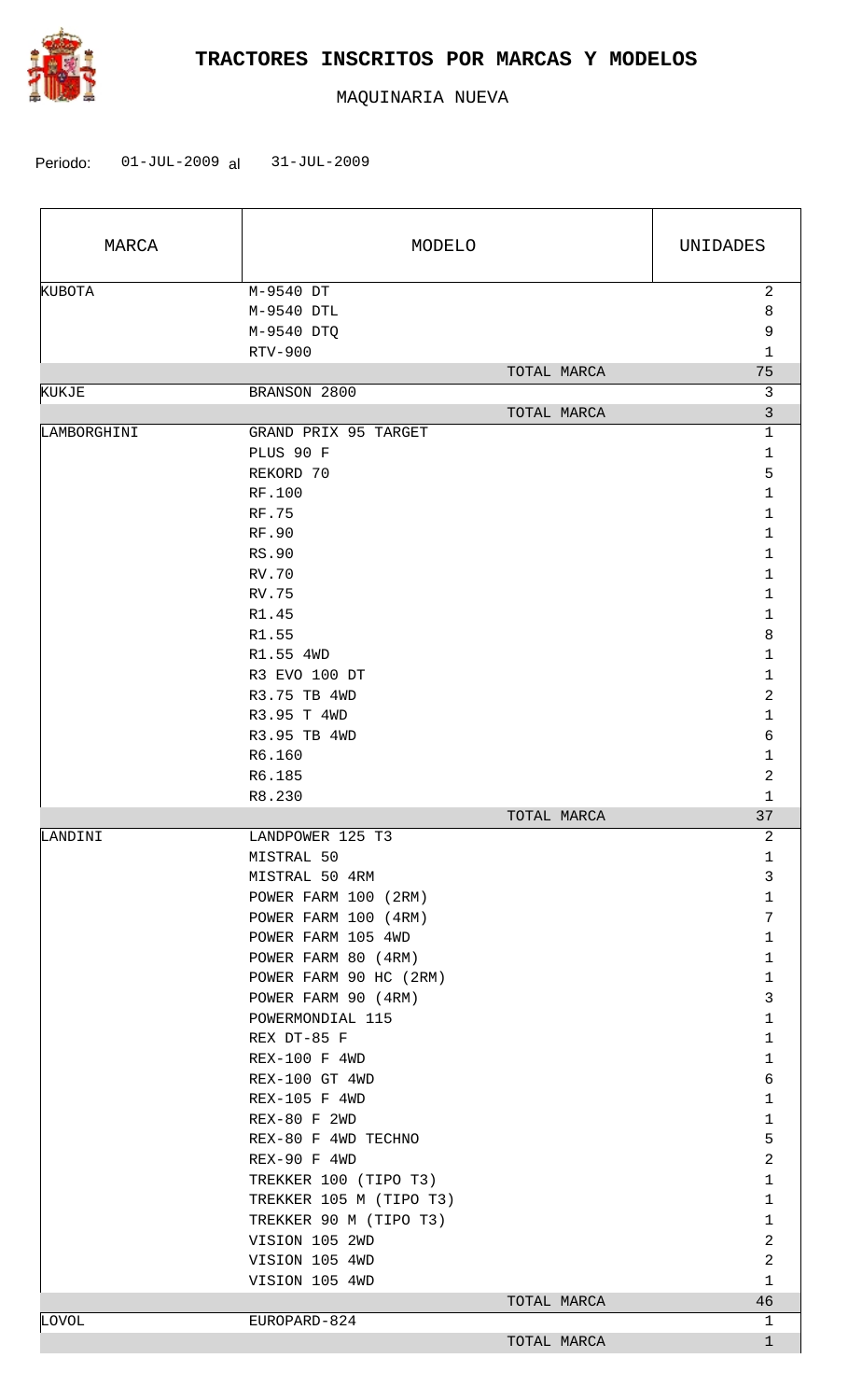

| MARCA           |                                 | MODELO      | UNIDADES                     |
|-----------------|---------------------------------|-------------|------------------------------|
| LS              | $R-36$ I                        |             | $\mathbf 1$                  |
|                 |                                 | TOTAL MARCA | $\mathbf{1}$                 |
| LS CABLE LTD    | $CT-41$                         | TOTAL MARCA | 1<br>$\mathbf 1$             |
| LS MTRON LTD    | $CT-28$                         |             | 1                            |
|                 | $CT-41$                         |             | 1                            |
|                 |                                 | TOTAL MARCA | $\overline{c}$               |
| MASSEY FERGUSON | MF-2415                         |             | 3                            |
|                 | $MF-4445$ (4WD)                 |             | $\mathbf 1$                  |
|                 | MF-5425 4RM                     |             | 1                            |
|                 | MF-5445 2RM                     |             | 1                            |
|                 | MF-5445 4RM                     |             | 2                            |
|                 | MF-5455 2RM                     |             | $\mathbf 1$                  |
|                 | MF-5455 4RM                     |             | 3                            |
|                 | MF-5455 4RM                     |             | $\mathbf 1$                  |
|                 | MF-5460 4RM<br>MF-5460 4RM      |             | $\mathbf 1$<br>3             |
|                 | MF-5465 4RM                     |             | 4                            |
|                 | MF-5475 4RM                     |             | 4                            |
|                 | MF-6465                         |             | 2                            |
|                 | MF-6465                         |             | $\mathbf 1$                  |
|                 | $MF-6480$                       |             | 1                            |
|                 | MF-6480                         |             | 1                            |
|                 | MF-6499                         |             | 1                            |
|                 | $MF - 7480$                     |             | 1                            |
|                 | MF-7485                         |             | 1                            |
|                 | MF-7495                         |             | 2                            |
|                 | 3445 S 4WD                      |             | $\mathbf{1}$                 |
|                 | 3455 S 4WD                      |             | 1                            |
|                 | 3635 F 4RM                      |             | 3                            |
|                 | 3635 4RM                        |             | $\sqrt{2}$<br>$\mathbf{1}$   |
|                 | 3645 F 4RM<br>3645 S 4RM        |             | $\overline{2}$               |
|                 | 3645 4RM                        |             | $\overline{2}$               |
|                 | 3655 F 4RM                      |             | $\mathbf 1$                  |
|                 | 6485                            |             | 5                            |
|                 | 6495                            |             | $\mathbf{1}$                 |
|                 |                                 | TOTAL MARCA | 54                           |
| MC.CORMICK      | $C-100$ MAX $(4RM)$             |             | 2                            |
|                 | $C-75$ L $4WD$                  |             | $\mathbf{1}$                 |
|                 | $F-100$ XL 4WD                  |             | $\mathbf 1$                  |
|                 | F-105 XL 4WD                    |             | $\mathbf{1}$                 |
|                 | $F-105-4$ (TIPO P)              |             | $\mathbf 1$                  |
|                 | $F-90$ 4WD<br>$F-95-4$ (TIPO P) |             | $\mathbf{1}$<br>$\mathbf{1}$ |
|                 | $MC-115$                        |             | $\mathbf{1}$                 |
|                 | $MTX-135$                       |             | $\mathbf{1}$                 |
|                 | TTX-190                         |             | $\overline{c}$               |
|                 | $T-105$ F                       |             | $\mathbf{1}$                 |
|                 |                                 | TOTAL MARCA | 13                           |
| NEW HOLLAND     | $LM-5060$                       |             | 1                            |
|                 | $TCE-50$ (4WD)                  |             | $\mathbf{1}$                 |
|                 | $TC-31$ DA                      |             | $\mathbf 1$                  |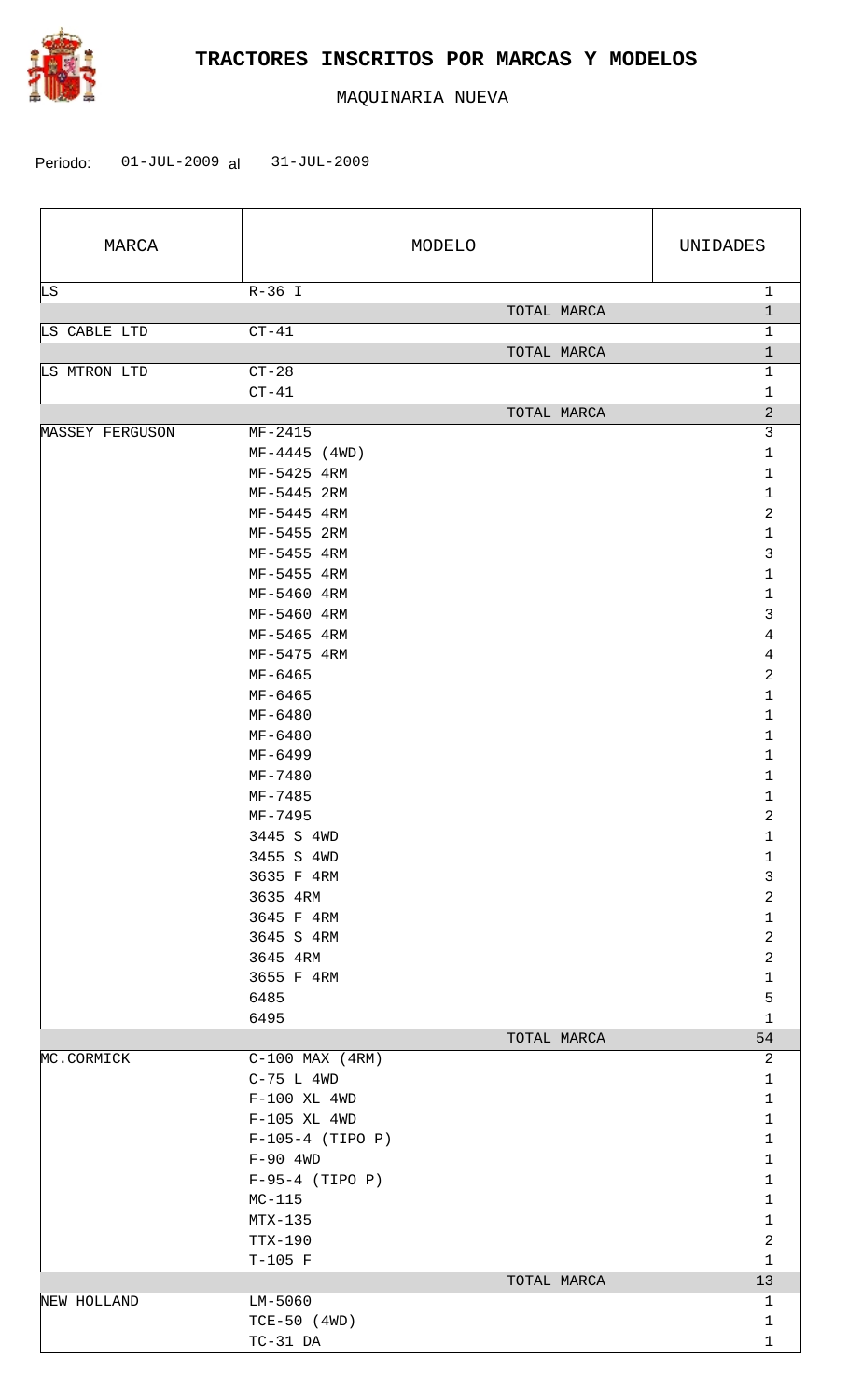

| MARCA       | MODELO         | UNIDADES                |
|-------------|----------------|-------------------------|
| NEW HOLLAND | TD-5030 4WD    | $\sqrt{2}$              |
|             | TD-5040 2WD    | $\mathbf{1}$            |
|             | TD-5040 4WD    | $\mathbf 1$             |
|             | TD-5050 2WD    | $\overline{4}$          |
|             | TD-5050 4WD    | 13                      |
|             | TD-80 D 2WD    | $\mathbf{1}$            |
|             | TK-100 A       | 6                       |
|             | TK-80 MA       | $\mathbf 1$             |
|             | TK-90 MA       | 3                       |
|             | TL-100 A 4WD   | 2                       |
|             | TN-70 VA 4WD   | $1\,$                   |
|             | TN-75 NA 4WD   | $\mathfrak{Z}$          |
|             | TN-85 DA 4WD   | $\overline{\mathbf{c}}$ |
|             | TN-85 FA 4WD   | 1                       |
|             | TN-95 A 4WD    | $1\,$                   |
|             | TN-95 FA 4WD   | 3                       |
|             | $TZ-24$ D      | 2                       |
|             | $T-3030$ (4WD) | 1                       |
|             | T-4020 4WD     | 1                       |
|             | T-4030 F 4WD   | 2                       |
|             | T-4030 N 4WD   | $\mathbf{1}$            |
|             | T-4030 V 4WD   | 1                       |
|             | T-4030 4WD     | $\sqrt{2}$              |
|             | T-4040 F 4WD   | 5                       |
|             | T-4040 N 4WD   | 1                       |
|             | T-4040 4WD     | 4                       |
|             | T-4050 F 4WD   | 9                       |
|             | T-4050 4WD     | 8                       |
|             | T-5050 4WD     | $\mathbf 1$             |
|             | T-5060 4WD     | 15                      |
|             | T-6010 4WD     | $\sqrt{2}$              |
|             | T-6010 4WD     | 3                       |
|             | T-6020 4WD     | $\overline{4}$          |
|             | T-6030 4WD     | 6                       |
|             | T-6030 4WD     | $\overline{4}$          |
|             | T-6050 4WD     | 3                       |
|             | T-6050 4WD     | $\overline{\mathbf{c}}$ |
|             | T-6070 4WD     | 3                       |
|             | T-6080 4WD     | $\overline{4}$          |
|             | $T - 7030$     | 3                       |
|             | $T - 7030$     | $1\,$                   |
|             | $T - 7040$     | $\overline{4}$          |
|             | $T - 7040$     | $1\,$                   |
|             | $T - 7050$     | 1                       |
|             | $T - 7060$     | $\mathbf{1}$            |
|             | $T - 7540$     | 2                       |
|             | $T - 7550$     | 4                       |
|             | TOTAL MARCA    | 149                     |
| PASQUALI    | EOS 5.50       | 2                       |
|             | EOS 6.40.0     | 1                       |
|             | EOS 6.50       | 1                       |
|             | ERA 9.40       | 3                       |
|             | MARS 7.65 AR   | 1                       |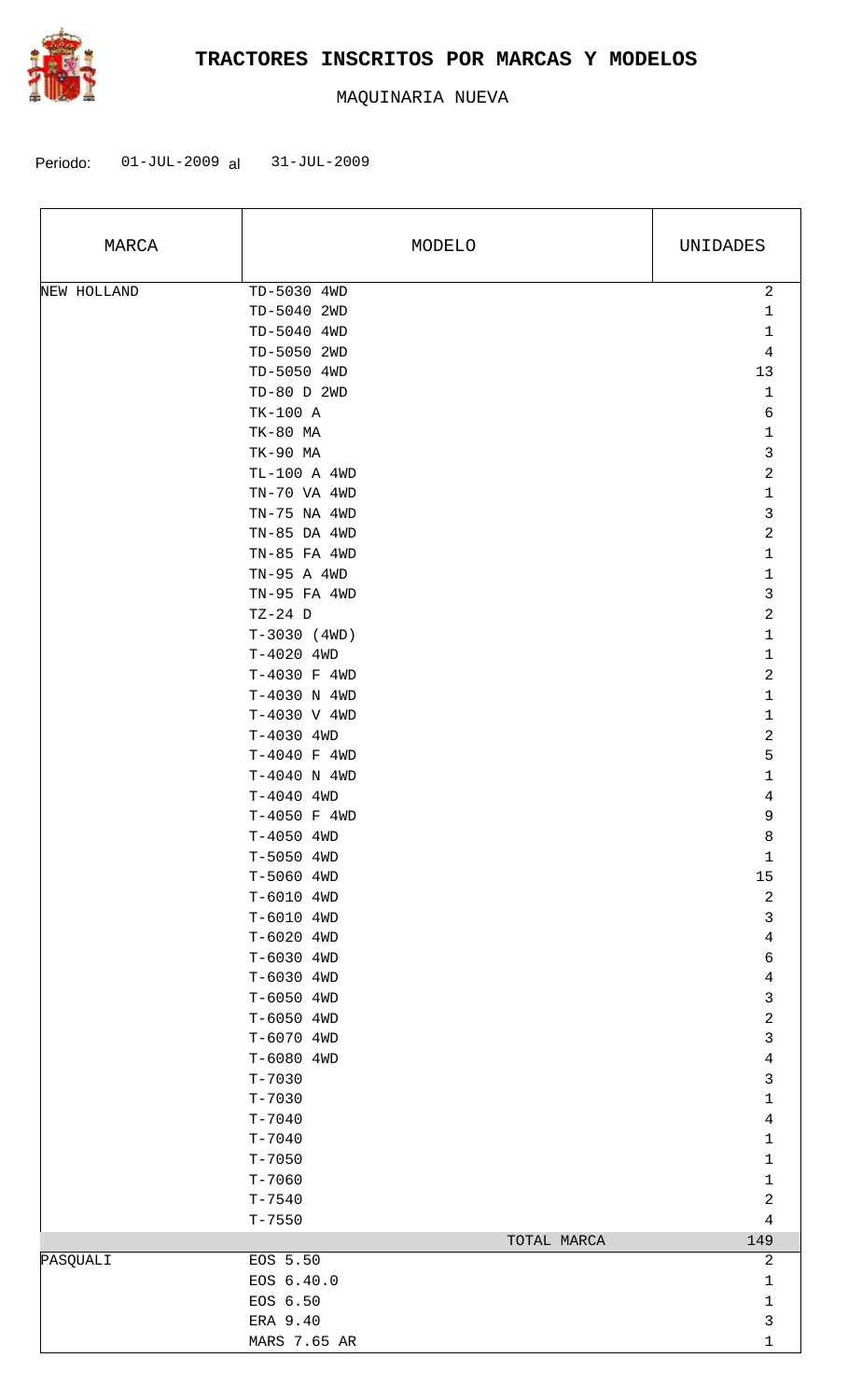

| MARCA         |                                       | MODELO          | UNIDADES                |
|---------------|---------------------------------------|-----------------|-------------------------|
| PASQUALI      | ORION 7.75                            |                 | $\mathbf 1$             |
|               | $VANTH-5.30$                          |                 | $\mathbf{1}$            |
|               | $VANTH-5.40$                          |                 | $\sqrt{2}$              |
|               | $VANTH-5.40$                          |                 | $\overline{a}$          |
|               | $VANTH-6.40$                          |                 | $\mathbf{1}$            |
|               |                                       | TOTAL MARCA     | 15                      |
| SAME          | ARGON F 70 CLASSIC                    |                 | 5                       |
|               | DORADO F 100                          |                 | $\mathbf{3}$            |
|               | DORADO F 75                           |                 | $\overline{2}$          |
|               | DORADO F 90                           |                 | $\sqrt{6}$              |
|               | DORADO S 100                          |                 | $\sqrt{2}$              |
|               | EXPLORER 3 100 DT<br>EXPLORER 3 85 DT |                 | $\,8\,$<br>$\mathsf{3}$ |
|               | EXPLORER 85 T 2WD                     |                 | $\mathbf 1$             |
|               | EXPLORER 95 TB 4WD                    |                 | 9                       |
|               | IRON 110                              |                 | $\mathbf 1$             |
|               | IRON 110                              |                 | $\mathbf{1}$            |
|               | IRON 130                              |                 | $\mathbf{1}$            |
|               | KRYPTON 105                           |                 | $\mathbf{1}$            |
|               | SOLARIS 55                            |                 | 8                       |
|               | SOLARIS 55 4WD                        |                 | $\mathbf{1}$            |
|               | TIGER 70                              |                 | 10                      |
|               |                                       | TOTAL MARCA     | 62                      |
| TONG YANG     | T-233 HST                             |                 | 2                       |
|               | $T - 353$                             |                 | $\mathbf 1$             |
|               |                                       | TOTAL MARCA     | $\overline{3}$          |
| VALPADANA     | 6575 ARM                              |                 | $\mathbf{1}$            |
|               |                                       | TOTAL MARCA     | $\mathbf{1}$            |
| <b>VALTRA</b> | $A-92$ (4WD)                          |                 | 5                       |
|               | $N-101$                               |                 | 3                       |
|               | $N-111$ E                             |                 | $\mathbf 1$             |
|               | $N-121$                               |                 | $\overline{4}$          |
|               | $N - 141$                             |                 | $\mathbf 1$             |
|               | $N-82$                                |                 | $\overline{\mathbf{c}}$ |
|               | $T-132$                               |                 | $\mathbf 1$             |
|               | $T-151$ E                             |                 | $\overline{\mathbf{c}}$ |
|               | $T-162$ E                             |                 | $\mathbf 1$             |
|               |                                       | TOTAL MARCA     | $20\,$                  |
| YANMAR        | $EF-233$                              |                 | 1                       |
|               | $KE-160$                              |                 | $\overline{4}$          |
|               |                                       | TOTAL MARCA     | 5                       |
|               |                                       | TOTAL TRACTORES | 948                     |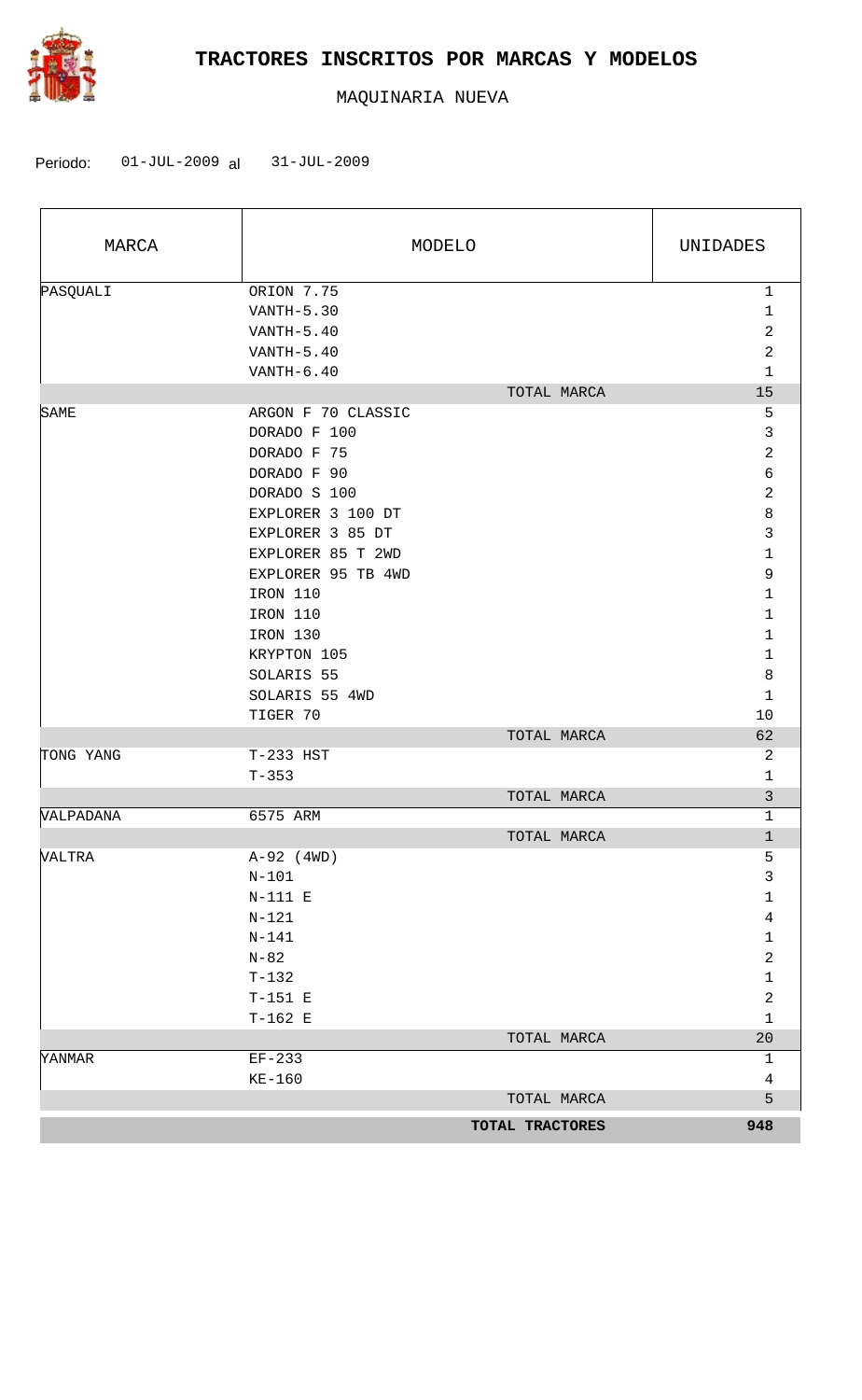

### **MAQUINARIA AUTOMOTRIZ INSCRITA POR COMUNIDADES AUTÓNOMAS**

MAQUINARIA NUEVA

|                    |        |                |                |                            |             |                       | DE RECOLECCIÓN               |                 |                       |                |          |                |                       |         |                  |                          |                           |
|--------------------|--------|----------------|----------------|----------------------------|-------------|-----------------------|------------------------------|-----------------|-----------------------|----------------|----------|----------------|-----------------------|---------|------------------|--------------------------|---------------------------|
|                    | CEREAI | FORRA<br>JE    | <b>PATATAS</b> | <b>REMOLA</b><br>$\rm CHA$ | ALGODÓN     | VIBRA<br><b>DORES</b> | <b>BARRE</b><br><b>DORAS</b> | PLATA<br>FORMAS | VENDI<br>MIA<br>DORAS | HORTA<br>LIZAS | MADERA   | OTRAS<br>MAQ.  | TOTAL<br>RECOL. CARGA | EQUIPOS | TRACTO<br>CARROS | OTRAS<br>AUTO<br>MOTRIC. | TOTAL<br>AUTOMO<br>TRICES |
| ANDALUCIA          | 3      | $\Omega$       | $\mathbf 0$    | 0                          | $\Omega$    | 0                     | $\Omega$                     | $\Omega$        |                       | 3              | $\Omega$ | $\overline{0}$ |                       |         | U                |                          |                           |
| ARAGON             |        | O              | 0              | 0                          |             | 0                     | $\Omega$                     |                 |                       | 0              |          |                |                       |         |                  |                          |                           |
| <b>ASTURIAS</b>    |        | O              |                | 0                          |             | 0                     | 0                            |                 |                       | 0              |          |                |                       |         |                  |                          |                           |
| <b>CANARIAS</b>    |        |                |                | 0                          |             | 0                     | $\Omega$                     | 0               |                       | 0              |          |                |                       | 13      |                  |                          | 15                        |
| <b>CANTABRIA</b>   | U      | $\Omega$       | $\Omega$       | 0                          |             | 0                     | $\Omega$                     | 0               |                       | 0              |          | $\cap$         |                       | 0       | U                |                          |                           |
| CASTILLA Y LEON    | 10     | $\Omega$       | $\mathbf 0$    | 0                          | $\Omega$    | 0                     | 0                            | 0               | $\Omega$              | 0              | $\Omega$ |                | 11                    | 5       | $\mathbf{0}$     | n                        | 16                        |
| CASTILLA-LA MANCHA | 3      | ∩              | 0              | 0                          | $\Omega$    |                       | $\Omega$                     | 0               | ∠                     |                | $\Omega$ |                |                       | ∩<br>∠  | 0                |                          | 10                        |
| CATALUÑA           | ⌒      |                | $\Omega$       | 0                          |             | 0                     | $\Omega$                     | 4               |                       | 0              |          |                |                       | 9       |                  |                          | 16                        |
| C.VALENCIANA       |        |                |                | 0                          |             | 0                     | 0                            | 0               |                       | 0              |          |                |                       |         |                  |                          |                           |
| <b>EXTREMADURA</b> |        |                |                | 0                          |             | 0                     | $\Omega$                     | 0               |                       | 10             |          | 0              |                       | N       |                  |                          | 14                        |
| <b>GALICIA</b>     |        |                | $\Omega$       | $\Omega$                   |             | 0                     | $\Omega$                     | 0               |                       | 0              |          |                |                       |         | U                |                          |                           |
| <b>MURCIA</b>      |        | $\Omega$       | $\Omega$       | 0                          | $\Omega$    | 0                     | $\mathbf 0$                  | 0               |                       | 0              |          |                |                       |         | 0                |                          |                           |
| <b>NAVARRA</b>     |        | O              | $\Omega$       | 0                          | $\Omega$    | 0                     | 0                            | 0               |                       | 0              | $\Omega$ |                |                       |         | U                |                          |                           |
| PAIS VASCO         |        | $\Omega$       | $\Omega$       | 0                          | $\Omega$    | 0                     | $\mathbf 0$                  | 0               | 0                     | 0              |          | 0              |                       |         | 0                |                          |                           |
| <b>TOTAL</b>       | 20     | $\overline{2}$ | $\mathbf 0$    | 0                          | $\mathbf 0$ | $\mathbf{1}$          | $\mathbf 0$                  | 5               | 5                     | 14             | 3        | 1              | 51                    | 38      | 3                | 7                        | 99                        |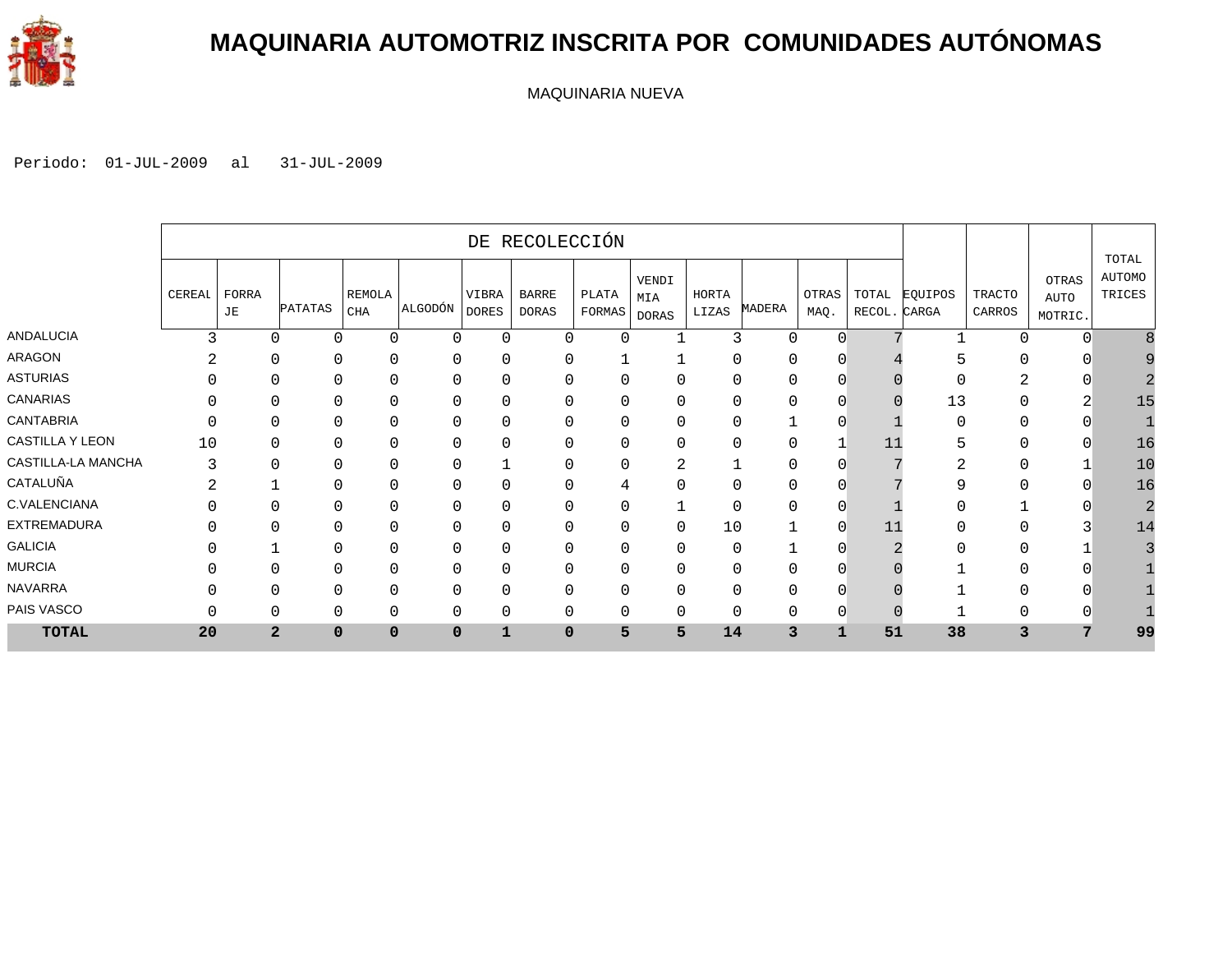

### **MAQUINARIA AUTOMOTRIZ INSCRITA POR PROVINCIAS Y COMUNIDADES AUTÓNOMAS**

MAQUINARIA NUEVA

|                    |                |                           |                |                      |                |                       | DE RECOLECCIÓN               |                 |                              |                |                |                      |                 |                  |                         |                                 |                                  |
|--------------------|----------------|---------------------------|----------------|----------------------|----------------|-----------------------|------------------------------|-----------------|------------------------------|----------------|----------------|----------------------|-----------------|------------------|-------------------------|---------------------------------|----------------------------------|
|                    | CEREAL         | <b>FORRA</b><br>$\rm{JE}$ | PATATAS        | <b>REMOLA</b><br>CHA | ALGODÓN        | VIBRA<br><b>DORES</b> | <b>BARRE</b><br><b>DORAS</b> | PLATA<br>FORMAS | VENDI<br>MIA<br><b>DORAS</b> | HORTA<br>LIZAS | MADERA         | <b>OTRAS</b><br>MAQ. | TOTAL<br>RECOL. | EOUIPOS<br>CARGA | <b>TRACTO</b><br>CARROS | OTRAS<br><b>AUTO</b><br>MOTRIC. | TOTAL<br><b>AUTOMO</b><br>TRICES |
| ALMERIA            | $\Omega$       | $\Omega$                  | $\mathbf 0$    | $\Omega$             | $\Omega$       | $\Omega$              | $\mathbf{0}$                 | $\Omega$        | $\mathbf 0$                  | $\Omega$       | $\mathbf 0$    | $\mathbf 0$          | $\overline{0}$  | $\mathbf{1}$     | $\Omega$                | $\mathbf 0$                     |                                  |
| CADIZ              | 0              | $\Omega$                  | $\Omega$       | $\Omega$             | $\Omega$       | $\Omega$              | $\mathbf 0$                  | $\Omega$        | $\Omega$                     | 2              | $\mathbf 0$    | $\mathbf 0$          | $\overline{2}$  | $\Omega$         | $\Omega$                | $\mathbf 0$                     |                                  |
| CORDOBA            |                | $\Omega$                  | $\mathbf 0$    | $\mathbf{0}$         | 0              | 0                     | $\mathbf 0$                  | 0               | 1                            | 0              | 0              | $\mathbf 0$          | 2               | 0                | 0                       | 0                               |                                  |
| MALAGA             |                | $\Omega$                  | 0              | $\Omega$             | 0              | 0                     | 0                            | 0               | 0                            | 0              | 0              | 0                    | 1               | 0                | $\Omega$                | 0                               |                                  |
| SEVILLA            |                | $\mathbf 0$               | $\mathbf 0$    | 0                    | 0              | 0                     | 0                            | 0               | 0                            | 1              | 0              | 0                    | 2               | 0                | $\Omega$                | 0                               |                                  |
| ANDALUCIA          | 3              | $\mathbf 0$               | $\mathbf 0$    | $\mathbf 0$          | $\mathbf{0}$   | $\mathbf 0$           | $\overline{0}$               | $\overline{0}$  | $\mathbf 1$                  | 3              | $\mathbf 0$    | $\mathbf{0}$         | 7               | $\mathbf 1$      | $\mathbf{0}$            | $\mathbf 0$                     |                                  |
| HUESCA             | 0              | $\Omega$                  | $\mathbf 0$    | $\Omega$             | 0              | 0                     | 0                            | 0               | $\mathbf 0$                  | 0              | 0              | $\mathbf 0$          | $\overline{0}$  | 3                | $\Omega$                | $\mathbf 0$                     |                                  |
| TERUEL             |                | $\Omega$                  | $\mathbf 0$    | $\Omega$             | $\Omega$       | $\Omega$              | $\mathbf 0$                  | 0               | $\Omega$                     | 0              | 0              | 0                    | 1               | 0                | $\Omega$                | $\mathbf 0$                     |                                  |
| ZARAGOZA           |                | $\mathbf 0$               | $\mathbf 0$    | 0                    | $\mathbf 0$    | 0                     | $\mathbf 0$                  | 1               | $\mathbf 1$                  | 0              | $\mathbf 0$    | $\mathbf 0$          | 3               | $\overline{2}$   | 0                       | $\mathbf 0$                     |                                  |
| <b>ARAGON</b>      | $\overline{a}$ | $\mathbf{0}$              | $\mathbf{0}$   | $\mathbf 0$          | $\mathbf 0$    | $\mathbf 0$           | $\overline{0}$               | $\mathbf{1}$    | $\mathbf 1$                  | $\overline{0}$ | $\overline{0}$ | $\mathbf{0}$         | 4               | 5                | $\theta$                | $\overline{0}$                  |                                  |
| OVIEDO             | 0              | $\mathbf 0$               | 0              | 0                    | 0              | 0                     | 0                            | 0               | 0                            | 0              | 0              | 0                    | $\mathbf{0}$    | 0                | 2                       | 0                               |                                  |
| ASTURIAS           | $\overline{0}$ | $\mathbf 0$               | $\mathbf 0$    | $\mathbf 0$          | $\mathbf 0$    | $\mathbf 0$           | $\overline{0}$               | $\overline{0}$  | $\mathbf 0$                  | $\mathbf{0}$   | $\overline{0}$ | $\mathbf{0}$         | 0               | $\mathbf 0$      | $\overline{2}$          | $\overline{0}$                  |                                  |
| LAS PALMAS DE GRAN | $\Omega$       | $\Omega$                  | $\mathbf 0$    | $\Omega$             | $\mathbf 0$    | 0                     | 0                            | $\Omega$        | $\mathbf 0$                  | $\Omega$       | 0              | $\mathbf 0$          | $\overline{0}$  | $\mathbf{1}$     | $\Omega$                | 1                               |                                  |
| SANTA CRUZ DE TENE | $\mathbf{0}$   | $\mathbf 0$               | $\mathbf 0$    | 0                    | 0              | 0                     | 0                            | 0               | $\mathbf 0$                  | 0              | $\mathbf 0$    | 0                    | 0               | 12               | $\mathbf 0$             | 1                               | 13                               |
| CANARIAS           | $\mathbf{0}$   | $\mathbf{0}$              | $\overline{0}$ | $\mathbf{0}$         | $\mathbf 0$    | $\mathbf 0$           | $\mathbf 0$                  | $\overline{0}$  | $\overline{0}$               | $\overline{0}$ | $\mathbf{0}$   | $\Omega$             | $\mathbf{0}$    | 13               | $\overline{0}$          | $\overline{a}$                  | 15                               |
| SANTANDER          | $\mathbf{0}$   | $\mathbf 0$               | $\mathbf 0$    | $\mathbf 0$          | $\mathbf 0$    | $\mathbf 0$           | $\mathsf{O}\xspace$          | 0               | $\mathbf 0$                  | 0              | 1              | $\mathbf 0$          | $\mathbf{1}$    | 0                | $\mathbf 0$             | $\mathbf 0$                     |                                  |
| CANTABRIA          | $\mathbf 0$    | $\mathbf 0$               | $\mathbf 0$    | $\mathbf{0}$         | $\mathbf 0$    | $\mathbf 0$           | $\mathbf 0$                  | $\overline{0}$  | $\overline{0}$               | $\mathbf{0}$   | $\mathbf 1$    | $\mathbf{0}$         | $\mathbf 1$     | $\overline{0}$   | $\mathbf{0}$            | $\mathbf 0$                     |                                  |
| <b>BURGOS</b>      | 2              | $\mathbf{0}$              | 0              | 0                    | 0              | 0                     | $\mathbf 0$                  | 0               | $\mathbf 0$                  | 0              | 0              | $\mathbf 0$          | 2               | 0                | 0                       | 0                               |                                  |
| LEON               |                | $\Omega$                  | 0              | $\Omega$             | 0              | 0                     | 0                            | 0               | O                            | 0              | 0              | 1                    | 2               | 1                | $\Omega$                | 0                               |                                  |
| PALENCIA           |                | $\Omega$                  | 0              | O                    | $\Omega$       | $\mathbf{0}$          | $\Omega$                     | 0               | $\Omega$                     | 0              | 0              | 0                    | 0               | 1                | $\Omega$                | 0                               |                                  |
| SALAMANCA          |                | $\Omega$                  | $\Omega$       | $\Omega$             | $\Omega$       | $\Omega$              | $\mathbf 0$                  | $\Omega$        | $\Omega$                     | $\Omega$       | $\mathbf 0$    | $\Omega$             | $\mathbf 1$     | 1                | $\Omega$                | 0                               |                                  |
| SEGOVIA            |                | $\Omega$                  | $\Omega$       | $\Omega$             | $\Omega$       | $\Omega$              | $\mathbf 0$                  | $\Omega$        | $\Omega$                     | 0              | $\mathbf 0$    | $\Omega$             | $\mathbf{1}$    | $\mathbf{1}$     | $\Omega$                | $\mathbf 0$                     |                                  |
| SORIA              |                | $\mathbf{0}$              | $\mathbf 0$    | $\mathbf{0}$         | $\Omega$       | $\mathbf 0$           | $\mathbf 0$                  | 0               | $\Omega$                     | 0              | $\mathbf 0$    | $\mathbf 0$          | $\mathbf{1}$    | 0                | $\mathbf 0$             | $\mathbf 0$                     |                                  |
| ZAMORA             | 4              | $\mathbf{0}$              | $\mathbf 0$    | $\mathbf{0}$         | 0              | 0                     | 0                            | 0               | $\Omega$                     | 0              | 0              | 0                    | 4               | 1                | 0                       | 0                               |                                  |
| CASTILLA Y LEON    | 10             | $\mathbf{0}$              | $\mathbf{0}$   | $\Omega$             | $\overline{0}$ | $\mathbf{0}$          | $\mathbf{0}$                 | $\Omega$        | $\mathbf{0}$                 | $\overline{0}$ | $\overline{0}$ | 1                    | 11              | 5                | $\Omega$                | $\overline{0}$                  | 16                               |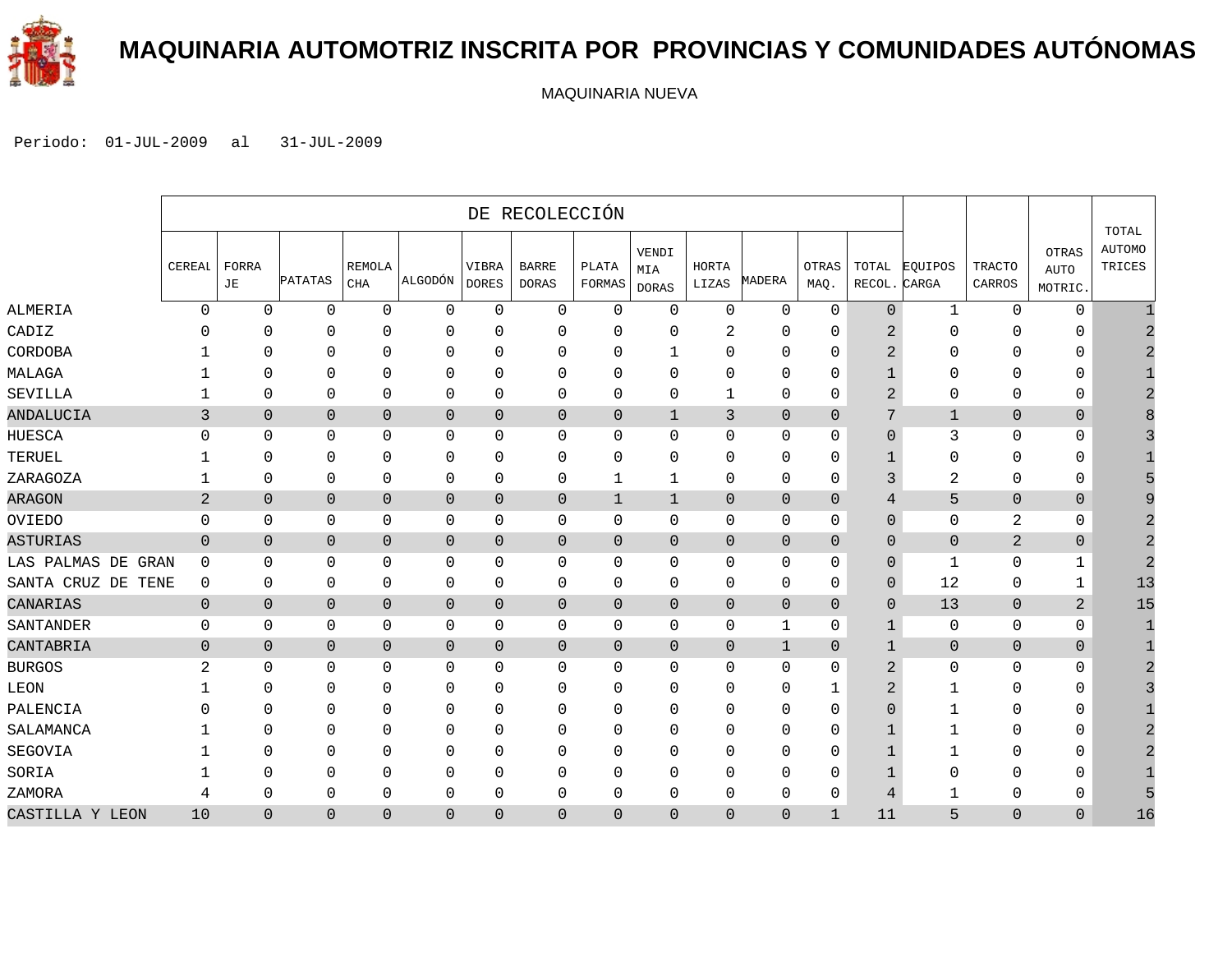

#### **MAQUINARIA AUTOMOTRIZ INSCRITA POR PROVINCIAS Y COMUNIDADES AUTÓNOMAS**

MAQUINARIA NUEVA

|                    |                |                |                     |                |                |                       | DE RECOLECCIÓN               |                 |                              |                |                |                |                 |                  |                         |                                        |                                  |
|--------------------|----------------|----------------|---------------------|----------------|----------------|-----------------------|------------------------------|-----------------|------------------------------|----------------|----------------|----------------|-----------------|------------------|-------------------------|----------------------------------------|----------------------------------|
|                    | CEREAL         | FORRA<br>JE    | PATATAS             | REMOLA<br>CHA  | ALGODÓN        | VIBRA<br><b>DORES</b> | <b>BARRE</b><br><b>DORAS</b> | PLATA<br>FORMAS | VENDI<br>MIA<br><b>DORAS</b> | HORTA<br>LIZAS | MADERA         | OTRAS<br>MAQ.  | TOTAL<br>RECOL. | EOUIPOS<br>CARGA | <b>TRACTO</b><br>CARROS | <b>OTRAS</b><br><b>AUTO</b><br>MOTRIC. | TOTAL<br><b>AUTOMO</b><br>TRICES |
| ALBACETE           | 2              | $\Omega$       | $\Omega$            | $\mathbf{0}$   | $\mathbf 0$    | $\mathbf 1$           | $\mathbf 0$                  | $\mathbf 0$     | $\mathbf 0$                  | $\Omega$       | $\mathbf 0$    | $\mathbf 0$    | 3               | $\Omega$         | $\Omega$                | $\mathbf 0$                            |                                  |
| CIUDAD REAL        |                | 0              | 0                   | 0              | 0              | $\Omega$              | 0                            | 0               |                              |                | 0              | O              |                 |                  | 0                       |                                        |                                  |
| CUENCA             |                | <sup>n</sup>   | $\Omega$            | $\Omega$       | 0              | $\Omega$              | $\mathbf{0}$                 | $\Omega$        | 1                            | O              | 0              | 0              |                 | ∩                | 0                       | $\mathbf 0$                            |                                  |
| TOLEDO             |                | 0              | 0                   | 0              | 0              | 0                     | $\mathbf{0}$                 | 0               | $\mathbf 0$                  | $\mathbf 0$    | 0              | 0              | $\mathbf 1$     |                  | 0                       | $\mathbf 0$                            | 2                                |
| CASTILLA-LA MANCHA | 3              | $\mathbf{0}$   | $\overline{0}$      | $\mathbf{0}$   | $\mathbf{0}$   | $\mathbf{1}$          | 0                            | $\overline{0}$  | 2                            | 1              | $\mathbf 0$    | $\overline{0}$ | 7               | $\overline{2}$   | $\mathbf{0}$            | $\mathbf 1$                            | 10                               |
| GIRONA             | 1              | $\Omega$       | $\Omega$            | $\Omega$       | $\mathbf 0$    | $\Omega$              | $\Omega$                     | $\Omega$        | $\Omega$                     | $\Omega$       | $\mathbf{0}$   | $\mathbf 0$    | $\mathbf{1}$    | $\mathbf 1$      | $\Omega$                | $\mathbf 0$                            | $\overline{2}$                   |
| LLEIDA             |                |                | 0                   | $\mathbf{0}$   | 0              | $\Omega$              | 0                            | 4               | $\mathbf 0$                  | O              | $\mathbf{0}$   | $\mathbf 0$    | 5               | 8                | 0                       | 0                                      | 13                               |
| TARRAGONA          |                | $\mathbf{0}$   | 0                   | $\mathbf{0}$   | 0              | 0                     | $\mathbf{0}$                 | $\mathbf{0}$    | $\mathbf 0$                  | 0              | 0              | 0              |                 | $\Omega$         | 0                       | $\mathbf 0$                            | $\mathbf{1}$                     |
| CATALUÑA           | 2              | $\mathbf{1}$   | $\overline{0}$      | $\overline{0}$ | $\overline{0}$ | $\Omega$              | $\overline{0}$               | 4               | $\overline{0}$               | $\mathbf{0}$   | $\overline{0}$ | $\Omega$       | 7               | 9                | $\Omega$                | $\Omega$                               | 16                               |
| VALENCIA           | $\Omega$       | $\Omega$       | $\mathbf 0$         | $\mathbf{0}$   | $\mathbf 0$    | $\Omega$              | 0                            | $\mathbf{0}$    | 1                            | $\Omega$       | 0              | 0              | $\mathbf{1}$    | $\mathbf 0$      | 1                       | $\mathbf 0$                            | $\overline{a}$                   |
| C.VALENCIANA       | $\mathbf{0}$   | $\mathbf{0}$   | $\mathbf{0}$        | $\mathbf{0}$   | $\mathbf{0}$   | $\mathbf{0}$          | 0                            | $\overline{0}$  | $\mathbf{1}$                 | $\mathbf{0}$   | $\mathbf 0$    | $\mathbf{0}$   | $\mathbf 1$     | $\mathbf{0}$     | $\mathbf{1}$            | $\mathbf 0$                            | $\overline{2}$                   |
| BADAJOZ            | $\Omega$       | $\Omega$       | $\Omega$            | $\Omega$       | $\mathbf 0$    | $\Omega$              | $\mathbf 0$                  | $\Omega$        | $\Omega$                     | 9              | $\mathbf{1}$   | $\mathbf 0$    | 10              | $\Omega$         | $\Omega$                | 3                                      | 13                               |
| CACERES            | $\Omega$       | $\Omega$       | $\mathbf 0$         | $\Omega$       | $\mathbf 0$    | 0                     | 0                            | $\Omega$        | $\mathbf 0$                  | 1              | 0              | 0              | $\mathbf 1$     | $\Omega$         | 0                       | $\mathbf 0$                            | 1                                |
| EXTREMADURA        | $\overline{0}$ | $\overline{0}$ | $\mathsf{O}\xspace$ | $\overline{0}$ | $\mathbf 0$    | $\mathbf{0}$          | $\mathbf 0$                  | $\overline{0}$  | $\overline{0}$               | 10             | $\mathbf{1}$   | $\overline{0}$ | 11              | $\overline{0}$   | 0                       | $\mathbf{3}$                           | 14                               |
| LUGO               | $\mathbf 0$    | 1              | $\mathbf 0$         | 0              | $\mathbf 0$    | 0                     | 0                            | $\mathbf{0}$    | $\mathbf 0$                  | $\mathbf 0$    | 1              | $\mathbf{0}$   | 2               | $\mathbf 0$      | $\mathbf 0$             | 1                                      |                                  |
| GALICIA            | $\mathbf 0$    | $\mathbf{1}$   | $\overline{0}$      | $\overline{0}$ | $\mathbf{0}$   | $\mathbf{0}$          | $\mathbf{0}$                 | $\overline{0}$  | $\overline{0}$               | $\overline{0}$ | $\mathbf{1}$   | $\mathbf{0}$   | $\overline{2}$  | $\mathbf{0}$     | $\overline{0}$          | $\mathbf{1}$                           |                                  |
| MURCIA             | $\mathbf 0$    | $\mathbf{0}$   | 0                   | $\mathbf 0$    | $\mathbf 0$    | $\Omega$              | $\mathbf{0}$                 | $\Omega$        | $\mathbf 0$                  | 0              | 0              | 0              | $\mathbf{0}$    | $\mathbf{1}$     | $\mathbf{0}$            | $\mathbf 0$                            |                                  |
| MURCIA             | $\overline{0}$ | $\mathbf{0}$   | $\overline{0}$      | $\overline{0}$ | $\mathbf{0}$   | $\mathbf{0}$          | $\mathbf{0}$                 | $\mathbf{0}$    | $\overline{0}$               | $\overline{0}$ | $\overline{0}$ | $\mathbf{0}$   | $\Omega$        | $\mathbf 1$      | $\overline{0}$          | $\mathbf{0}$                           |                                  |
| NAVARRA            | $\mathbf 0$    | 0              | $\mathbf 0$         | 0              | $\mathbf 0$    | 0                     | $\mathbf{0}$                 | $\mathbf 0$     | $\mathbf 0$                  | $\mathbf 0$    | $\mathbf{0}$   | 0              | $\mathbf{0}$    | 1                | $\mathbf 0$             | $\mathbf 0$                            |                                  |
| NAVARRA            | $\overline{0}$ | $\Omega$       | $\overline{0}$      | $\mathbf{0}$   | $\overline{0}$ | $\Omega$              | $\overline{0}$               | $\Omega$        | $\overline{0}$               | $\Omega$       | $\overline{0}$ | $\mathbf{0}$   | $\Omega$        | $\mathbf{1}$     | $\Omega$                | $\mathbf{0}$                           |                                  |
| GUIPUZCOA          | $\mathbf 0$    | 0              | $\mathbf 0$         | $\mathbf 0$    | $\mathbf 0$    | 0                     | 0                            | $\mathbf{0}$    | $\Omega$                     | $\Omega$       | 0              | $\mathbf 0$    | 0               | 1                | $\mathbf{0}$            | 0                                      |                                  |
| PAIS VASCO         | $\mathbf{0}$   | $\overline{0}$ | $\overline{0}$      | $\overline{0}$ | $\mathbf{0}$   | $\mathbf 0$           | $\overline{0}$               | $\overline{0}$  | $\overline{0}$               | $\overline{0}$ | $\overline{0}$ | $\overline{0}$ | $\overline{0}$  | $\mathbf{1}$     | $\overline{0}$          | $\overline{0}$                         |                                  |
| <b>TOTAL</b>       | 20             | $\overline{a}$ | $\mathbf{0}$        | $\Omega$       | $\Omega$       | 1                     | 0                            | 5               | 5                            | 14             | 3              | $\mathbf{1}$   | 51              | 38               | 3                       | $7\phantom{.0}$                        | 99                               |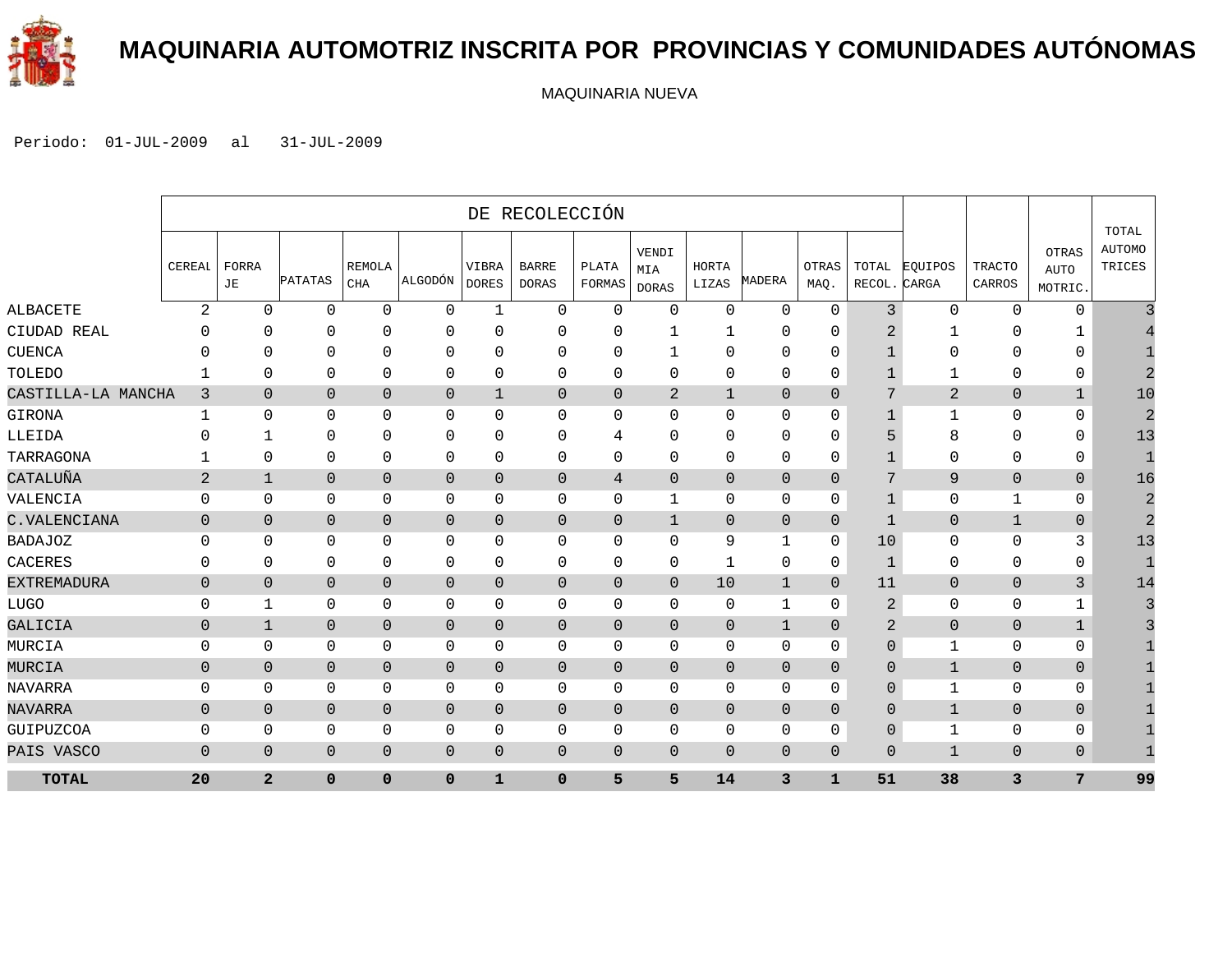

#### **MAQUINARIA AUTOMOTRIZ INSCRITA POR MARCAS**

MAQUINARIA NUEVA

|                 | DE RECOLECCIÓN |              |         |                     |             |                       |                              |                 |                              |                |                   |               |                 |                  |                  |                                        |                                         |
|-----------------|----------------|--------------|---------|---------------------|-------------|-----------------------|------------------------------|-----------------|------------------------------|----------------|-------------------|---------------|-----------------|------------------|------------------|----------------------------------------|-----------------------------------------|
|                 | CEREAL         | FORRA<br>JE  | PATATAS | REMOLA<br>$\rm CHA$ | ALGODÓN     | VIBRA<br><b>DORES</b> | <b>BARRE</b><br><b>DORAS</b> | PLATA<br>FORMAS | VENDI<br>MIA<br><b>DORAS</b> | HORTA<br>LIZAS | MADERA            | OTRAS<br>MAQ. | TOTAL<br>RECOL. | EQUIPOS<br>CARGA | TRACTO<br>CARROS | <b>OTRAS</b><br><b>AUTO</b><br>MOTRIC. | <b>TOTAL</b><br><b>AUTOMO</b><br>TRICES |
| AGRIFIRM        | $\mathbf 0$    |              | 0       | 0<br>0              | $\mathbf 0$ | 0                     | $\mathbf 0$                  | 0               | $\mathbf 0$                  |                | $\sqrt{2}$<br>0   | $\mathbf 0$   | $\overline{2}$  | $\mathsf 0$      | 0                | $\mathbf 0$                            | $\overline{2}$                          |
| AGRIMAC         | $\Omega$       | 0            |         | $\Omega$<br>0       | $\mathbf 0$ | 0                     | $\mathbf{0}$                 | 0               | $\mathbf 0$                  |                | $\Omega$<br>0     | $\Omega$      | O               | -1               | 0                | $\Omega$                               |                                         |
| AUSA            | $\Omega$       | 0            |         | 0<br>0              | $\mathbf 0$ | 0                     | 0                            | 0               | 0                            |                | 0<br>0            | 0             | O               | 1                | 0                | $\Omega$                               |                                         |
| <b>BENASSI</b>  | $\Omega$       | 0            |         | $\mathbf{0}$<br>0   | 0           | 0                     | 0                            | 0               | 0                            |                | $\mathbf{0}$<br>0 | 0             | 0               | 1                | 0                | 0                                      |                                         |
| CARAVAGGI       | $\Omega$       | 0            |         | 0<br>0              | $\mathbf 0$ | 0                     | $\mathbf 0$                  | 0               | $\mathbf{0}$                 |                | 0<br>0            | $\Omega$      | n               | $\Omega$         | 0                | 1                                      |                                         |
| CARON           | $\Omega$       | $\Omega$     |         | 0<br>0              | 0           | 0                     | $\mathbf 0$                  | 0               | $\mathbf 0$                  |                | $\mathbf 0$<br>0  | 0             |                 | 0                | 3                | $\Omega$                               |                                         |
| CASE IH         |                | 0            |         | 0<br>0              | 0           | 0                     | 0                            | 0               | 0                            |                | $\mathbf 0$<br>0  | 0             |                 | 0                | 0                | $\mathbf 0$                            |                                         |
| CATERPILLAR     | $\Omega$       | $\Omega$     |         | $\Omega$<br>0       | $\Omega$    | 0                     | $\mathbf 0$                  | 0               | $\mathbf 0$                  |                | $\Omega$<br>0     | O             | $\Omega$        | 1                | 0                | $\Omega$                               |                                         |
| <b>CLAAS</b>    | 4              | $\mathbf{1}$ |         | 0<br>0              | $\mathbf 0$ | 0                     | 0                            | 0               | $\mathbf 0$                  |                | $\Omega$<br>0     | $\Omega$      | 5               | 1                | 0                | 0                                      |                                         |
| CORMIDI         | $\mathbf{0}$   | 0            |         | 0<br>0              | $\mathbf 0$ | 0                     | 0                            | 0               | 0                            |                | 0<br>0            | $\Omega$      | O               | 1                | 0                | 0                                      |                                         |
| ERREPPI         | $\mathbf 0$    | 0            |         | 0<br>0              | $\mathbf 0$ | 0                     | $\mathbf 0$                  | 0               | $\mathbf 0$                  |                | 0<br>0            | $\mathbf 0$   |                 | 2                | 0                | $\mathbf 0$                            |                                         |
| FARESIN         | $\Omega$       | $\Omega$     |         | 0<br>0              | $\mathbf 0$ | 0                     | $\mathbf{0}$                 | 0               | $\mathbf 0$                  |                | 0<br>0            | $\Omega$      | O               | $\Omega$         | 0                | 1                                      |                                         |
| FARESIN-HANDLES | $\Omega$       | $\Omega$     |         | 0<br>0              | $\mathbf 0$ | 0                     | $\mathbf{0}$                 | 0               | 0                            |                | $\mathbf{0}$<br>0 | 0             |                 | 2                | 0                | $\mathbf{0}$                           | $\overline{2}$                          |
| <b>FMC</b>      | $\Omega$       | 0            |         | 0<br>0              | $\mathbf 0$ | 0                     | $\mathbf 0$                  | 0               | 0                            |                | 2<br>0            | 0             |                 | 0                | 0                | 0                                      | $\overline{2}$                          |
| GREGOIRE        | $\Omega$       | $\Omega$     |         | $\Omega$<br>0       | 0           | 0                     | $\mathbf{0}$                 | 0               | $\overline{a}$               |                | $\Omega$<br>0     | $\Omega$      | 2               | $\Omega$         | 0                | $\Omega$                               | $\overline{\mathcal{L}}$                |
| GUARESI         | $\Omega$       | 0            |         | $\mathbf 0$<br>0    | 0           | 0                     | $\mathbf 0$                  | 0               | $\mathbf{0}$                 | 7              | 0                 | $\Omega$      |                 | 0                | 0                | $\Omega$                               |                                         |
| HINOWA          | O              | $\Omega$     |         | 0<br>0              | $\mathbf 0$ | 0                     | $\mathbf 0$                  | 0               | $\mathbf 0$                  |                | 0<br>0            | $\Omega$      | O               | $\overline{2}$   | 0                | $\Omega$                               | $\overline{2}$                          |
| <b>HONDA</b>    | $\Omega$       | 0            |         | 0<br>0              | 0           | 0                     | 0                            | 0               | 0                            |                | 0<br>0            | $\Omega$      |                 | 3                | 0                | $\Omega$                               |                                         |
| I.D.M.          | $\Omega$       | 0            |         | $\Omega$<br>0       | $\mathbf 0$ | 0                     | $\mathbf 0$                  | 0               | 0                            |                | $\Omega$<br>0     | $\mathbf 0$   | O               | 1                | 0                | 0                                      |                                         |
| JCB             | $\Omega$       | 0            |         | 0<br>0              | $\mathbf 0$ | 0                     | $\mathbf{0}$                 | 0               | 0                            |                | 0<br>0            | $\Omega$      |                 | 1                | 0                | 0                                      |                                         |
| JOHN DEERE      | 6              | 0            |         | 0<br>0              | 0           | 0                     | 0                            | 0               | $\mathbf 0$                  |                | $\mathbf{0}$<br>1 | 0             |                 | $\Omega$         | 0                | $\mathbf 0$                            |                                         |
| KRONE           | $\Omega$       | $\Omega$     |         | 0<br>0              | $\mathbf 0$ | 0                     | $\mathbf{0}$                 | 0               | $\mathbf 0$                  |                | 0<br>$\Omega$     |               |                 | O                | 0                | $\Omega$                               |                                         |
| LAVERDA         |                | $\Omega$     |         | 0<br>0              | $\mathbf 0$ | 0                     | 0                            | 0               | 0                            |                | 0<br>0            | 0             |                 | 0                | 0                | 0                                      |                                         |
| LINDE           | $\Omega$       | 0            |         | $\mathbf 0$<br>0    | $\mathbf 0$ | 0                     | $\mathbf 0$                  | 0               | $\mathbf 0$                  |                | 0<br>0            | $\mathbf 0$   | $\overline{0}$  | 1                | 0                | 0                                      |                                         |
| MANITOU         | $\Omega$       | $\Omega$     |         | $\Omega$<br>0       | $\mathbf 0$ | 0                     | $\Omega$                     | 0               | $\mathbf{0}$                 |                | $\Omega$<br>0     | $\Omega$      | $\Omega$        | 10               | 0                | $\Omega$                               | 10                                      |
| MARUYAMA        | $\Omega$       | $\Omega$     |         | $\Omega$<br>0       | $\mathbf 0$ | 0                     | $\mathbf 0$                  | 0               | $\mathbf 0$                  |                | $\Omega$<br>0     | $\Omega$      | $\Omega$        | 1                | 0                | 1                                      | $\overline{2}$                          |
| MAST EXPLORER   | $\Omega$       | 0            |         | 0<br>0              | 0           | 0                     | 0                            | 0               | 0                            |                | 0<br>0            | $\Omega$      | 0               | 1                | 0                | $\Omega$                               | -1                                      |
| MINORU          | $\Omega$       | 0            |         | $\mathbf 0$<br>0    | 0           | 0                     | $\mathbf 0$                  | 0               | 0                            |                | $\mathbf 0$<br>0  | 0             | 0               | $\Omega$         | 0                | 1                                      |                                         |
| MITSUBISHI      | $\Omega$       | 0            |         | 0<br>0              | $\mathbf 0$ | 0                     | $\mathbf 0$                  | 0               | $\mathbf{0}$                 |                | $\Omega$<br>0     | $\Omega$      | $\Omega$        | 1                | 0                | $\Omega$                               | $\mathbf{1}$                            |